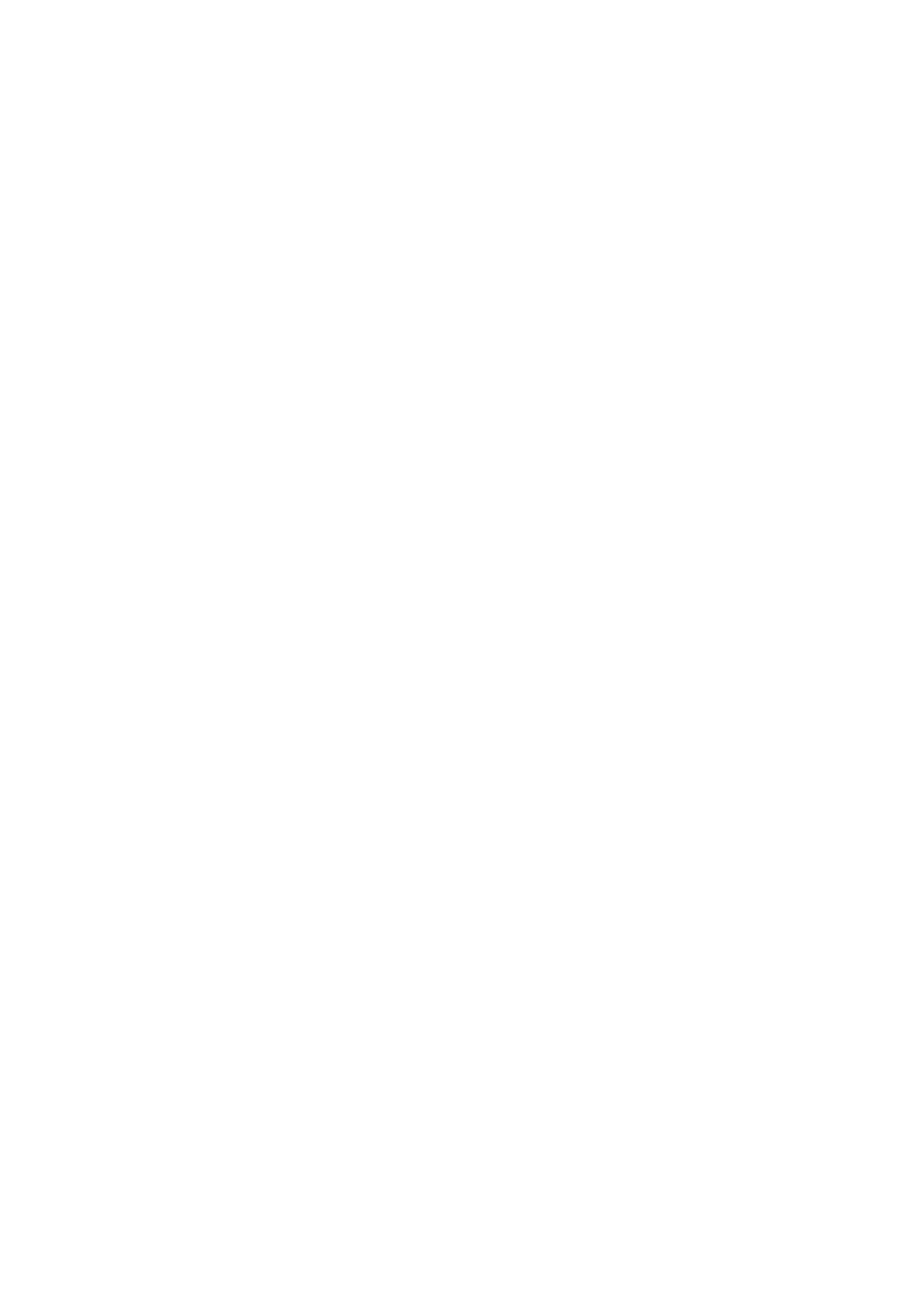The discovery of a new boson consistent with the standard model (SM) Higgs boson by the AT-LAS and CMS Collaborations was recently reported [\[1–](#page-11-0)[3\]](#page-12-0). The mass of the new boson  $(m_H)$  was measured to be near 125 GeV, and the spin-parity properties were further studied by both experiments, favouring the scalar, J $^{PC}=0^{++}$ , hypothesis [\[4–](#page-12-1)[7\]](#page-12-2). The measurements were found to be consistent with a single narrow resonance, and an upper limit of 3.4 GeV at a 95% confidence level (CL) on its decay width  $(\Gamma_H)$  was reported by the CMS experiment in the four-lepton decay channel [\[7\]](#page-12-2). A direct width measurement at the resonance peak is limited by experimental resolution, and is only sensitive to values far larger than the expected width of around 4 MeV for the SM Higgs boson [\[8,](#page-12-3) [9\]](#page-12-4).

It was recently proposed [\[10\]](#page-12-5) to constrain the Higgs boson width using its off-shell production and decay to two Z bosons away from the resonance peak [\[11\]](#page-12-6). In the dominant gluon fusion production mode the off-shell production cross section is known to be sizable. This arises from an enhancement in the decay amplitude from the vicinity of the Z-boson pair production threshold. A further enhancement comes, in gluon fusion production, from the top-quark pair production threshold. The zero-width approximation is inadequate and the ratio of the off-shell cross section above  $2m<sub>Z</sub>$  to the on-shell signal is of the order of 8% [\[11,](#page-12-6) [12\]](#page-12-7). Further developments to the measurement of the Higgs boson width were proposed in Refs. [\[13,](#page-12-8) [14\]](#page-12-9).

The gluon fusion production cross section depends on  $\Gamma_H$  through the Higgs boson propagator

$$
\frac{d\sigma_{gg \to H \to ZZ}}{dm_{ZZ}^2} \sim \frac{g_{gg}^2 H g_{HZZ}^2}{(m_{ZZ}^2 - m_H^2)^2 + m_H^2 \Gamma_H^2},
$$
(1)

where  $g_{ggH}$  and  $g_{HZZ}$  are the couplings of the Higgs boson to gluons and Z bosons, respectively. Integrating either in a small region around  $m_H$ , or above the mass threshold  $m_{ZZ} > 2m_Z$ , where  $(m_{ZZ} - m_H) \gg \Gamma_H$ , the cross sections are, respectively,

<span id="page-2-0"></span>
$$
\sigma_{gg \to H \to ZZ^*}^{\text{on-shell}} \sim \frac{g_{gg}^2 H g_{HZZ}^2}{m_H \Gamma_H} \quad \text{and} \quad \sigma_{gg \to H^* \to ZZ}^{\text{off-shell}} \sim \frac{g_{ggH}^2 g_{HZZ}^2}{(2m_Z)^2}.
$$
 (2)

From Eq. [\(2\)](#page-2-0), it is clear that a measurement of the relative off-shell and on-shell production in the H  $\rightarrow$  ZZ channel provides direct information on  $\Gamma_H$ , as long as the coupling ratios remain unchanged, i.e. the gluon fusion production is dominated by the top-quark loop and there are no new particles contributing. In particular, the on-shell production cross section is unchanged under a common scaling of the squared product of the couplings and of the total width  $\Gamma_{\text{H}_1}$ , while the off-shell production cross section increases linearly with this scaling factor.

The dominant contribution for the production of a pair of Z bosons comes from the quarkinitiated process,  $q\bar{q} \rightarrow ZZ$ , the diagram for which is displayed in Fig. [1\(](#page-3-0)left). The gluoninduced diboson production involves the  $gg \rightarrow ZZ$  continuum background production from the box diagrams, as illustrated in Fig. [1\(](#page-3-0)center). An example of the signal production diagram is shown in Fig. [1\(](#page-3-0)right). The interference between the two gluon-induced contributions is significant at high  $m_{ZZ}$  [\[15\]](#page-12-10), and is taken into account in the analysis of the off-shell signal.

Vector boson fusion (VBF) production, which contributes at the level of about 7% to the onshell cross section, is expected to increase above  $2m_Z$ . The above formalism describing the ratio of off-shell and on-shell cross sections is applicable to the VBF production mode. In this analysis we constrain the fraction of VBF production using the properties of the events in the on-shell region. The other main Higgs boson production mechanisms,  $t\bar{t}H$  and VH (V=Z,W), which contribute at the level of about 5% to the on-shell signal, are not expected to produce a significant off-shell contribution as they are suppressed at high mass [\[8,](#page-12-3) [9\]](#page-12-4). They are therefore neglected in the off-shell analysis.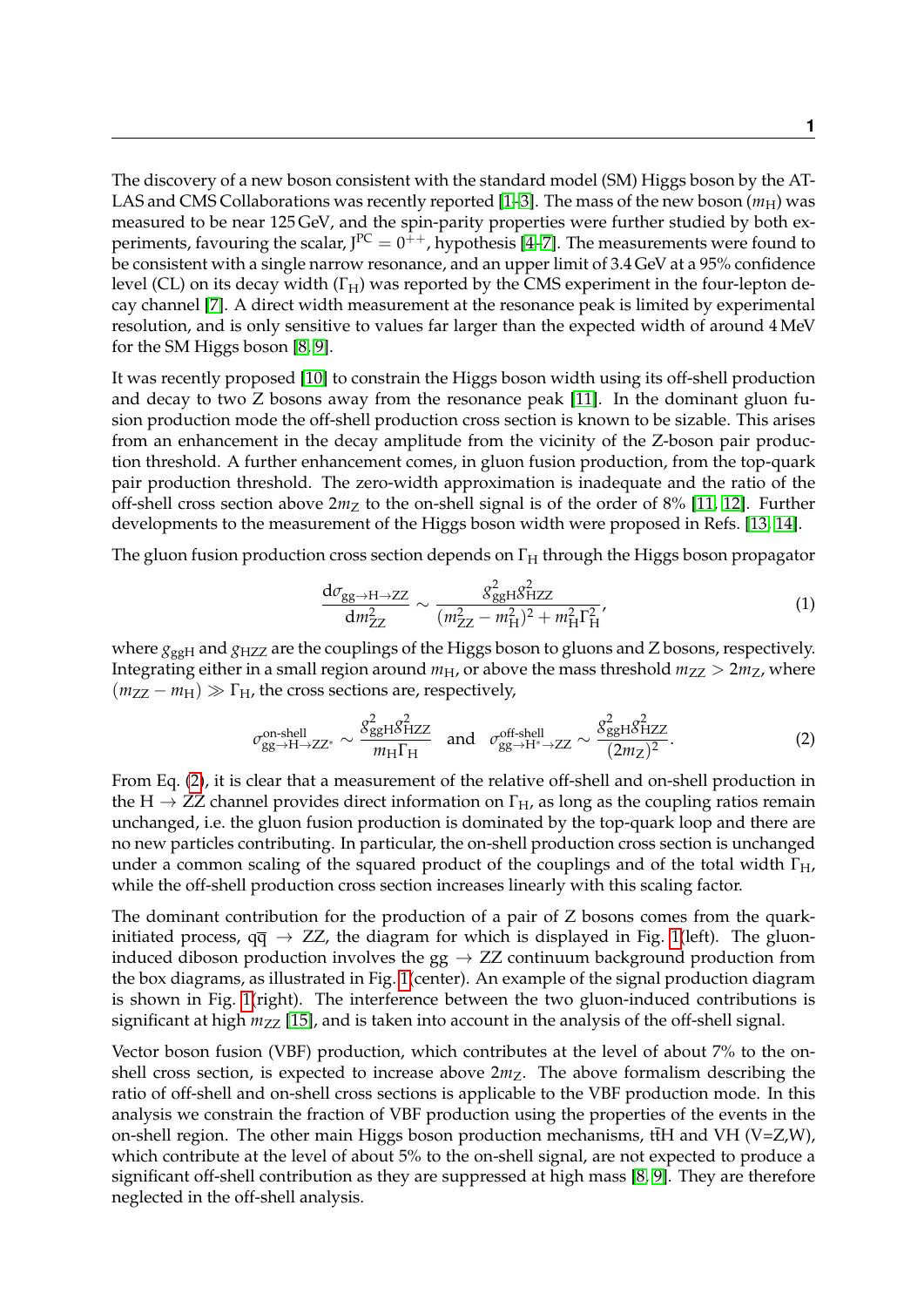<span id="page-3-0"></span>

Figure 1: Lowest order contributions to the main ZZ production processes: (left) quark-initiated production,  $q\bar{q} \rightarrow ZZ$ , (center) gg continuum background production, gg  $\rightarrow ZZ$ , and (right) Higgs-mediated gg production,  $gg \rightarrow H \rightarrow ZZ$ , the signal.

In this Letter, we present constraints on the Higgs boson width using its off-shell production and decay to Z-boson pairs, in the final states where one Z boson decays to an electron or a muon pair and the other to either an electron or a muon pair,  $H \rightarrow ZZ \rightarrow 4\ell$  (4 $\ell$  channel), or a pair of neutrinos,  $H \rightarrow ZZ \rightarrow 2\ell2\nu$  (2 $\ell2\nu$  channel). Relying on the observed Higgs boson signal in the resonance peak region [\[7\]](#page-12-2), the simultaneous measurement of the signal in the high-mass region leads to constraints on the Higgs boson width Γ<sub>H</sub> in the 4 $\ell$  decay channel. The 2 $\ell$ 2*ν* decay channel, which benefits from a higher branching fraction [\[16,](#page-13-0) [17\]](#page-13-1), is used in the high-mass region to further increase the sensitivity to the Higgs boson width. The analysis is performed for the tree-level HVV coupling of a scalar Higgs boson, consistent with our observations [\[4,](#page-12-1) [7\]](#page-12-2), and implications for the anomalous HVV interactions are discussed. The Higgs boson mass is set to the measured value in the 4 $\ell$  decay channel of  $m_H = 125.6$  GeV [\[7\]](#page-12-2) and the Higgs boson width is set to the corresponding expected value in the SM of  $\Gamma_{\rm H}^{\rm SM} = 4.15$  MeV [\[8,](#page-12-3) [9\]](#page-12-4).

The measurement is based on pp collision data collected with the CMS detector at the LHC in 2011, corresponding to an integrated luminosity of 5.1 fb<sup>-1</sup> at the center-of-mass energy of  $\sqrt{7}$  $\sqrt{s}$  = 7 TeV (4 $\ell$  channel), and in 2012, corresponding to an integrated luminosity of 19.7 fb<sup>-1</sup>  $\sqrt{s}$  = 7 TeV (4*t* channel), and in 2012, corresponding to an integrated idminitionly of 19.7 Ib<br>at  $\sqrt{s}$  = 8 TeV (4*t* and 2*t*2*v* channels). The CMS detector, described in detail elsewhere [\[18\]](#page-13-2), provides excellent resolution for the measurement of electron and muon transverse momenta  $(p_T)$  over a wide range. The signal candidates are selected using well-identified and isolated prompt leptons. The online selection and event reconstruction are described elsewhere [\[2,](#page-12-11) [3,](#page-12-0) [7,](#page-12-2) [16\]](#page-13-0). The analysis presented here is based on the same event selection as used in Refs. [\[7,](#page-12-2) [16\]](#page-13-0).

The analysis in the  $4\ell$  channel uses the four-lepton invariant mass distribution as well as a matrix element likelihood discriminant to separate the ZZ components originating from gluonand quark-initiated processes. We define the on-shell signal region as  $105.6 < m_{4\ell} < 140.6$  GeV and the off-shell signal region as  $m_{4\ell} > 220$  GeV. The analysis in the  $2\ell 2\nu$  channel relies on the transverse mass distribution  $m<sub>T</sub>$ ,

$$
m_{\rm T}^2 = \left[ \sqrt{p_{\rm T, 2\ell}^2 + m_{2\ell}^2} + \sqrt{E_{\rm T}^{\rm miss}^2 + m_{2\ell}^2} \right]^2 - \left[ \vec{p}_{\rm T, 2\ell} + \vec{E}_{\rm T}^{\rm miss} \right]^2, \tag{3}
$$

where  $p_{T,2\ell}$  and  $m_{2\ell}$  are the measured transverse momentum and invariant mass of the dilepton system, respectively. The missing transverse energy,  $E_{\text{T}}^{\text{miss}}$ , is defined as the magnitude of the transverse momentum imbalance evaluated as the negative of the vectorial sum of transverse momenta of all the reconstructed particles in the event. In the  $2\ell2\nu$  channel, the off-shell signal region is defined as  $m<sub>T</sub> > 180$  GeV. The choice of the off-shell regions in both channels is done prior to looking at the data, based on the expected sensitivity.

Simulated Monte Carlo (MC) samples of  $gg \to 4\ell$  and  $gg \to 2\ell$  events are generated at leading order (LO) in perturbative quantum chromodynamics (QCD), including the Higgs boson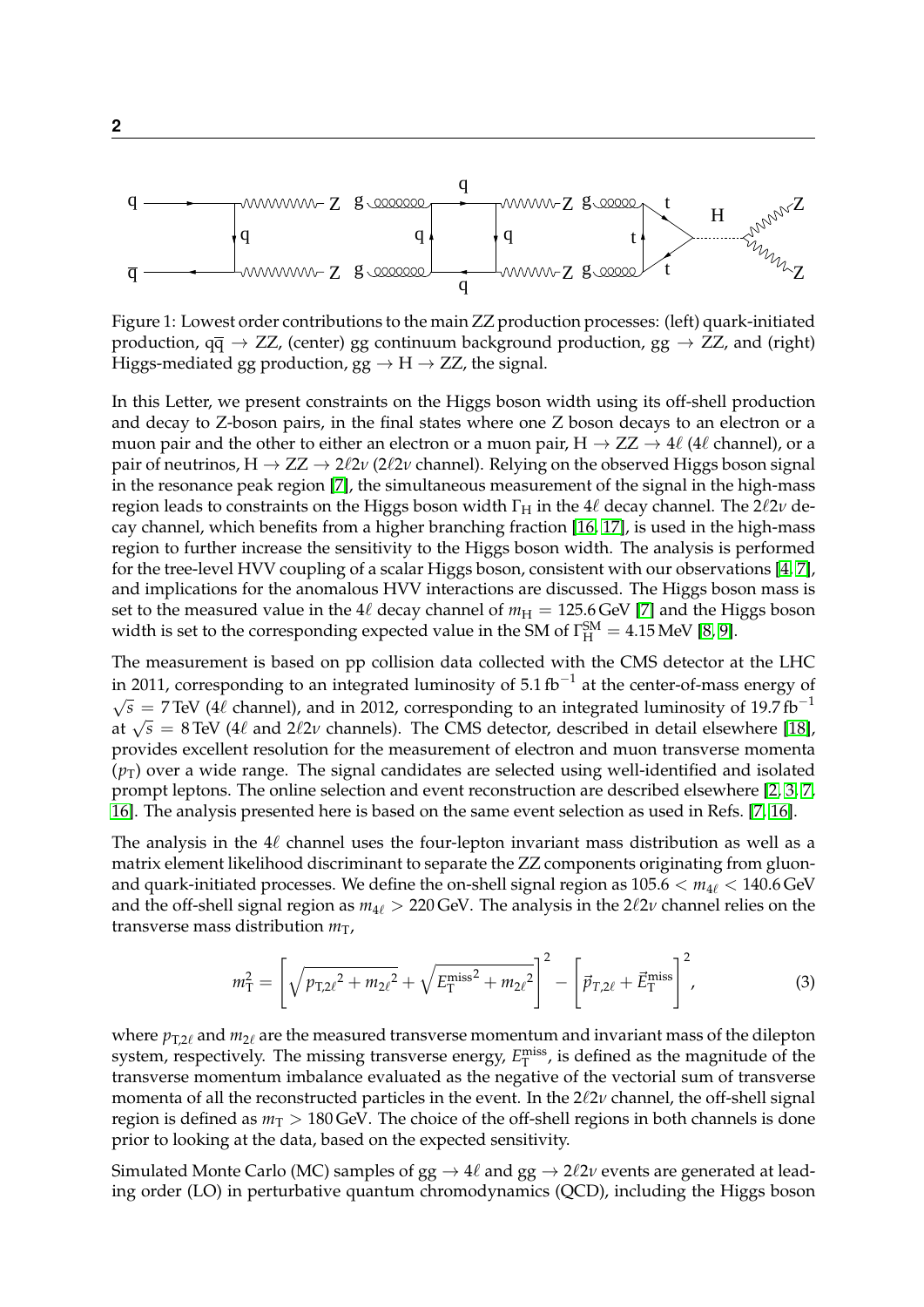signal, the continuum background, and the interference contributions using recent versions of two different MC generators, GG2VV 3.1.5 [\[11,](#page-12-6) [19\]](#page-13-3) and MCFM 6.7 [\[20\]](#page-13-4), in order to cross-check theoretical inputs. The QCD renormalization and factorization scales are set to  $m_{ZZ}/2$  (dynamic scales) and MSTW2008 LO parton distribution functions (PDFs) [\[21\]](#page-13-5) are used. Higher-order QCD corrections for the gluon fusion signal process are known to an accuracy of next-to-nextto-leading order (NNLO) and next-to-next-to-leading logarithms for the total cross section [\[8,](#page-12-3) [9\]](#page-12-4) and to NNLO as a function of  $m_{ZZ}$  [\[14\]](#page-12-9). These correction factors to the LO cross section (K factors) are typically in the range of 2.0 to 2.5. After the application of the  $m_{ZZ}$ -dependent K factors, the event yield is normalized to the cross section from Refs. [\[8,](#page-12-3) [9\]](#page-12-4). For the  $gg \to ZZ$ continuum background, although no exact calculation exists beyond LO, it has been recently shown [\[22\]](#page-13-6) that the soft collinear approximation is able to describe the background cross section and therefore the interference term at NNLO. Following this calculation, we assign to the LO background cross section (and, consequently, to the interference contribution) a K factor equal to that used for the signal [\[14\]](#page-12-9). The limited theoretical knowledge of the background K factor at NNLO is taken into account by including an additional systematic uncertainty, the impact of which on the measurement is nevertheless small.

Vector boson fusion events are generated with PHANTOM [\[23\]](#page-13-7). Off-shell and interference effects with the nonresonant production are included at LO in these simulations. The event yield is normalized to the cross section at NNLO QCD and next-to-leading order (NLO) electroweak (EW)  $[8, 9]$  $[8, 9]$  accuracy, with a normalization factor shown to be independent of  $m_{ZZ}$ .

In order to parameterize and validate the distributions of all the components for both gluon fusion and VBF processes, specific simulated samples are also produced that describe only the signal or the continuum background, as well as several scenarios with scaled couplings and width. For the on-shell analysis, signal events are generated either with POWHEG [\[24–](#page-13-8) [27\]](#page-13-9) production at NLO in QCD and JHUGEN [\[28,](#page-13-10) [29\]](#page-13-11) decay (gluon fusion and VBF), or with PYTHIA 6.4 [\[30\]](#page-14-0) (VH and ttH production).

In both the 4 $\ell$  and 2 $\ell$ 2*v* channels the dominant background is  $q\bar{q} \rightarrow ZZ$ . We assume SM production rates for this background, the contribution of which is evaluated by POWHEG simulation at NLO in QCD [\[31\]](#page-14-1). Next-to-leading order EW calculations [\[32,](#page-14-2) [33\]](#page-14-3), which predict negative and  $m_{ZZ}$ -dependent corrections to the  $q\bar{q} \rightarrow ZZ$  process for on-shell Z-boson pairs, are taken into account.

All simulated events undergo parton showering and hadronization using PYTHIA. As is done in Ref. [\[7\]](#page-12-2) for LO samples, the parton showering settings are tuned to approximately reproduce the ZZ  $p_T$  spectrum predicted at NNLO for the Higgs boson production [\[34\]](#page-14-4). Generated events are then processed with the detailed CMS detector simulation based on GEANT4 [\[35,](#page-14-5) [36\]](#page-14-6), and reconstructed using the same algorithms as used for the observed events.

The final state in the  $4\ell$  channel is characterized by four well-identified and isolated leptons forming two pairs of opposite-sign and same-flavour leptons consistent with two Z bosons. This channel benefits from a precise reconstruction of all final state leptons and from a very low instrumental background. The event selection and the reducible background evaluation are performed following the methods described in Ref. [\[7\]](#page-12-2). After the selection, the  $4\ell$  data sample is dominated by the quark-initiated  $q\bar{q} \to ZZ \to 4\ell$  ( $q\bar{q} \to 4\ell$ ) and  $gg \to 4\ell$  productions.

Figure [2](#page-5-0) presents the measured  $m_{4\ell}$  distribution over the full mass range,  $m_{4\ell} > 100$  GeV, together with the expected SM contributions. The  $gg \to 4\ell$  contribution is clearly visible in the on-shell signal region and at the Z-boson pair production threshold, above the  $q\bar{q} \rightarrow 4\ell$  background. The observed distribution is consistent with the expectation from SM processes. We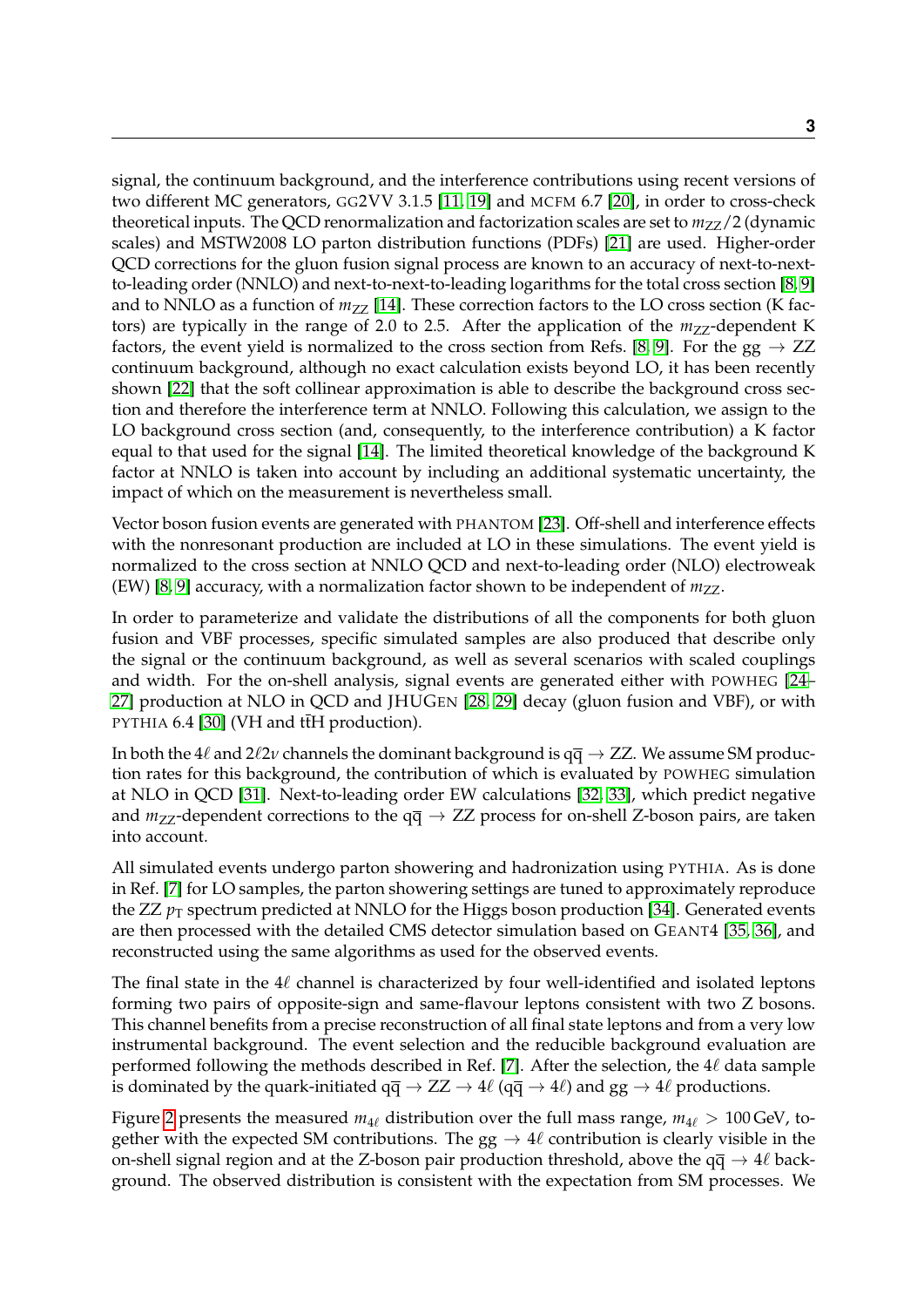<span id="page-5-0"></span>observe 223 events in the off-shell signal region, while we expect  $217.6 \pm 9.5$  from SM processes, including the SM Higgs boson signal.



Figure 2: Distribution of the four-lepton invariant mass in the range  $100 < m_{4\ell} < 800$  GeV. Points represent the data, filled histograms the expected contributions from the reducible  $(Z+X)$ and  $q\bar{q}$  backgrounds, and from the sum of the gluon fusion  $(qg)$  and vector boson fusion (VV) processes, including the Higgs boson mediated contributions. The inset shows the distribution in the low mass region after a selection requirement on the MELA likelihood discriminant  $\mathcal{D}_\text{bkg}^\text{kin}$   $>$  0.5 [\[7\]](#page-12-2). In this region, the contribution of the tt̄H and VH production processes is added to the dominant gluon fusion and VBF contributions.

In order to enhance the sensitivity to the gg production in the off-shell region, a likelihood discriminant  $\mathcal{D}_{gg}$  is used, which characterizes the event topology in the 4 $\ell$  centre-of-mass frame using the observables  $(m_{Z_1}, m_{Z_2}, \vec{\Omega})$  for a given value of  $m_{4\ell}$ , where  $\vec{\Omega}$  denotes the five angles defined in Ref. [\[28\]](#page-13-10). The discriminant is built from the probabilities  $\mathcal{P}^{gg}_{tot}$  and  $\mathcal{P}^{q\bar{q}}_{bkg}$  for an event to originate from either the gg  $\rightarrow$  4 $\ell$  or the q $\bar{q} \rightarrow$  4 $\ell$  process. We use the matrix element likelihood approach (MELA) [\[2,](#page-12-11) [29\]](#page-13-11) for the probability computation using the MCFM matrix elements for both gg  $\rightarrow$  4 $\ell$  and  $q\bar{q} \rightarrow 4\ell$  processes. The probability  $\mathcal{P}_{tot}^{gg}$  for the gg  $\rightarrow$  4 $\ell$  process includes the signal ( $\mathcal{P}_{sig}^{gg}$ ), the background ( $\mathcal{P}_{bkg}^{gg}$ ), and their interference ( $\mathcal{P}_{int}^{gg}$ ), as introduced for the discriminant computation in Ref. [\[37\]](#page-14-7). The discriminant is defined as

$$
\mathcal{D}_{gg} = \frac{\mathcal{P}_{tot}^{gg}}{\mathcal{P}_{tot}^{gg} + \mathcal{P}_{bkg}^{q\overline{q}}} = \left[1 + \frac{\mathcal{P}_{bkg}^{q\overline{q}}}{a \times \mathcal{P}_{sig}^{gg} + \sqrt{a} \times \mathcal{P}_{int}^{gg} + \mathcal{P}_{bkg}^{gg}}\right]^{-1},\tag{4}
$$

where the parameter *a* is the strength of the unknown anomalous gg contribution with respect to the expected SM contribution ( $a = 1$ ). We set  $a = 10$  in the definition of  $\mathcal{D}_{gg}$  according to the expected sensitivity. Studies show that the expected sensitivity does not change substantially when *a* is varied up or down by a factor of 2. It should be stressed that fixing the parameter *a*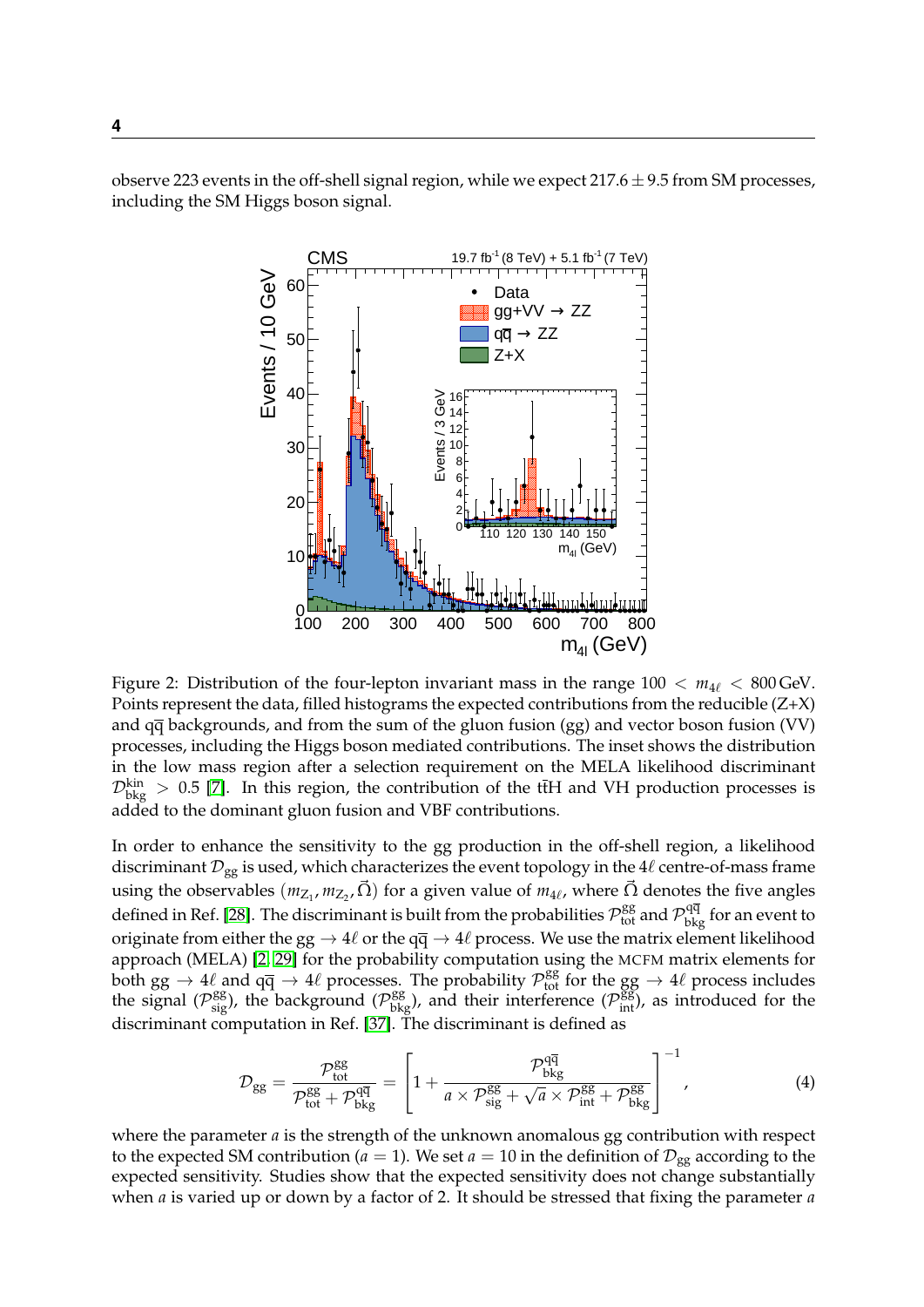to a given value only affects the sensitivity of the analysis. To suppress the dominant  $q\bar{q} \rightarrow 4\ell$ background in the on-shell region, the analysis also employs a MELA likelihood discriminant  $\mathcal{D}_\text{bkg}^\text{kin}$  based on the JHUGEN and MCFM matrix element calculations for the signal and the background, as illustrated by the inset in Fig. [2](#page-5-0) and used in Ref. [\[7\]](#page-12-2).

As an illustration, Fig. [3\(](#page-6-0)left) presents the  $4\ell$  invariant mass distribution for the off-shell signal region ( $m_{4\ell} > 220$  GeV) and for  $\mathcal{D}_{gg} > 0.65$ . The expected contributions from the  $q\bar{q} \to 4\ell$ and reducible backgrounds, as well as for the total gluon fusion (gg) and vector boson fusion (VV) contributions, including the Higgs boson signal, are shown. The distribution of the likelihood discriminant  $\mathcal{D}_{gg}$  for  $m_{4\ell} > 330$  GeV is shown in Fig. [3\(](#page-6-0)right), together with the expected contributions from the SM. The expected  $m_{4\ell}$  and  $\mathcal{D}_{gg}$  distributions for the sum of all the processes, with a Higgs boson width  $\Gamma_H = 10 \times \Gamma_H^{SM}$  and a relative cross section with respect to the SM cross section equal to unity in both gluon fusion and VBF production modes  $(\mu = \mu_{\text{ggH}} = \mu_{\text{VBF}} = 1)$ , are also presented, showing the enhancement arising from the scaling of the squared product of the couplings. The expected and observed event yields in the off-shell gg-enriched region defined by  $m_{4\ell} \geq 330$  GeV and  $\mathcal{D}_{gg} > 0.65$  are reported in Table [1.](#page-7-0)

<span id="page-6-0"></span>

Figure 3: Distributions of (left) the four-lepton invariant mass after a selection requirement on the MELA likelihood discriminant  $\mathcal{D}_{gg} > 0.65$ , and (right) the  $\mathcal{D}_{gg}$  likelihood discriminant for  $m_{4\ell} > 330$  GeV in the 4 $\ell$  channel. Points represent the data, filled histograms the expected contributions from the reducible  $(Z+X)$  and  $q\bar{q}$  backgrounds, and from the gluon fusion (gg) and vector boson fusion (VV) SM processes (including the Higgs boson mediated contributions). The dashed line corresponds to the total expected yield for a Higgs boson width and a squared product of the couplings scaled by a factor 10 with respect to their SM values. In the top plot, the bin size varies from 20 to 85 GeV and the last bin includes all entries with masses above 800 GeV.

The  $2\ell2\nu$  analysis is performed on the 8 TeV data set only. The final state in the  $2\ell2\nu$  channel is characterized by two oppositely-charged leptons of the same flavour compatible with a Z boson, together with a large  $E_{\rm T}^{\rm miss}$  from the undetectable neutrinos. We require  $E_{\rm T}^{\rm miss} > 80\,\text{GeV}.$ The event selection and background estimation is performed as described in Ref. [\[16\]](#page-13-0), with the exception that the jet categories defined in Ref. [\[16\]](#page-13-0) are here grouped into a single category, i.e. the analysis is performed in an inclusive way. The  $m<sub>T</sub>$  distribution in the off-shell signal region  $(m<sub>T</sub> > 180 \text{ GeV})$  is shown in Fig. [4.](#page-8-0) The expected and observed event yields in a gg-enriched region defined by  $m_T > 350$  GeV and  $E_T^{\text{miss}} > 100$  GeV are reported in Table [1.](#page-7-0)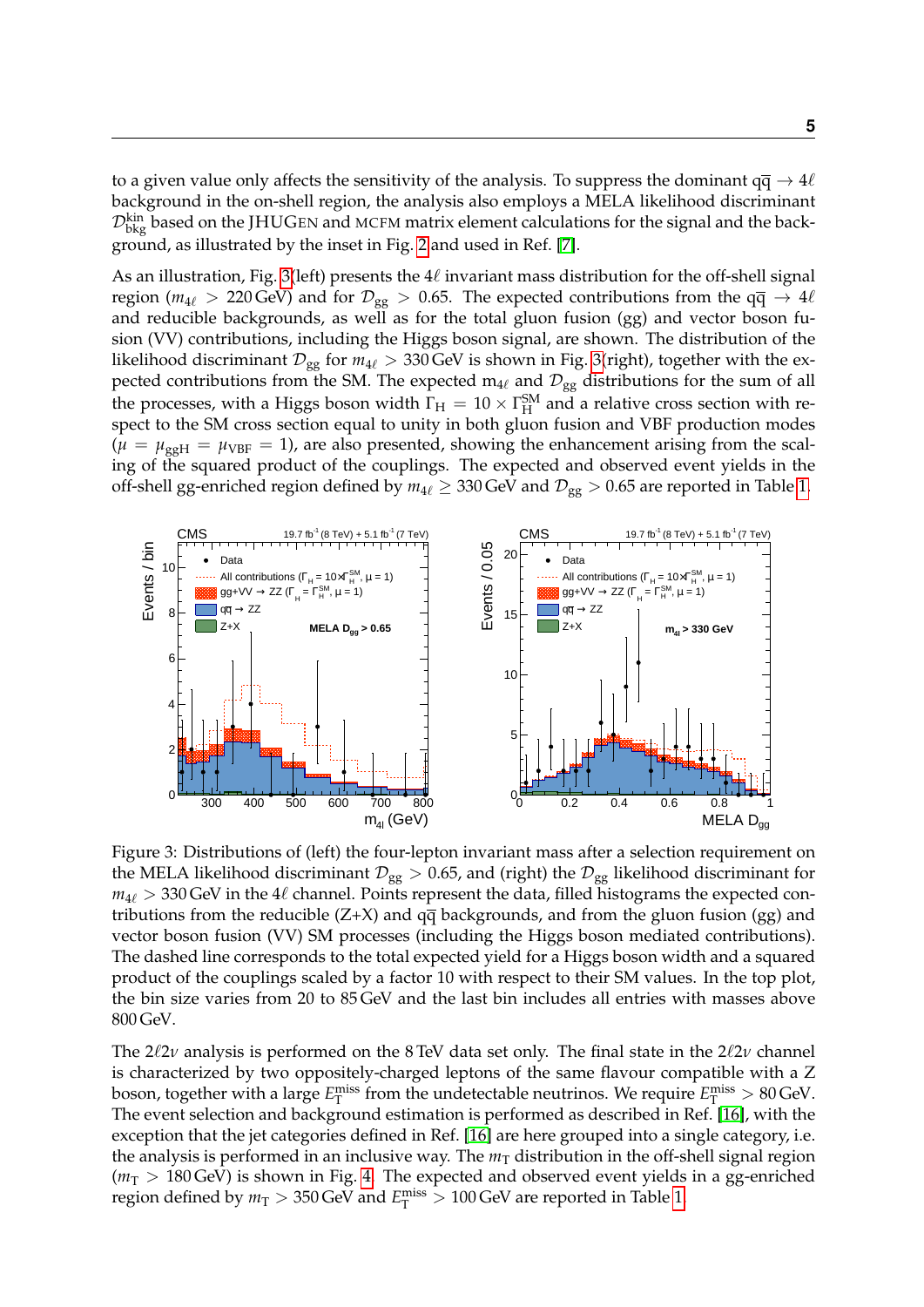<span id="page-7-0"></span>Table 1: Expected and observed numbers of events in the  $4\ell$  and  $2\ell 2\nu$  channels in gg-enriched regions, defined by  $m_{4\ell} \geq 330$  GeV and  $\mathcal{D}_{gg} > 0.65$  (4 $\ell$ ), and by  $m_T$ > 350 GeV and  $E_T^{\text{miss}} >$ 100 GeV (2l2ν). The numbers of expected events are given separately for the gg and VBF processes, and for a SM Higgs boson ( $\Gamma_H = \Gamma_H^{SM}$ ) and a Higgs boson width and squared product of the couplings scaled by a factor 10 with respect to their SM values. The unphysical expected contributions for the signal and background components are also reported separately, for the gg and VBF processes. For both processes, the sum of the signal and background components differs from the total due to the negative interferences. The quoted uncertainties include only the systematic sources.

|             |                                                                         | 4l              | $2\ell 2\nu$    |
|-------------|-------------------------------------------------------------------------|-----------------|-----------------|
| (a)         | Total gg ( $\Gamma_{\rm H} = \Gamma_{\rm H}^{\rm SM}$ )                 | $1.8 \pm 0.3$   | $9.6 \pm 1.5$   |
|             | gg Signal component ( $\Gamma_{\rm H} = \Gamma_{\rm H}^{\rm SM}$ )      | $1.3 \pm 0.2$   | $4.7 \pm 0.6$   |
|             | gg Background component                                                 | $2.3 \pm 0.4$   | $10.8 \pm 1.7$  |
| (b)         | Total gg ( $\Gamma_H = 10 \times \Gamma_H^{SM}$ )                       | $9.9 \pm 1.2$   | $39.8 \pm 5.2$  |
| (c)         | Total VBF $(\Gamma_{\rm H} = \Gamma_{\rm H}^{\rm SM})$                  | $0.23 \pm 0.01$ | $0.90 \pm 0.05$ |
|             | VBF signal component ( $\Gamma_{\rm H} = \Gamma_{\rm H}^{\rm SM}$ )     | $0.11 \pm 0.01$ | $0.32 \pm 0.02$ |
|             | VBF background component                                                | $0.35 \pm 0.02$ | $1.22 \pm 0.07$ |
| (d)         | Total VBF ( $\Gamma_{\rm H} = 10 \times \Gamma_{\rm H}^{\rm SM}$ )      | $0.77 \pm 0.04$ | $2.40 \pm 0.14$ |
| (e)         | qq background                                                           | $9.3 \pm 0.7$   | $47.6 \pm 4.0$  |
| (f)         | Other backgrounds                                                       | $0.05 \pm 0.02$ | $35.1 \pm 4.2$  |
| $(a+c+e+f)$ | Total expected $(\Gamma_{\rm H} = \Gamma_{\rm H}^{\rm SM})$             | $11.4 \pm 0.8$  | $93.2 \pm 6.0$  |
| $(b+d+e+f)$ | Total expected ( $\Gamma_{\rm H} = 10 \times \Gamma_{\rm H}^{\rm SM}$ ) | $20.1 \pm 1.4$  | $124.9 \pm 7.8$ |
|             | Observed                                                                | 11              | 91              |

Systematic uncertainties comprise experimental uncertainties on the signal efficiency and background yield evaluation, as well as uncertainties on the signal and background from theoretical predictions. Since the measurement is performed in wide  $m_{ZZ}$  regions, there are sources of systematic uncertainties that only affect the total normalization and others that affect both the normalization and the shape of the observables used in this analysis. In the  $4\ell$  final state, only the latter type of systematic uncertainty affects the measurement of  $\Gamma_{H}$ , since normalization uncertainties change the on-shell and off-shell yields by the same amount.

Among the signal uncertainties, experimental systematic uncertainties are evaluated from observed events for the trigger efficiency (1.5%), and combined object reconstruction, identifica-tion and isolation efficiencies (3–4% for muons, 5–11% for electrons) [\[7\]](#page-12-2). In the  $2\ell2\nu$  final state, the effects of the lepton momentum scale  $(1-2\%)$  and jet energy scale  $(1\%)$  are taken into account and propagated to the evaluation of  $E_{\text{T}}^{\text{miss}}$ . The uncertainty in the b-jet veto (1–3%) is estimated from simulation using correction factors for the b-tagging and b-misidentification efficiencies as measured from the dijet and tt decay control samples [\[38\]](#page-14-8).

Theoretical uncertainties from QCD scales in the  $q\bar{q}$  background contribution are within 4–10% depending on  $m_{ZZ}$  [\[7\]](#page-12-2). An additional uncertainty of 2–6% is included to account for missing higher order contributions with respect to a full NLO QCD and NLO EW evaluation. The systematic uncertainty in the normalization of the reducible backgrounds is evaluated following the methods described in Refs. [\[7,](#page-12-2) [16\]](#page-13-0). In the  $2\ell 2\nu$  channel, for which these contributions are not negligible at high mass, the estimation from control samples for the Z+jets and for the sum of the tt, tW and WW contributions leads to uncertainties of 25% and 15% in the respective background yields. Theoretical uncertainties in the high mass contribution from the gluon-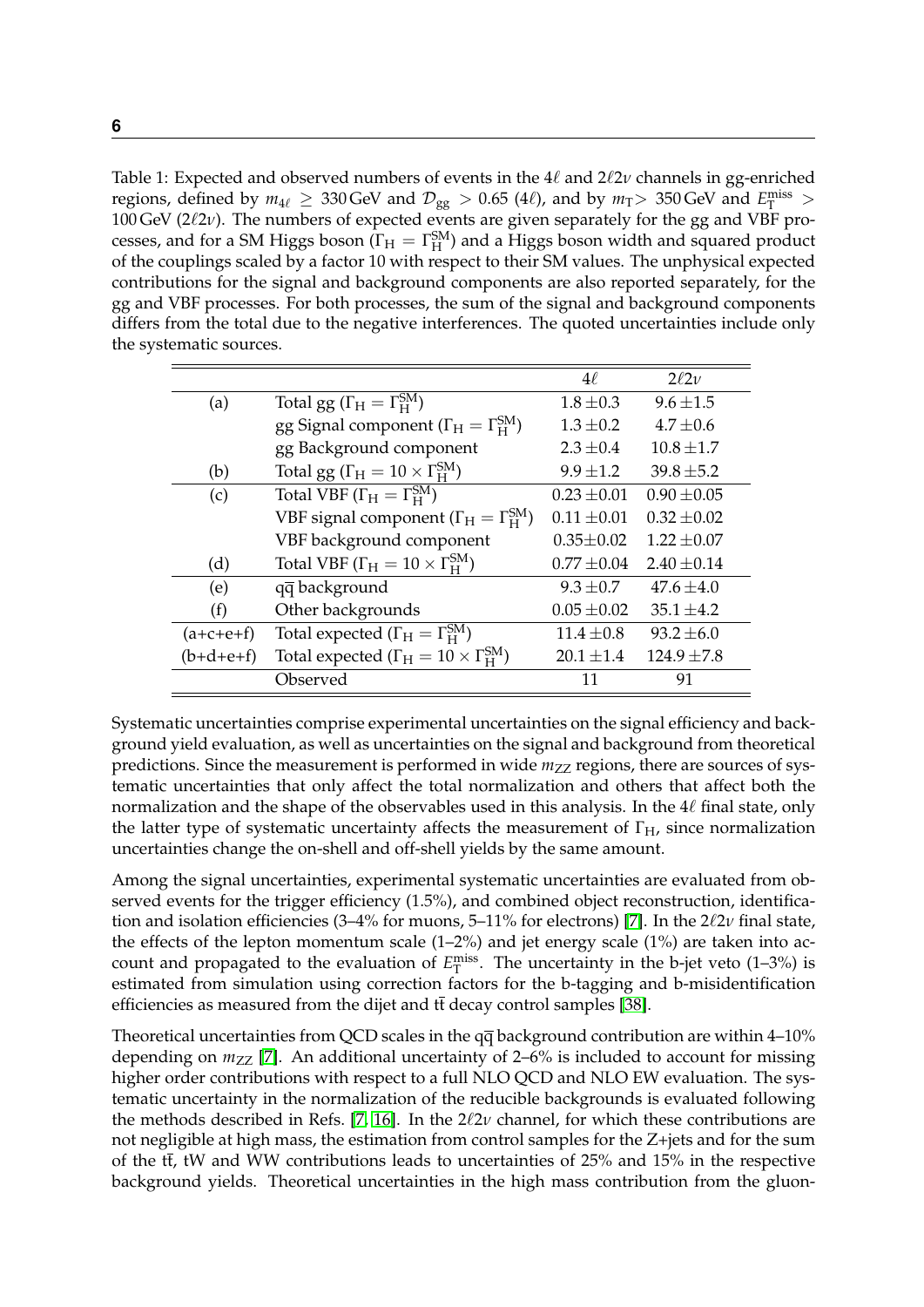<span id="page-8-0"></span>

Figure 4: Distribution of the transverse mass in the 2l2ν channel. Points represent the data, filled histograms the expected contributions from the backgrounds, and from the gluon fusion (gg) and vector boson fusion (VV) SM processes (including the Higgs-mediated contributions). The dashed line corresponds to the total expected yield for a Higgs boson width and a squared product of the couplings scaled by a factor 10 with respect to their SM values. The bin size varies from 80 to 210 GeV and the last bin includes all entries with transverse masses above 1 TeV.

induced processes, which affect both the normalization and the shape, are especially important in this analysis (in particular for the signal and interference contributions that are scaled by large factors). However, these uncertainties partially cancel when measuring simultaneously the yield from the same process in the on-shell signal region. The remaining  $m_{ZZ}$ -dependent uncertainties in the QCD renormalization and factorization scales are derived using the K factor variations from Ref. [\[14\]](#page-12-9), corresponding to a factor of two up or down from the nominal  $m_{ZZ}/2$  values, and amount to 2–4%. For the  $gg \to ZZ$  continuum background production, we assign a 10% additional uncertainty on the K factor, following Ref. [\[22\]](#page-13-6) and taking into account the different mass ranges and selections on the specific final state. This uncertainty also affects the interference with the signal. The PDF uncertainties are estimated following Refs. [\[39,](#page-14-9) [40\]](#page-14-10) by changing the NLO PDF set from MSTW2008 to CT10 [\[41\]](#page-14-11) and NNPDF2.1 [\[42\]](#page-14-12), and the residual contribution is about 1%. For the VBF processes, no significant  $m_{ZZ}$ -dependence is found regarding the QCD scales and PDF uncertainties, which are in general much smaller than for the gluon fusion processes [\[8,](#page-12-3) [9\]](#page-12-4). In the  $2\ell2\nu$  final state, additional uncertainties on the yield arising from the theoretical description of the parton shower and underlying event are taken into account (6%).

We perform a simultaneous unbinned maximum likelihood fit of a signal-plus-background model to the measured distributions in the  $4\ell$  and  $2\ell2\nu$  channels. In the  $4\ell$  channel the analysis is performed in the on-shell and off-shell signal regions defined above. In the on-shell region, a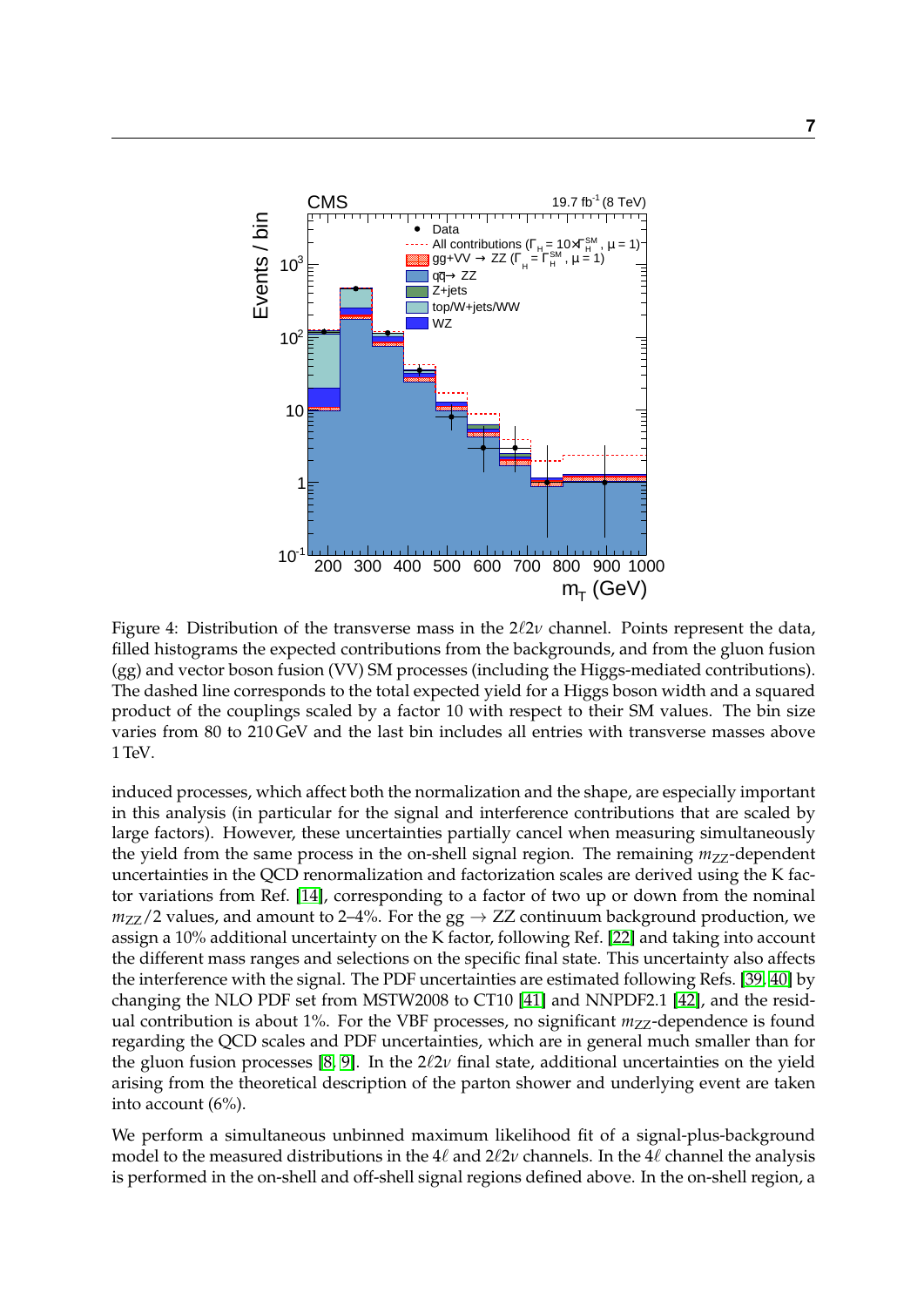three-dimensional distribution  $\vec{x} = (m_{4\ell}, \mathcal{D}_{bkg}^{kin}, p_{T}^{4\ell} \text{ or } \mathcal{D}_{\text{jet}})$  is analyzed, following the method-ology described in Ref. [\[7\]](#page-12-2), where the quantity  $\mathcal{D}_{jet}$  is a discriminant used to separate VBF from gluon fusion production. In the off-shell region, a two-dimensional distribution  $\vec{x} = (m_{4\ell}, \mathcal{D}_{\rm gg})$ is analyzed. In the  $2\ell2\nu$  channel, only the off-shell Higgs boson production is analyzed, using the  $\vec{x} = m_T$  distribution.

The probability distribution functions are built using the full detector simulation or data control regions, and are defined for the signal, the background, or the interference between the two contributions,  $P_{\text{sig}}$ ,  $P_{\text{bkg}}$ , or  $P_{\text{int}}$ , respectively, as a function of the observables  $\vec{x}$  discussed above. Several production mechanisms are considered for the signal and the background, such as gluon fusion (gg), VBF, and quark-antiquark annihilation ( $q\bar{q}$ ). The total probability distribution function for the off-shell region includes the interference of two contributions in each production process:

<span id="page-9-0"></span>
$$
\mathcal{P}_{\text{tot}}^{\text{off-shell}}(\vec{x}) = \left[\mu_{\text{ggH}} \times (\Gamma_{\text{H}}/\Gamma_{0}) \times \mathcal{P}_{\text{sig}}^{\text{gg}}(\vec{x}) + \sqrt{\mu_{\text{ggH}} \times (\Gamma_{\text{H}}/\Gamma_{0})} \times \mathcal{P}_{\text{int}}^{\text{gg}}(\vec{x}) + \mathcal{P}_{\text{bkg}}^{\text{gg}}(\vec{x})\right] + \left[\mu_{\text{VBF}} \times (\Gamma_{\text{H}}/\Gamma_{0}) \times \mathcal{P}_{\text{sig}}^{\text{VBF}}(\vec{x}) + \sqrt{\mu_{\text{VBF}} \times (\Gamma_{\text{H}}/\Gamma_{0})} \times \mathcal{P}_{\text{int}}^{\text{VBF}}(\vec{x}) + \mathcal{P}_{\text{bkg}}^{\text{VBF}}(\vec{x})\right] (5) + \mathcal{P}_{\text{bkg}}^{\text{VGF}}(\vec{x}) + \dots
$$

The list of background processes is extended beyond those quoted depending on the final state  $(Z+X)$ , top, W+jets, WW, WZ). The parameters  $\mu_{ggH}$  and  $\mu_{VBF}$  are the scale factors which modify the signal strength with respect to the reference parameterization in each production mechanism independently. The parameter  $(\Gamma_H/\Gamma_0)$  is the scale factor which modifies the observed width with respect to the  $\Gamma_0$  value used in the reference parameterization.

In the on-shell region, the parameterization includes the small contribution of the ttH and VH Higgs boson production mechanisms, which are related to the gluon fusion and VBF processes, respectively, because either the quark or the vector boson coupling to the Higgs boson is in common among those processes. Interference effects are negligible in the on-shell region. The total probability distribution function for the on-shell region is written as

<span id="page-9-1"></span>
$$
\mathcal{P}_{\text{tot}}^{\text{on-shell}}(\vec{x}) = \mu_{\text{ggH}} \times \left[ \mathcal{P}_{\text{sig}}^{\text{gg}}(\vec{x}) + \mathcal{P}_{\text{sig}}^{\text{tH}}(\vec{x}) \right] + \mu_{\text{VBF}} \times \left[ \mathcal{P}_{\text{sig}}^{\text{VBF}}(\vec{x}) + \mathcal{P}_{\text{sig}}^{\text{VH}}(\vec{x}) \right] + \mathcal{P}_{\text{bkg}}^{\text{q}\bar{\text{q}}}(\vec{x}) + \mathcal{P}_{\text{bkg}}^{\text{gg}}(\vec{x}) + \dots
$$
\n(6)

The above parameterizations in Eqs. [\(5,](#page-9-0) [6\)](#page-9-1) are performed for the tree-level HVV coupling of a scalar Higgs boson, consistent with our observations [\[4,](#page-12-1) [7\]](#page-12-2). We find that the presence of anomalous couplings in the HVV interaction would lead to enhanced off-shell production and a more stringent constraint on the width. It is evident that the parameterization in Eq. [\(5\)](#page-9-0) relies on the modeling of the gluon fusion production with the dominant top-quark loop, therefore no possible new particles are considered in the loop. Further discussion can also be found in Refs. [\[43–](#page-14-13)[45\]](#page-14-14).

The three parameters  $\Gamma_H$ ,  $\mu_{ggH}$ , and  $\mu_{VBF}$  are left unconstrained in the fit. The  $\mu_{ggH}$  and  $\mu_{VBF}$  fitted values are found to be almost identical to those obtained in Ref. [\[7\]](#page-12-2). Systematic uncertainties are included as nuisance parameters and are treated according to the frequentist paradigm [\[46\]](#page-15-0). The shapes and normalizations of the signal and of each background component are allowed to vary within their uncertainties, and the correlations in the sources of systematic uncertainty are taken into account.

The fit results are shown in Fig. [5](#page-10-0) as scans of the negative log-likelihood,  $-2\Delta \ln \mathcal{L}$ , as a function of  $\Gamma_{\rm H}$ . Combining the two channels a limit is observed (expected) on the total width of  $\Gamma_{\rm H}$   $<$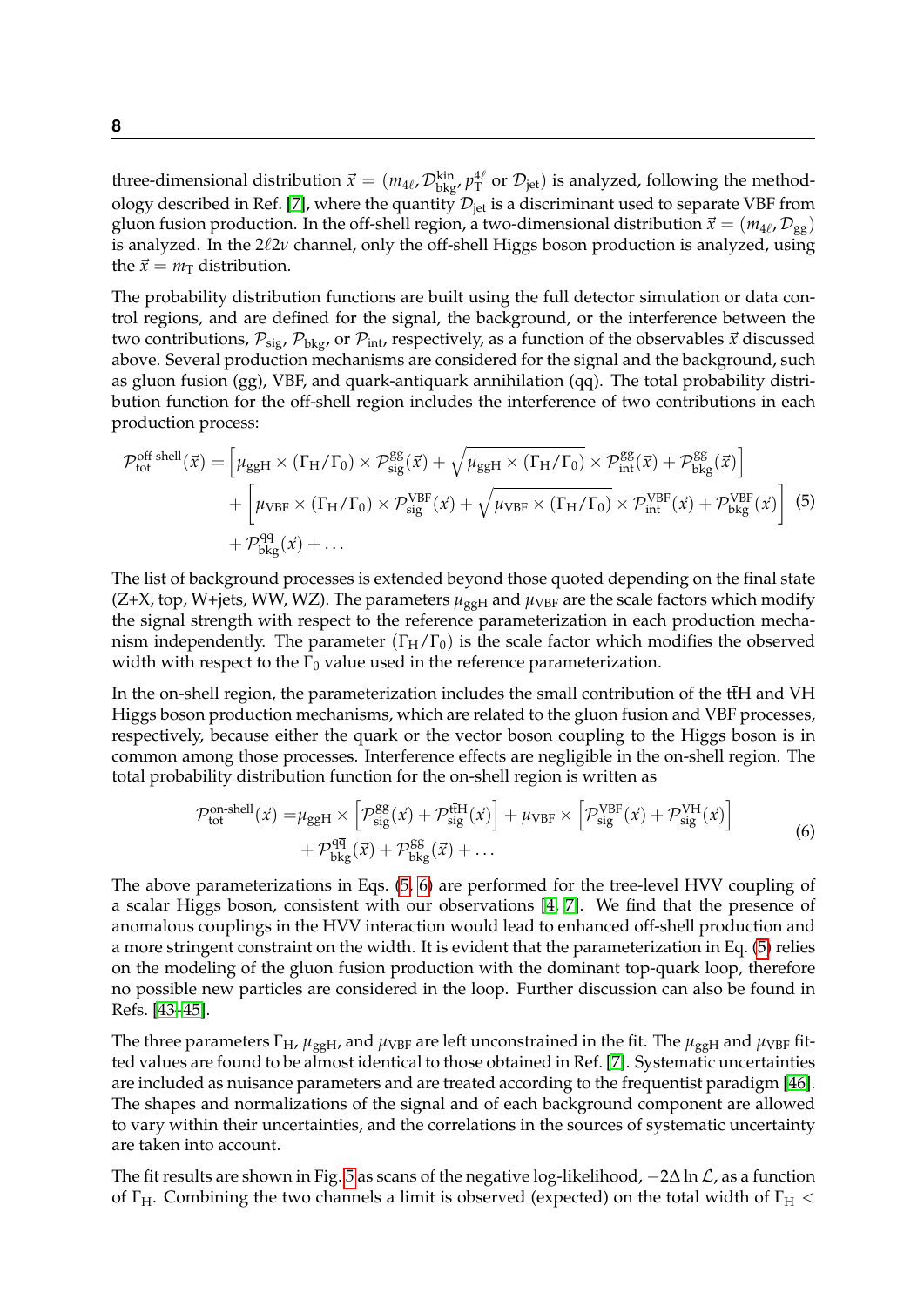22 MeV (33 MeV) at a 95% CL, which is 5.4 (8.0) times the expected value in the SM. The best fit value and 68% CL interval correspond to  $\Gamma_H = 1.8^{+7.7}_{-1.8}$  MeV. The result of the 4 $\ell$  analysis alone is an observed (expected) limit of  $\Gamma_H < 33$  MeV (42 MeV) at a 95% CL, which is 8.0 (10.1) times the SM value, and the result of the analysis combining the 4*ℓ* on-shell and 2*ℓ*2*ν* off-shell regions is  $\Gamma_H < 33$  MeV (44 MeV) at a 95% CL, which is 8.1 (10.6) times the SM value. The best fit values and 68% CL intervals are  $\Gamma_H = 1.9^{+11.7}_{-1.9}$  MeV and  $\Gamma_H = 1.8^{+12.4}_{-1.8}$  MeV for the 4 $\ell$  analysis and for the analysis combining the  $4\ell$  on-shell and  $2\ell2\nu$  off-shell regions, respectively.

<span id="page-10-0"></span>

Figure 5: Scan of the negative log-likelihood,  $-2\Delta \ln \mathcal{L}$ , as a function of  $\Gamma_H$  for the combined fit of the  $4\ell$  and  $2\ell$ 2*v* channels (blue thick lines), for the  $4\ell$  channel alone in the off-shell and on-shell regions (dark red lines), and for the 2 $\ell$ 2ν channel in the off-shell region and 4 $\ell$  channel in the on-shell region (light red lines). The solid lines represent the observed values, the dotted lines the expected values.

The expected limit for the two channels combined without including the systematic uncertainties is  $\Gamma_H < 28$  MeV at a 95% CL. The effect of systematic uncertainties is driven by the  $2\ell$ 2*ν* channel with larger experimental uncertainties in signal efficiencies and background estimation from control samples in data, while the result in the  $4\ell$  channel is largely dominated by the statistical uncertainty.

The statistical compatibility of the observed results with the expectation under the SM hypothesis corresponds to a p-value of 0.24. The statistical coverage of the results obtained in the likelihood scan has also been tested with the Feldman–Cousins approach [\[47\]](#page-15-1) for the combined analysis leading to consistent although slightly tighter constraints. The analysis in the  $4\ell$  channel has also been performed in a one-dimensional fit using either  $m_{4\ell}$  or  $\mathcal{D}_{gg}$  and consistent results are found. The expected limit without using the MELA likelihood discriminant  $\mathcal{D}_{\rm gg}$  is 40% larger in the  $4\ell$  channel.

In summary, we have presented constraints on the total Higgs boson width using its relative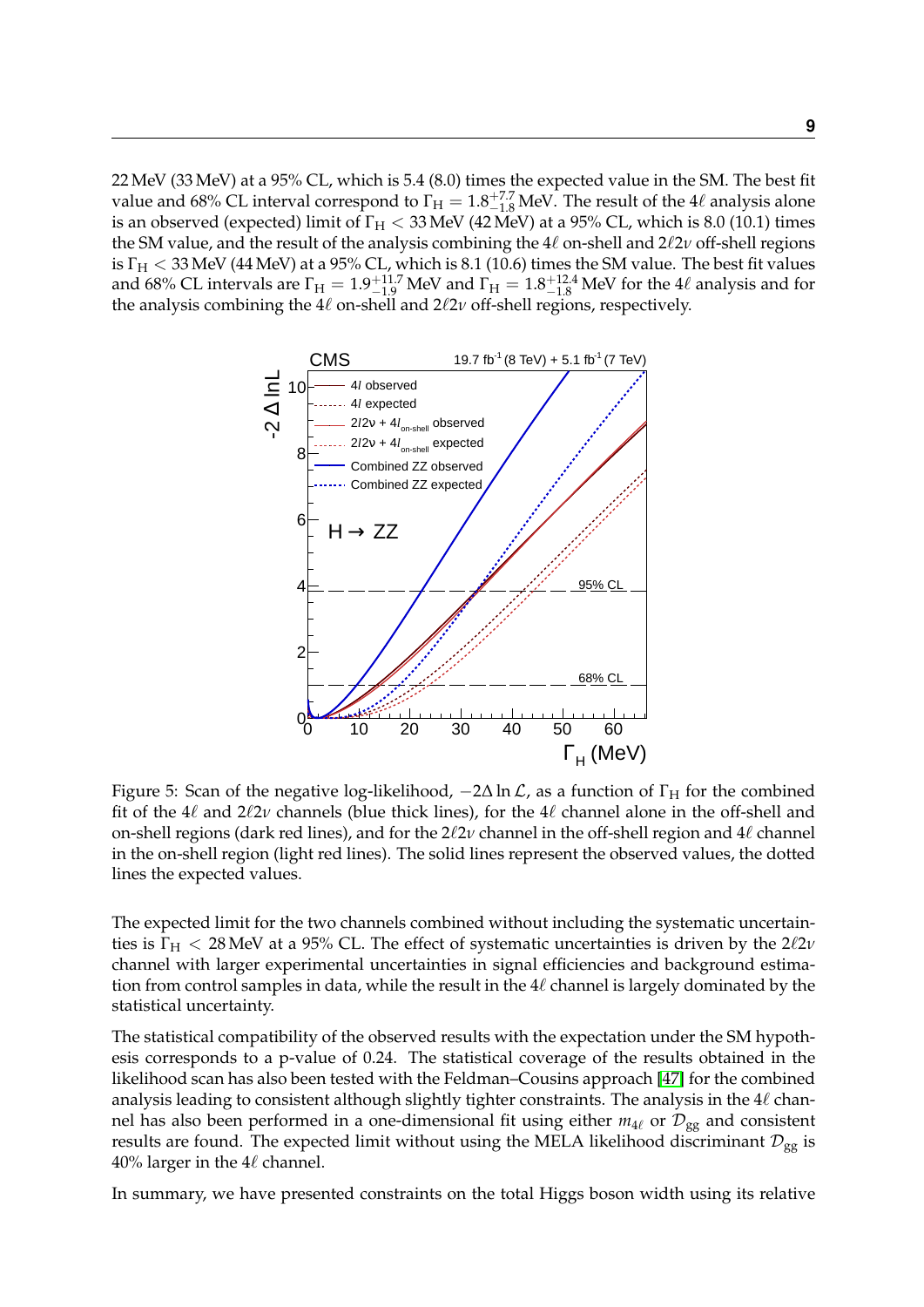on-shell and off-shell production and decay rates to four leptons or two leptons and two neutrinos. The analysis is based on the 2011 and 2012 data sets corresponding to integrated luminosities of 5.1 fb<sup>-1</sup> at  $\sqrt{s}$  = 7 TeV and 19.7 fb<sup>-1</sup> at  $\sqrt{s}$  = 8 TeV. The four-lepton analysis uses the measured invariant mass distribution near the peak and above the Z-boson pair production threshold, as well as a likelihood discriminant to separate the gluon fusion ZZ production from the  $q\bar{q} \rightarrow ZZ$  background, while the two-lepton plus two-neutrino off-shell analysis relies on the transverse mass distribution. The presented analysis determines the independent contributions of the gluon fusion and VBF production mechanisms from the data in the on-shell region. It relies nevertheless on the knowledge of the coupling ratios between the off-shell and on-shell production, i.e. the dominance of the top quark loop in the gluon fusion production mechanism and the absence of new particle contribution in the loop. The presence of anomalous couplings in the HVV interaction would lead to enhanced off-shell production and would make our constraint tighter. The combined fit of the  $4\ell$  and  $2\ell2\nu$  channels leads to an upper limit on the Higgs boson width of  $\Gamma_H < 22$  MeV at a 95% confidence level, which is 5.4 times the expected width of the SM Higgs boson. This result improves by more than two orders of magnitude upon previous experimental constraints on the new boson decay width from the direct measurement at the resonance peak.

We wish to thank our theoretician colleagues and in particular Fabrizio Caola for providing the theoretical uncertainty in the  $gg \to ZZ$  background K factor, Tobias Kasprzik for providing the numerical calculations on the EW corrections for the  $q\bar{q} \rightarrow ZZ$  background process, Giampiero Passarino for his calculations of the  $m_{ZZ}$ -dependent K factor and its variations with renormalization and factorization scales, and Marco Zaro for checking the independence on *m*<sub>ZZ</sub> of higher-order corrections in VBF processes. We also gratefully acknowledge Alessandro Ballestrero, John Campbell, Keith Ellis, Stefano Forte, Nikolas Kauer, Kirill Melnikov, and Ciaran Williams for their help in optimizing the Monte Carlo generators for this analysis.

We congratulate our colleagues in the CERN accelerator departments for the excellent performance of the LHC and thank the technical and administrative staffs at CERN and at other CMS institutes for their contributions to the success of the CMS effort. In addition, we gratefully acknowledge the computing centres and personnel of the Worldwide LHC Computing Grid for delivering so effectively the computing infrastructure essential to our analyses. Finally, we acknowledge the enduring support for the construction and operation of the LHC and the CMS detector provided by the following funding agencies: BMWF and FWF (Austria); FNRS and FWO (Belgium); CNPq, CAPES, FAPERJ, and FAPESP (Brazil); MES (Bulgaria); CERN; CAS, MoST, and NSFC (China); COLCIENCIAS (Colombia); MSES and CSF (Croatia); RPF (Cyprus); MoER, SF0690030s09 and ERDF (Estonia); Academy of Finland, MEC, and HIP (Finland); CEA and CNRS/IN2P3 (France); BMBF, DFG, and HGF (Germany); GSRT (Greece); OTKA and NIH (Hungary); DAE and DST (India); IPM (Iran); SFI (Ireland); INFN (Italy); NRF and WCU (Republic of Korea); LAS (Lithuania); MOE and UM (Malaysia); CINVESTAV, CONACYT, SEP, and UASLP-FAI (Mexico); MBIE (New Zealand); PAEC (Pakistan); MSHE and NSC (Poland); FCT (Portugal); JINR (Dubna); MON, RosAtom, RAS and RFBR (Russia); MESTD (Serbia); SEIDI and CPAN (Spain); Swiss Funding Agencies (Switzerland); NSC (Taipei); ThEPCenter, IPST, STAR and NSTDA (Thailand); TUBITAK and TAEK (Turkey); NASU and SFFR (Ukraine); STFC (United Kingdom); DOE and NSF (USA).

## **References**

<span id="page-11-0"></span>[1] ATLAS Collaboration, "Observation of a new particle in the search for the Standard Model Higgs boson with the ATLAS detector at the LHC", *Phys. Lett. B* **716** (2012) 1,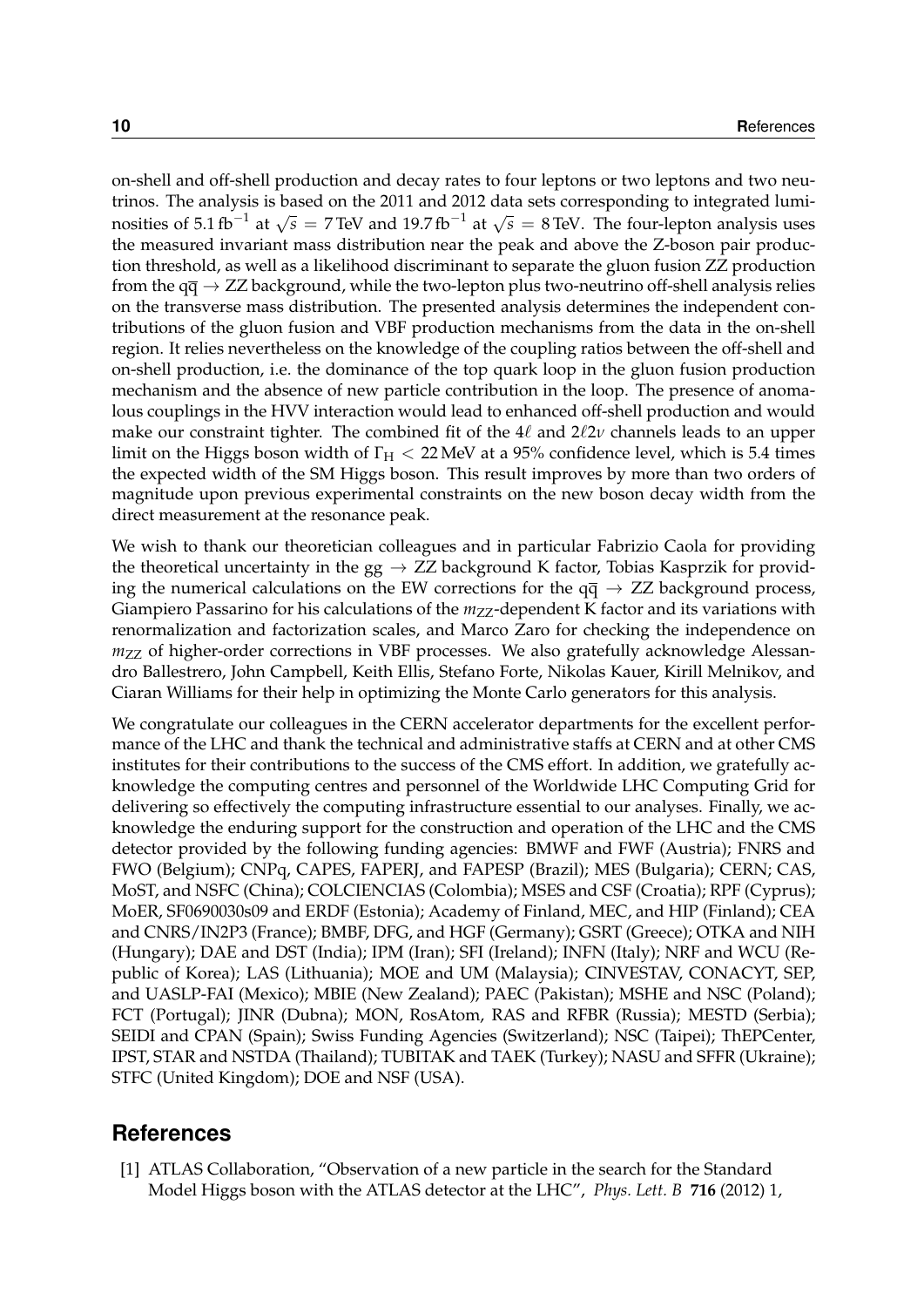[doi:10.1016/j.physletb.2012.08.020](http://dx.doi.org/10.1016/j.physletb.2012.08.020), [arXiv:1207.7214](http://www.arXiv.org/abs/1207.7214).

- <span id="page-12-11"></span>[2] CMS Collaboration, "Observation of a new boson at a mass of 125 GeV with the CMS experiment at the LHC", *Phys. Lett. B* **716** (2012) 30, [doi:10.1016/j.physletb.2012.08.021](http://dx.doi.org/10.1016/j.physletb.2012.08.021), [arXiv:1207.7235](http://www.arXiv.org/abs/1207.7235).
- <span id="page-12-0"></span>[3] CMS Collaboration, "Observation of a new boson with mass near 125 GeV in pp  $\text{CMS}$  Conaporation,  $\text{COS}$  Observation of a new boson w collisions at  $\sqrt{s} = 7$  and 8 TeV", *JHEP* **06** (2013) 081, [doi:10.1007/JHEP06\(2013\)081](http://dx.doi.org/10.1007/JHEP06(2013)081), [arXiv:1303.4571](http://www.arXiv.org/abs/1303.4571).
- <span id="page-12-1"></span>[4] CMS Collaboration, "Study of the Mass and Spin-Parity of the Higgs Boson Candidate via its Decays to Z Boson Pairs", *Phys. Rev. Lett.* **110** (2013) 081803, [doi:10.1103/PhysRevLett.110.081803](http://dx.doi.org/10.1103/PhysRevLett.110.081803), [arXiv:1212.6639](http://www.arXiv.org/abs/1212.6639).
- [5] ATLAS Collaboration, "Measurements of Higgs boson production and couplings in diboson final states with the ATLAS detector at the LHC", *Phys. Lett. B* **726** (2013) 88, [doi:10.1016/j.physletb.2013.08.010](http://dx.doi.org/10.1016/j.physletb.2013.08.010), [arXiv:1307.1427](http://www.arXiv.org/abs/1307.1427).
- [6] ATLAS Collaboration, "Evidence for the spin-0 nature of the Higgs boson using ATLAS data", *Phys. Lett. B* **726** (2013) 120, [doi:10.1016/j.physletb.2013.08.026](http://dx.doi.org/10.1016/j.physletb.2013.08.026), [arXiv:1307.1432](http://www.arXiv.org/abs/1307.1432).
- <span id="page-12-2"></span>[7] CMS Collaboration, "Measurement of the properties of a Higgs boson in the four-lepton final state", *Phys. Rev. D* **89** (2014) 092007, [doi:10.1103/PhysRevD.89.092007](http://dx.doi.org/10.1103/PhysRevD.89.092007), [arXiv:1312.5353](http://www.arXiv.org/abs/1312.5353).
- <span id="page-12-3"></span>[8] LHC Higgs Cross Section Working Group, "Handbook of LHC Higgs Cross Sections: 1. Inclusive Observables", CERN Report CERN-2011-002, 2013. [doi:10.5170/CERN-2011-002](http://dx.doi.org/10.5170/CERN-2011-002), [arXiv:1101.0593](http://www.arXiv.org/abs/1101.0593).
- <span id="page-12-4"></span>[9] LHC Higgs Cross Section Working Group, "Handbook of LHC Higgs Cross Sections: 3. Higgs Properties", CERN Report CERN-2013-004, 2013. [doi:10.5170/CERN-2013-004](http://dx.doi.org/10.5170/CERN-2013-004), [arXiv:1307.1347](http://www.arXiv.org/abs/1307.1347).
- <span id="page-12-5"></span>[10] F. Caola and K. Melnikov, "Constraining the Higgs boson width with *ZZ* production at the LHC", *Phys. Rev. D* **88** (2013) 054024, [doi:10.1103/PhysRevD.88.054024](http://dx.doi.org/10.1103/PhysRevD.88.054024), [arXiv:1307.4935](http://www.arXiv.org/abs/1307.4935).
- <span id="page-12-6"></span>[11] N. Kauer and G. Passarino, "Inadequacy of zero-width approximation for a light Higgs boson signal", *JHEP* **08** (2012) 116, [doi:10.1007/JHEP08\(2012\)116](http://dx.doi.org/10.1007/JHEP08(2012)116), [arXiv:1206.4803](http://www.arXiv.org/abs/1206.4803).
- <span id="page-12-7"></span>[12] N. Kauer, "Inadequacy of zero-width approximation for a light Higgs boson signal", *Mod. Phys. Lett. A* **28** (2013) 1330015, [doi:10.1142/S0217732313300152](http://dx.doi.org/10.1142/S0217732313300152), [arXiv:1305.2092](http://www.arXiv.org/abs/1305.2092).
- <span id="page-12-8"></span>[13] J. M. Campbell, R. K. Ellis, and C. Williams, "Bounding the Higgs width at the LHC using full analytic results for  $gg \to e^+e^-\mu^+\mu^-$ ", (2013). [arXiv:1311.3589](http://www.arXiv.org/abs/1311.3589).
- <span id="page-12-9"></span>[14] G. Passarino, "Higgs CAT", *Eur. Phys. J. C* **74** (2014) 2866, [doi:10.1140/epjc/s10052-014-2866-7](http://dx.doi.org/10.1140/epjc/s10052-014-2866-7), [arXiv:1312.2397](http://www.arXiv.org/abs/1312.2397).
- <span id="page-12-10"></span>[15] G. Passarino, "Higgs Interference Effects in gg → ZZ and their Uncertainty", *JHEP* **08** (2012) 146, [doi:10.1007/JHEP08\(2012\)146](http://dx.doi.org/10.1007/JHEP08(2012)146), [arXiv:1206.3824](http://www.arXiv.org/abs/1206.3824).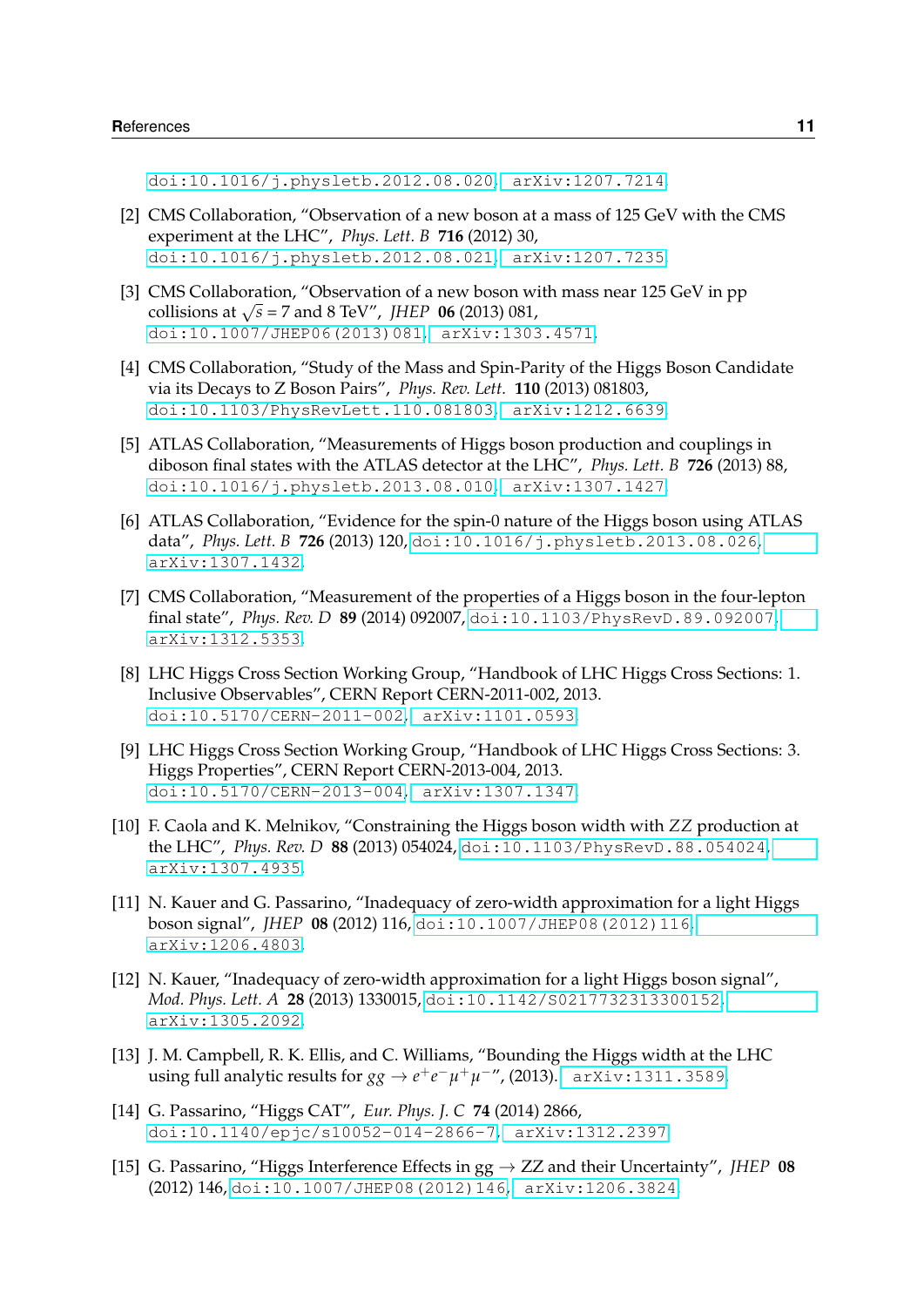- <span id="page-13-0"></span>[16] CMS Collaboration, "Search for a standard-model-like Higgs boson with a mass in the range 145 to 1000 GeV at the LHC", *Eur. Phys. J. C* **73** (2013) 2469, [doi:10.1140/epjc/s10052-013-2469-8](http://dx.doi.org/10.1140/epjc/s10052-013-2469-8), [arXiv:1304.0213](http://www.arXiv.org/abs/1304.0213).
- <span id="page-13-1"></span>[17] CMS Collaboration, "Search for the standard model Higgs boson in the  $H \to ZZ \to 2\ell 2\nu$  $\frac{1}{2}$  conaboration, search for the standard model Figgs bechannel in pp collisions at  $\sqrt{s} = 7$  TeV", *JHEP* **03** (2012) 040, [doi:10.1007/JHEP03\(2012\)040](http://dx.doi.org/10.1007/JHEP03(2012)040).
- <span id="page-13-2"></span>[18] CMS Collaboration, "The CMS experiment at the CERN LHC", *JINST* **3** (2008) S08004, [doi:10.1088/1748-0221/3/08/S08004](http://dx.doi.org/10.1088/1748-0221/3/08/S08004).
- <span id="page-13-3"></span>[19] N. Kauer, "Interference effects for  $H \to WW/ZZ \to \ell \bar{\nu}_{\ell} \ell \bar{\nu}_{\ell}$  searches in gluon fusion at the LHC", *JHEP* **12** (2013) 082, [doi:10.1007/JHEP12\(2013\)082](http://dx.doi.org/10.1007/JHEP12(2013)082), [arXiv:1310.7011](http://www.arXiv.org/abs/1310.7011).
- <span id="page-13-4"></span>[20] J. M. Campbell and R. K. Ellis, "MCFM for the Tevatron and the LHC", *Nucl. Phys. Proc. Suppl.* **205** (2010) 10, [doi:10.1016/j.nuclphysbps.2010.08.011](http://dx.doi.org/10.1016/j.nuclphysbps.2010.08.011), [arXiv:1007.3492](http://www.arXiv.org/abs/1007.3492).
- <span id="page-13-5"></span>[21] A. D. Martin, W. J. Stirling, R. S. Thorne, and G. Watt, "Parton distributions for the LHC", *Eur. Phys. J. C* **63** (2009) 189, [doi:10.1140/epjc/s10052-009-1072-5](http://dx.doi.org/10.1140/epjc/s10052-009-1072-5), [arXiv:0901.0002](http://www.arXiv.org/abs/0901.0002).
- <span id="page-13-6"></span>[22] M. Bonvini et al., "Signal-background interference effects in  $gg \to H \to WW$  beyond leading order", *Phys. Rev. D* **88** (2013) 034032, [doi:10.1103/PhysRevD.88.034032](http://dx.doi.org/10.1103/PhysRevD.88.034032), [arXiv:1304.3053](http://www.arXiv.org/abs/1304.3053).
- <span id="page-13-7"></span>[23] A. Ballestrero et al., "PHANTOM: a Monte Carlo event generator for six parton final states at high energy colliders", *Comput. Phys. Commun.* **180** (2009) 401, [doi:10.1016/j.cpc.2008.10.005](http://dx.doi.org/10.1016/j.cpc.2008.10.005), [arXiv:0801.3359](http://www.arXiv.org/abs/0801.3359).
- <span id="page-13-8"></span>[24] S. Frixione, P. Nason, and C. Oleari, "Matching NLO QCD computations with parton shower simulations: the POWHEG method", *JHEP* **11** (2007) 070, [doi:10.1088/1126-6708/2007/11/070](http://dx.doi.org/10.1088/1126-6708/2007/11/070), [arXiv:0709.2092](http://www.arXiv.org/abs/0709.2092).
- [25] S. Alioli, P. Nason, C. Oleari, and E. Re, "A general framework for implementing NLO calculations in shower Monte Carlo programs: the POWHEG BOX", *JHEP* **06** (2010) 043, [doi:10.1007/JHEP06\(2010\)043](http://dx.doi.org/10.1007/JHEP06(2010)043), [arXiv:1002.2581](http://www.arXiv.org/abs/1002.2581).
- [26] E. Bagnaschi, G. Degrassi, P. Slavich, and A. Vicini, "Higgs production via gluon fusion in the POWHEG approach in the SM and in the MSSM", *JHEP* **02** (2012) 088, [doi:10.1007/JHEP02\(2012\)088](http://dx.doi.org/10.1007/JHEP02(2012)088), [arXiv:1111.2854](http://www.arXiv.org/abs/1111.2854).
- <span id="page-13-9"></span>[27] P. Nason and C. Oleari, "NLO Higgs boson production via vector-boson fusion matched with shower in POWHEG", *JHEP* **02** (2010) 037, [doi:10.1007/JHEP02\(2010\)037](http://dx.doi.org/10.1007/JHEP02(2010)037), [arXiv:0911.5299](http://www.arXiv.org/abs/0911.5299).
- <span id="page-13-10"></span>[28] Y. Gao et al., "Spin determination of single-produced resonances at hadron colliders", *Phys. Rev. D* **81** (2010) 075022, [doi:10.1103/PhysRevD.81.075022](http://dx.doi.org/10.1103/PhysRevD.81.075022), [arXiv:1001.3396](http://www.arXiv.org/abs/1001.3396).
- <span id="page-13-11"></span>[29] S. Bolognesi et al., "On the spin and parity of a single-produced resonance at the LHC", *Phys. Rev. D* **86** (2012) 095031, [doi:10.1103/PhysRevD.86.095031](http://dx.doi.org/10.1103/PhysRevD.86.095031), [arXiv:1208.4018](http://www.arXiv.org/abs/1208.4018).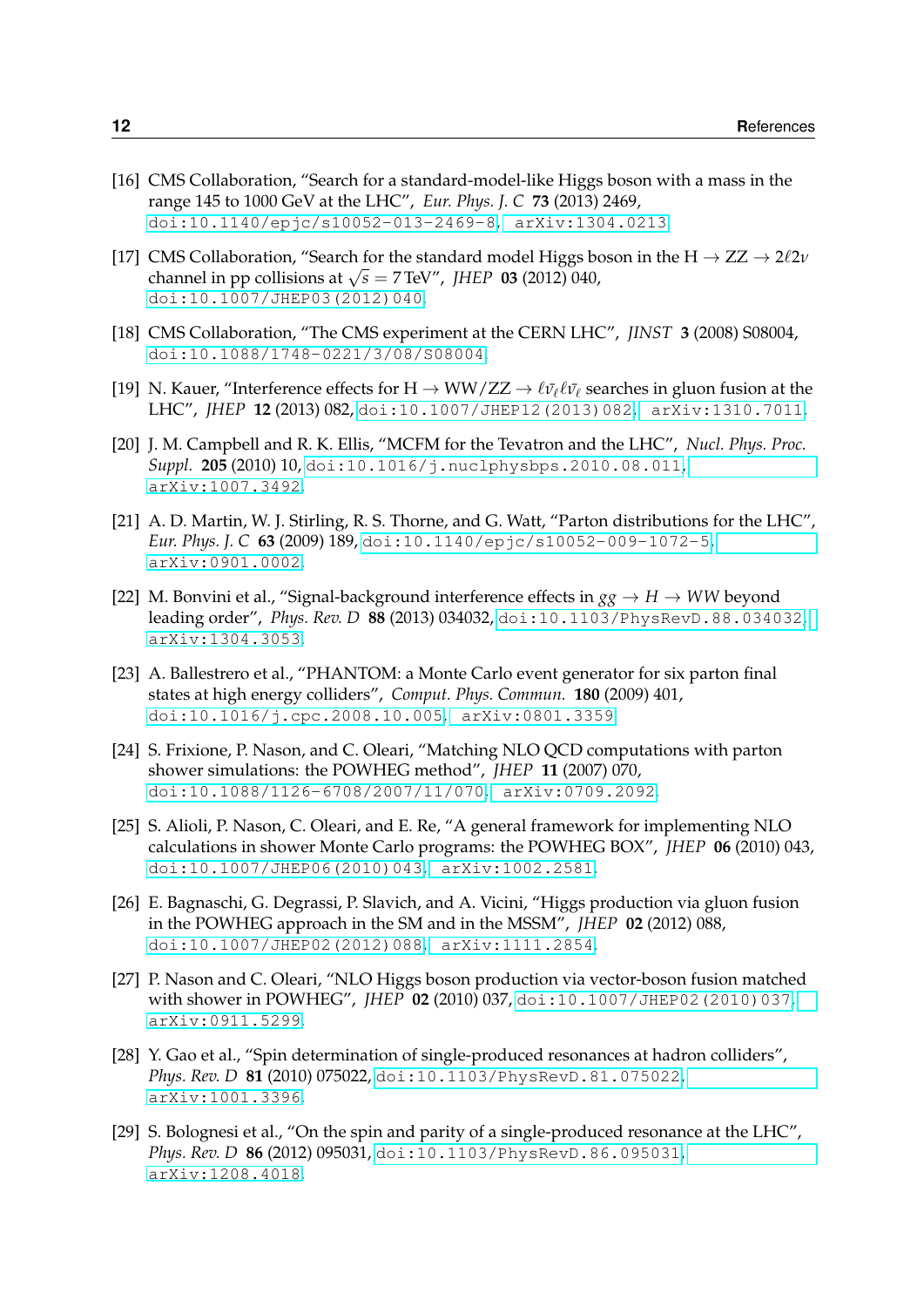- <span id="page-14-0"></span>[30] T. Sjöstrand, S. Mrenna, and P. Skands, "PYTHIA 6.4 physics and manual", *JHEP* 05 (2006) 026, [doi:10.1088/1126-6708/2006/05/026](http://dx.doi.org/10.1088/1126-6708/2006/05/026), [arXiv:hep-ph/0603175](http://www.arXiv.org/abs/hep-ph/0603175).
- <span id="page-14-1"></span>[31] T. Melia, P. Nason, R. Rontsch, and G. Zanderighi, "W+W−, WZ and ZZ production in the POWHEG BOX", *JHEP* **11** (2011) 078, [doi:10.1007/JHEP11\(2011\)078](http://dx.doi.org/10.1007/JHEP11(2011)078), [arXiv:1107.5051](http://www.arXiv.org/abs/1107.5051).
- <span id="page-14-2"></span>[32] A. Bierweiler, T. Kasprzik, and J. H. Kühn, "Vector-boson pair production at [the LHC to](http://www.arXiv.org/abs/1305.5402) O(*α* 3 ) accuracy", *JHEP* **12** (2013) 071, [doi:10.1007/JHEP12\(2013\)071](http://dx.doi.org/10.1007/JHEP12(2013)071), [arXiv:1305.5402](http://www.arXiv.org/abs/1305.5402).
- <span id="page-14-3"></span>[33] J. Baglio, L. D. Ninh, and M. M. Weber, "Massive gauge boson pair production at LHC: a next-to-leading order story", *Phys. Rev. D* **88** (2013) 113005, [doi:10.1103/PhysRevD.88.113005](http://dx.doi.org/10.1103/PhysRevD.88.113005), [arXiv:1307.4331](http://www.arXiv.org/abs/1307.4331).
- <span id="page-14-4"></span>[34] D. De Florian, G. Ferrera, M. Grazzini, and D. Tommasini, "Higgs boson production at the LHC: transverse momentum resummation effects in the  $H \rightarrow \gamma \gamma$ ,  $H \rightarrow WW \rightarrow \ell \nu \ell \nu$ and  $H \rightarrow ZZ \rightarrow 4\ell$  decay modes", *JHEP* **06** (2012) 132, [doi:10.1007/JHEP06\(2012\)132](http://dx.doi.org/10.1007/JHEP06(2012)132), [arXiv:1203.6321v1](http://www.arXiv.org/abs/1203.6321v1).
- <span id="page-14-5"></span>[35] GEANT4 Collaboration, "GEANT4—a simulation toolkit", *Nucl. Instrum. Meth. A* **506** (2003) 250, [doi:10.1016/S0168-9002\(03\)01368-8](http://dx.doi.org/10.1016/S0168-9002(03)01368-8).
- <span id="page-14-6"></span>[36] J. Allison et al., "GEANT4 developments and applications", *IEEE Trans. Nucl. Sci.* **53** (2006) 270, [doi:10.1109/TNS.2006.869826](http://dx.doi.org/10.1109/TNS.2006.869826).
- <span id="page-14-7"></span>[37] I. Anderson et al., "Constraining anomalous HVV interactions at proton and lepton colliders", *Phys. Rev. D* **89** (2014) 035007, [doi:10.1103/PhysRevD.89.035007](http://dx.doi.org/10.1103/PhysRevD.89.035007), [arXiv:1309.4819](http://www.arXiv.org/abs/1309.4819).
- <span id="page-14-8"></span>[38] CMS Collaboration, "Identification of b-quark jets with the CMS experiment", *JINST* **8** (2013) P04013, [doi:10.1088/1748-0221/8/04/P04013](http://dx.doi.org/10.1088/1748-0221/8/04/P04013), [arXiv:1211.4462](http://www.arXiv.org/abs/1211.4462).
- <span id="page-14-9"></span>[39] M. Botje et al., "The PDF4LHC Working Group Interim Recommendations", (2011). [arXiv:1101.0538](http://www.arXiv.org/abs/1101.0538).
- <span id="page-14-10"></span>[40] S. Alekhin et al., "The PDF4LHC Working Group Interim Report", (2011). [arXiv:1101.0536](http://www.arXiv.org/abs/1101.0536).
- <span id="page-14-11"></span>[41] H.-L. Lai et al., "New parton distributions for collider physics", *Phys. Rev. D* **82** (2010) 074024, [doi:10.1103/PhysRevD.82.074024](http://dx.doi.org/10.1103/PhysRevD.82.074024), [arXiv:1007.2241](http://www.arXiv.org/abs/1007.2241).
- <span id="page-14-12"></span>[42] NNPDF Collaboration, "Impact of Heavy Quark Masses on Parton Distributions and LHC Phenomenology", *Nucl. Phys. B* **849** (2011) 296, [doi:10.1016/j.nuclphysb.2011.03.021](http://dx.doi.org/10.1016/j.nuclphysb.2011.03.021), [arXiv:1101.1300](http://www.arXiv.org/abs/1101.1300).
- <span id="page-14-13"></span>[43] J. S. Gainer et al., "Beyond Geolocating: Constraining Higher Dimensional Operators in *H*  $\rightarrow$  4 $\ell$  with Off-Shell Production and More", (2014). [arXiv:1403.4951](http://www.arXiv.org/abs/1403.4951).
- [44] C. Englert and M. Spannowsky, "Limitations and Opportunities of Off-Shell Coupling Measurements", (2014). [arXiv:1405.0285](http://www.arXiv.org/abs/1405.0285).
- <span id="page-14-14"></span>[45] M. Ghezzi, G. Passarino, and S. Uccirati, "Bounding the Higgs Width Using Effective Field Theory", (2014). [arXiv:1405.1925](http://www.arXiv.org/abs/1405.1925).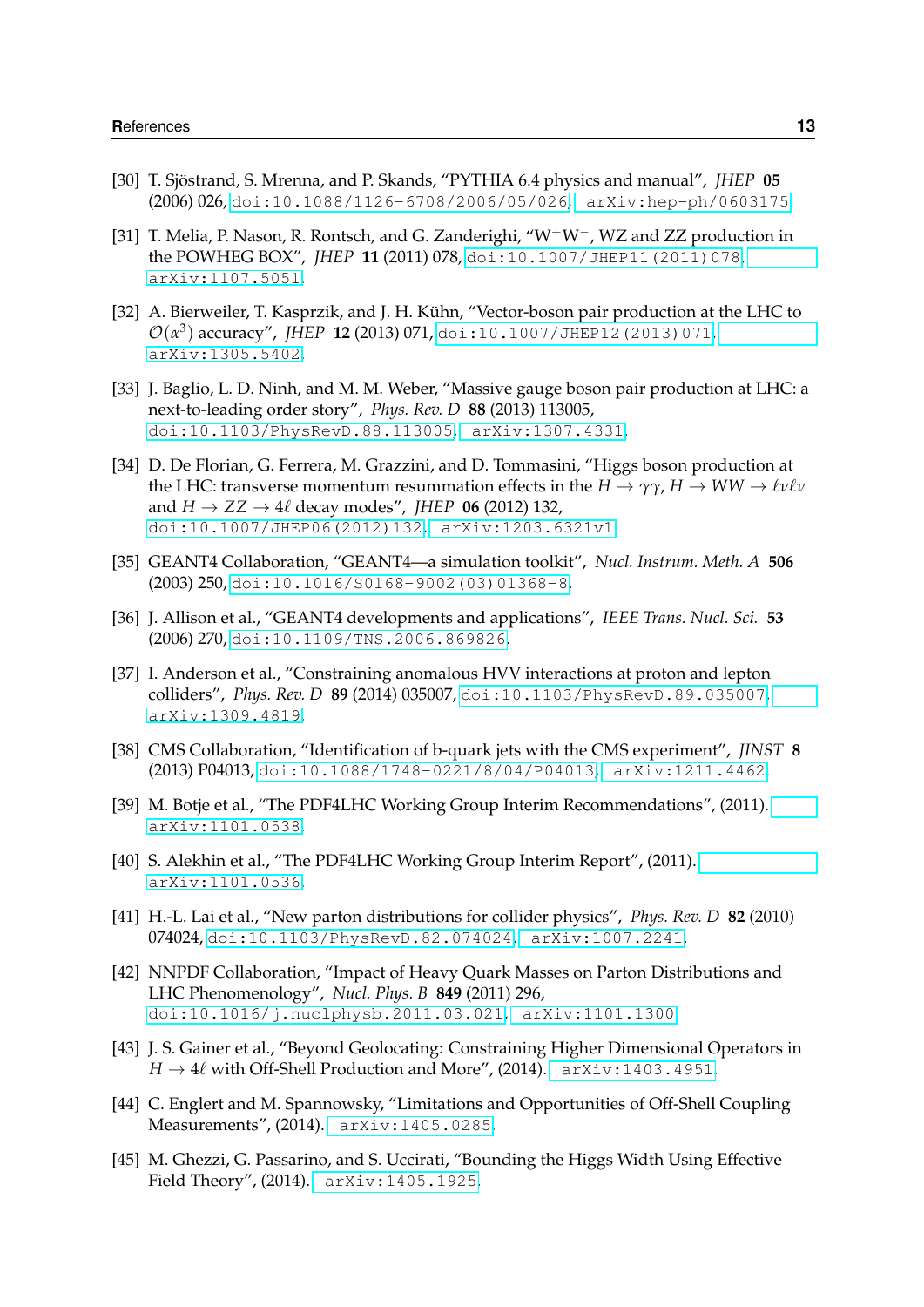- <span id="page-15-0"></span>[46] [ATLAS and CMS Collaborations, LHC Higgs Combination Group, "Procedure for the](http://cdsweb.cern.ch/record/1379837) [LHC Higgs boson search combination in Summer 2011",](http://cdsweb.cern.ch/record/1379837) Technical Report ATL-PHYS-PUB 2011-11, CMS NOTE 2011/005, 2011.
- <span id="page-15-1"></span>[47] G. J. Feldman and R. D. Cousins, "A unified approach to the classical statistical analysis of small signals", *Phys. Rev. D* **57** (1998) 3873, [doi:10.1103/PhysRevD.57.3873](http://dx.doi.org/10.1103/PhysRevD.57.3873), [arXiv:physics/9711021](http://www.arXiv.org/abs/physics/9711021).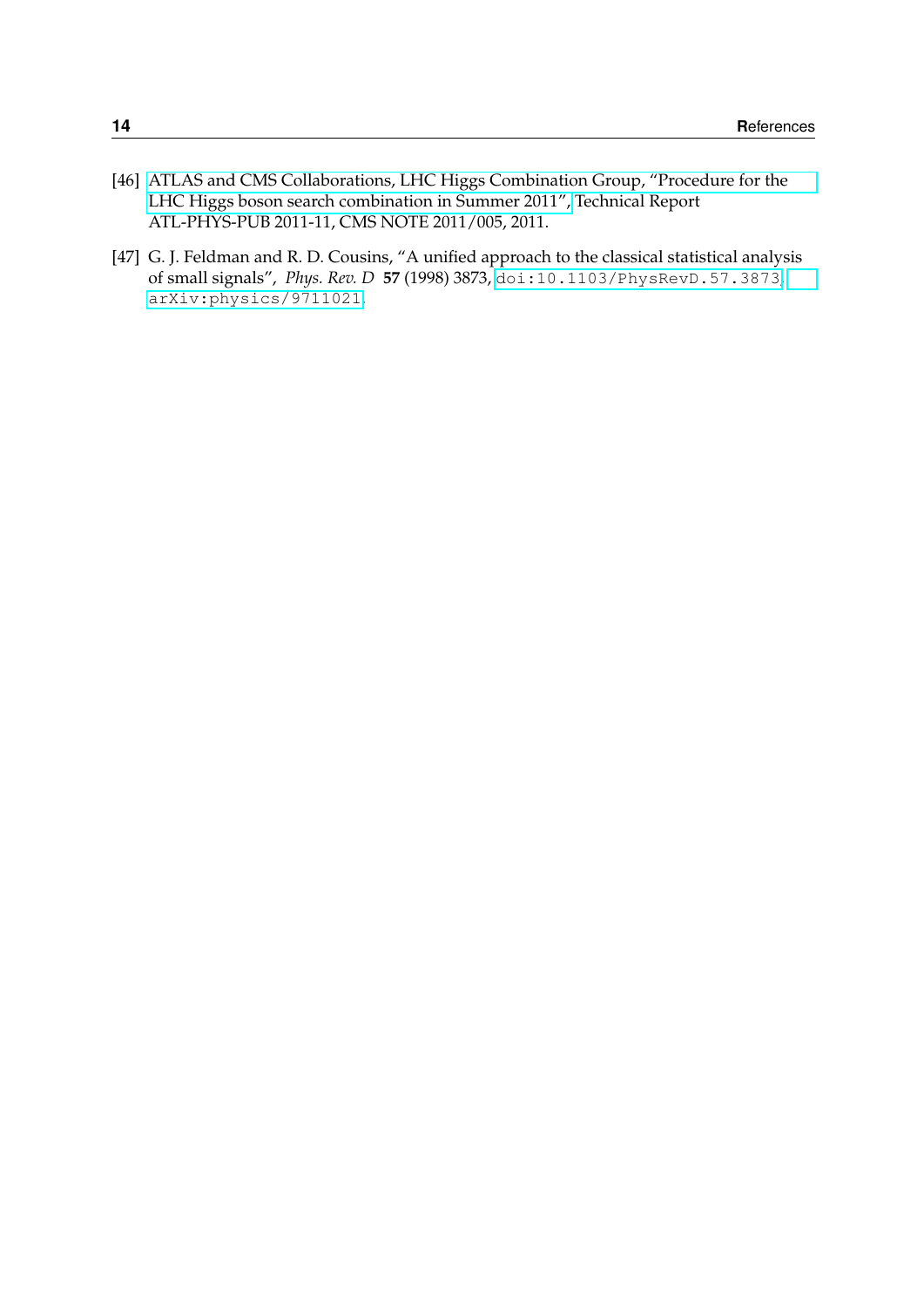# <span id="page-16-0"></span>**A The CMS Collaboration**

## **Yerevan Physics Institute, Yerevan, Armenia**

V. Khachatryan, A.M. Sirunyan, A. Tumasyan

## Institut für Hochenergiephysik der OeAW, Wien, Austria

W. Adam, T. Bergauer, M. Dragicevic, J. Erö, C. Fabjan<sup>1</sup>, M. Friedl, R. Frühwirth<sup>1</sup>, V.M. Ghete, C. Hartl, N. Hörmann, J. Hrubec, M. Jeitler<sup>1</sup>, W. Kiesenhofer, V. Knünz, M. Krammer<sup>1</sup>, I. Krätschmer, D. Liko, I. Mikulec, D. Rabady<sup>2</sup>, B. Rahbaran, H. Rohringer, R. Schöfbeck, J. Strauss, A. Taurok, W. Treberer-Treberspurg, W. Waltenberger, C.-E. Wulz<sup>1</sup>

**National Centre for Particle and High Energy Physics, Minsk, Belarus**

V. Mossolov, N. Shumeiko, J. Suarez Gonzalez

## **Universiteit Antwerpen, Antwerpen, Belgium**

S. Alderweireldt, M. Bansal, S. Bansal, T. Cornelis, E.A. De Wolf, X. Janssen, A. Knutsson, S. Luyckx, S. Ochesanu, B. Roland, R. Rougny, M. Van De Klundert, H. Van Haevermaet, P. Van Mechelen, N. Van Remortel, A. Van Spilbeeck

## **Vrije Universiteit Brussel, Brussel, Belgium**

F. Blekman, S. Blyweert, J. D'Hondt, N. Daci, N. Heracleous, J. Keaveney, S. Lowette, M. Maes, A. Olbrechts, Q. Python, D. Strom, S. Tavernier, W. Van Doninck, P. Van Mulders, G.P. Van Onsem, I. Villella

## **Universit´e Libre de Bruxelles, Bruxelles, Belgium**

C. Caillol, B. Clerbaux, G. De Lentdecker, D. Dobur, L. Favart, A.P.R. Gay, A. Grebenyuk, A. Léonard, A. Mohammadi, L. Perniè<sup>2</sup>, T. Reis, T. Seva, L. Thomas, C. Vander Velde, P. Vanlaer, J. Wang

## **Ghent University, Ghent, Belgium**

V. Adler, K. Beernaert, L. Benucci, A. Cimmino, S. Costantini, S. Crucy, S. Dildick, A. Fagot, G. Garcia, J. Mccartin, A.A. Ocampo Rios, D. Ryckbosch, S. Salva Diblen, M. Sigamani, N. Strobbe, F. Thyssen, M. Tytgat, E. Yazgan, N. Zaganidis

## **Universit´e Catholique de Louvain, Louvain-la-Neuve, Belgium**

S. Basegmez, C. Beluffi<sup>3</sup>, G. Bruno, R. Castello, A. Caudron, L. Ceard, G.G. Da Silveira,

C. Delaere, T. du Pree, D. Favart, L. Forthomme, A. Giammanco<sup>4</sup>, J. Hollar, P. Jez, M. Komm,

V. Lemaitre, C. Nuttens, D. Pagano, L. Perrini, A. Pin, K. Piotrzkowski, A. Popov<sup>5</sup>,

L. Quertenmont, M. Selvaggi, M. Vidal Marono, J.M. Vizan Garcia

## **Universit´e de Mons, Mons, Belgium**

N. Beliy, T. Caebergs, E. Daubie, G.H. Hammad

## **Centro Brasileiro de Pesquisas Fisicas, Rio de Janeiro, Brazil**

W.L. Aldá Júnior, G.A. Alves, L. Brito, M. Correa Martins Junior, T. Dos Reis Martins, M.E. Pol

## **Universidade do Estado do Rio de Janeiro, Rio de Janeiro, Brazil**

W. Carvalho, J. Chinellato<sup>6</sup>, A. Custódio, E.M. Da Costa, D. De Jesus Damiao, C. De Oliveira Martins, S. Fonseca De Souza, H. Malbouisson, D. Matos Figueiredo, L. Mundim, H. Nogima, W.L. Prado Da Silva, J. Santaolalla, A. Santoro, A. Sznajder, E.J. Tonelli Manganote<sup>6</sup>, A. Vilela Pereira

**Universidade Estadual Paulista** *<sup>a</sup>* **, Universidade Federal do ABC** *<sup>b</sup>* **, S ˜ao Paulo, Brazil** C.A. Bernardes*<sup>b</sup>* , T.R. Fernandez Perez Tomei*<sup>a</sup>* , E.M. Gregores*<sup>b</sup>* , P.G. Mercadante*<sup>b</sup>* , S.F. Novaes*<sup>a</sup>* , Sandra S. Padula*<sup>a</sup>*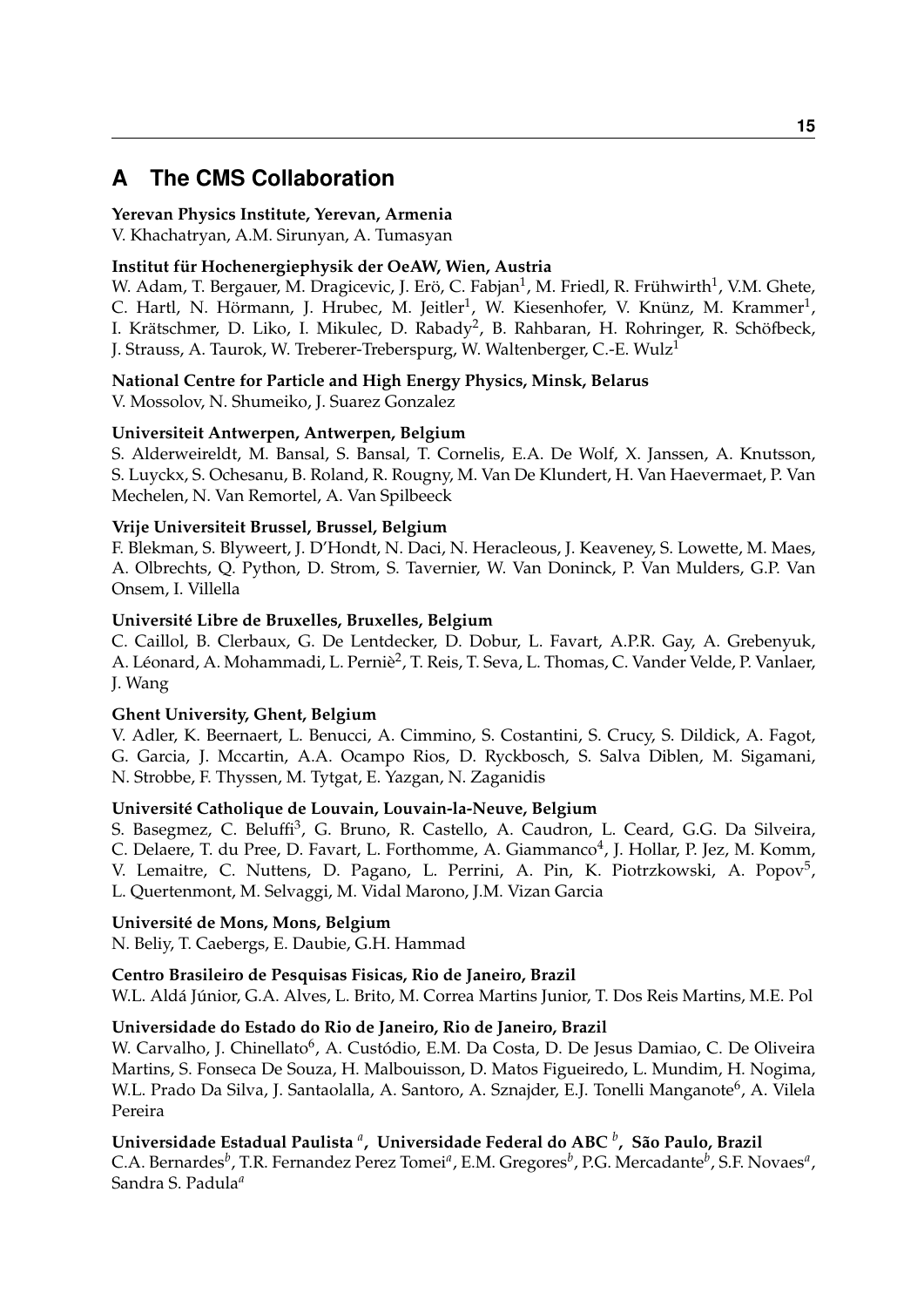## **Institute for Nuclear Research and Nuclear Energy, Sofia, Bulgaria**

A. Aleksandrov, V. Genchev<sup>2</sup>, P. Iaydjiev, A. Marinov, S. Piperov, M. Rodozov, G. Sultanov, M. Vutova

**University of Sofia, Sofia, Bulgaria** A. Dimitrov, I. Glushkov, R. Hadjiiska, V. Kozhuharov, L. Litov, B. Pavlov, P. Petkov

## **Institute of High Energy Physics, Beijing, China**

J.G. Bian, G.M. Chen, H.S. Chen, M. Chen, R. Du, C.H. Jiang, D. Liang, S. Liang, R. Plestina<sup>7</sup>, J. Tao, X. Wang, Z. Wang

**State Key Laboratory of Nuclear Physics and Technology, Peking University, Beijing, China** C. Asawatangtrakuldee, Y. Ban, Y. Guo, Q. Li, W. Li, S. Liu, Y. Mao, S.J. Qian, D. Wang, L. Zhang, W. Zou

**Universidad de Los Andes, Bogota, Colombia** C. Avila, L.F. Chaparro Sierra, C. Florez, J.P. Gomez, B. Gomez Moreno, J.C. Sanabria

**Technical University of Split, Split, Croatia** N. Godinovic, D. Lelas, D. Polic, I. Puljak

**University of Split, Split, Croatia** Z. Antunovic, M. Kovac

**Institute Rudjer Boskovic, Zagreb, Croatia** V. Brigljevic, K. Kadija, J. Luetic, D. Mekterovic, L. Sudic

**University of Cyprus, Nicosia, Cyprus** A. Attikis, G. Mavromanolakis, J. Mousa, C. Nicolaou, F. Ptochos, P.A. Razis

**Charles University, Prague, Czech Republic** M. Bodlak, M. Finger, M. Finger Jr.<sup>8</sup>

**Academy of Scientific Research and Technology of the Arab Republic of Egypt, Egyptian Network of High Energy Physics, Cairo, Egypt** Y. Assran<sup>9</sup>, A. Ellithi Kamel<sup>10</sup>, M.A. Mahmoud<sup>11</sup>, A. Radi<sup>12,13</sup>

**National Institute of Chemical Physics and Biophysics, Tallinn, Estonia** M. Kadastik, M. Murumaa, M. Raidal, A. Tiko

**Department of Physics, University of Helsinki, Helsinki, Finland** P. Eerola, G. Fedi, M. Voutilainen

## **Helsinki Institute of Physics, Helsinki, Finland**

J. Härkönen, V. Karimäki, R. Kinnunen, M.J. Kortelainen, T. Lampén, K. Lassila-Perini, S. Lehti, T. Lindén, P. Luukka, T. Mäenpää, T. Peltola, E. Tuominen, J. Tuominiemi, E. Tuovinen, L. Wendland

**Lappeenranta University of Technology, Lappeenranta, Finland** T. Tuuva

## **DSM/IRFU, CEA/Saclay, Gif-sur-Yvette, France**

M. Besancon, F. Couderc, M. Dejardin, D. Denegri, B. Fabbro, J.L. Faure, C. Favaro, F. Ferri, S. Ganjour, A. Givernaud, P. Gras, G. Hamel de Monchenault, P. Jarry, E. Locci, J. Malcles, J. Rander, A. Rosowsky, M. Titov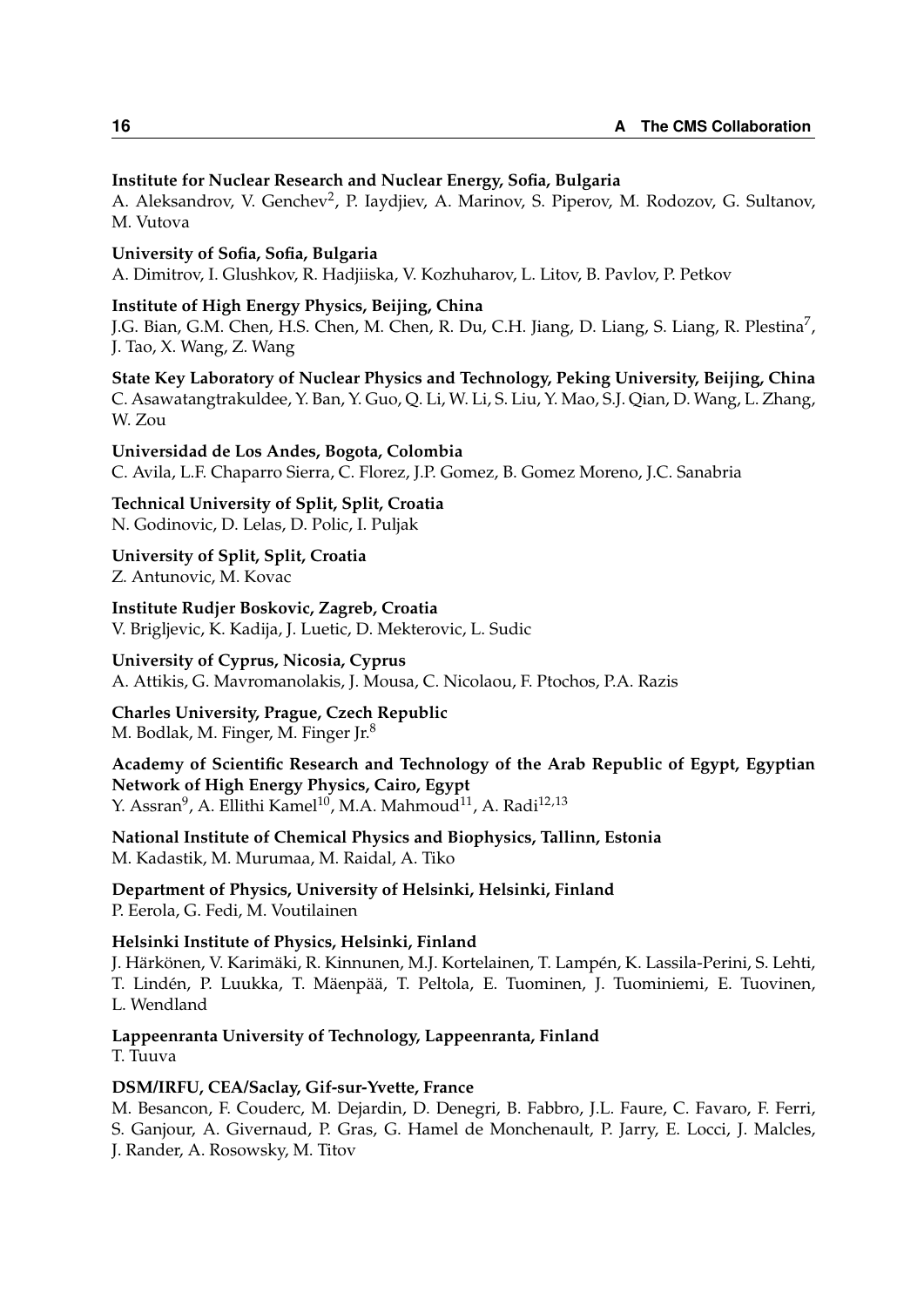#### **Laboratoire Leprince-Ringuet, Ecole Polytechnique, IN2P3-CNRS, Palaiseau, France**

S. Baffioni, F. Beaudette, P. Busson, C. Charlot, T. Dahms, M. Dalchenko, L. Dobrzynski, N. Filipovic, A. Florent, R. Granier de Cassagnac, L. Mastrolorenzo, P. Mine, C. Mironov, ´ I.N. Naranjo, M. Nguyen, C. Ochando, P. Paganini, R. Salerno, J.b. Sauvan, Y. Sirois, C. Veelken, Y. Yilmaz, A. Zabi

## Institut Pluridisciplinaire Hubert Curien, Université de Strasbourg, Université de Haute **Alsace Mulhouse, CNRS/IN2P3, Strasbourg, France**

J.-L. Agram<sup>14</sup>, J. Andrea, A. Aubin, D. Bloch, J.-M. Brom, E.C. Chabert, C. Collard, E. Conte<sup>14</sup>, J.-C. Fontaine<sup>14</sup>, D. Gelé, U. Goerlach, C. Goetzmann, A.-C. Le Bihan, P. Van Hove

# **Centre de Calcul de l'Institut National de Physique Nucleaire et de Physique des Particules, CNRS/IN2P3, Villeurbanne, France**

S. Gadrat

## **Université de Lyon, Université Claude Bernard Lyon 1, CNRS-IN2P3, Institut de Physique Nucl´eaire de Lyon, Villeurbanne, France**

S. Beauceron, N. Beaupere, G. Boudoul<sup>2</sup>, E. Bouvier, S. Brochet, C.A. Carrillo Montoya, J. Chasserat, R. Chierici, D. Contardo<sup>2</sup>, P. Depasse, H. El Mamouni, J. Fan, J. Fay, S. Gascon, M. Gouzevitch, B. Ille, T. Kurca, M. Lethuillier, L. Mirabito, S. Perries, J.D. Ruiz Alvarez, D. Sabes, L. Sgandurra, V. Sordini, M. Vander Donckt, P. Verdier, S. Viret, H. Xiao

## **Institute of High Energy Physics and Informatization, Tbilisi State University, Tbilisi, Georgia**

Z. Tsamalaidze $8$ 

## **RWTH Aachen University, I. Physikalisches Institut, Aachen, Germany**

C. Autermann, S. Beranek, M. Bontenackels, M. Edelhoff, L. Feld, O. Hindrichs, K. Klein, A. Ostapchuk, A. Perieanu, F. Raupach, J. Sammet, S. Schael, H. Weber, B. Wittmer, V. Zhukov<sup>5</sup>

## **RWTH Aachen University, III. Physikalisches Institut A, Aachen, Germany**

M. Ata, E. Dietz-Laursonn, D. Duchardt, M. Erdmann, R. Fischer, A. Güth, T. Hebbeker, C. Heidemann, K. Hoepfner, D. Klingebiel, S. Knutzen, P. Kreuzer, M. Merschmeyer, A. Meyer, P. Millet, M. Olschewski, K. Padeken, P. Papacz, H. Reithler, S.A. Schmitz, L. Sonnenschein, D. Teyssier, S. Thüer, M. Weber

## **RWTH Aachen University, III. Physikalisches Institut B, Aachen, Germany**

V. Cherepanov, Y. Erdogan, G. Flugge, H. Geenen, M. Geisler, W. Haj Ahmad, F. Hoehle, ¨ B. Kargoll, T. Kress, Y. Kuessel, J. Lingemann<sup>2</sup>, A. Nowack, I.M. Nugent, L. Perchalla, O. Pooth, A. Stahl

### **Deutsches Elektronen-Synchrotron, Hamburg, Germany**

I. Asin, N. Bartosik, J. Behr, W. Behrenhoff, U. Behrens, A.J. Bell, M. Bergholz<sup>15</sup>, A. Bethani, K. Borras, A. Burgmeier, A. Cakir, L. Calligaris, A. Campbell, S. Choudhury, F. Costanza, C. Diez Pardos, S. Dooling, T. Dorland, G. Eckerlin, D. Eckstein, T. Eichhorn, G. Flucke, J. Garay Garcia, A. Geiser, P. Gunnellini, J. Hauk, G. Hellwig, M. Hempel, D. Horton, H. Jung, A. Kalogeropoulos, M. Kasemann, P. Katsas, J. Kieseler, C. Kleinwort, D. Krücker, W. Lange, J. Leonard, K. Lipka, A. Lobanov, W. Lohmann<sup>15</sup>, B. Lutz, R. Mankel, I. Marfin, I.-A. Melzer-Pellmann, A.B. Meyer, J. Mnich, A. Mussgiller, S. Naumann-Emme, A. Nayak, O. Novgorodova, F. Nowak, E. Ntomari, H. Perrey, D. Pitzl, R. Placakyte, A. Raspereza, P.M. Ribeiro Cipriano, E. Ron, M.Ö. Sahin, J. Salfeld-Nebgen, P. Saxena, R. Schmidt<sup>15</sup>, T. Schoerner-Sadenius, M. Schröder, C. Seitz, S. Spannagel, A.D.R. Vargas Trevino, R. Walsh, C. Wissing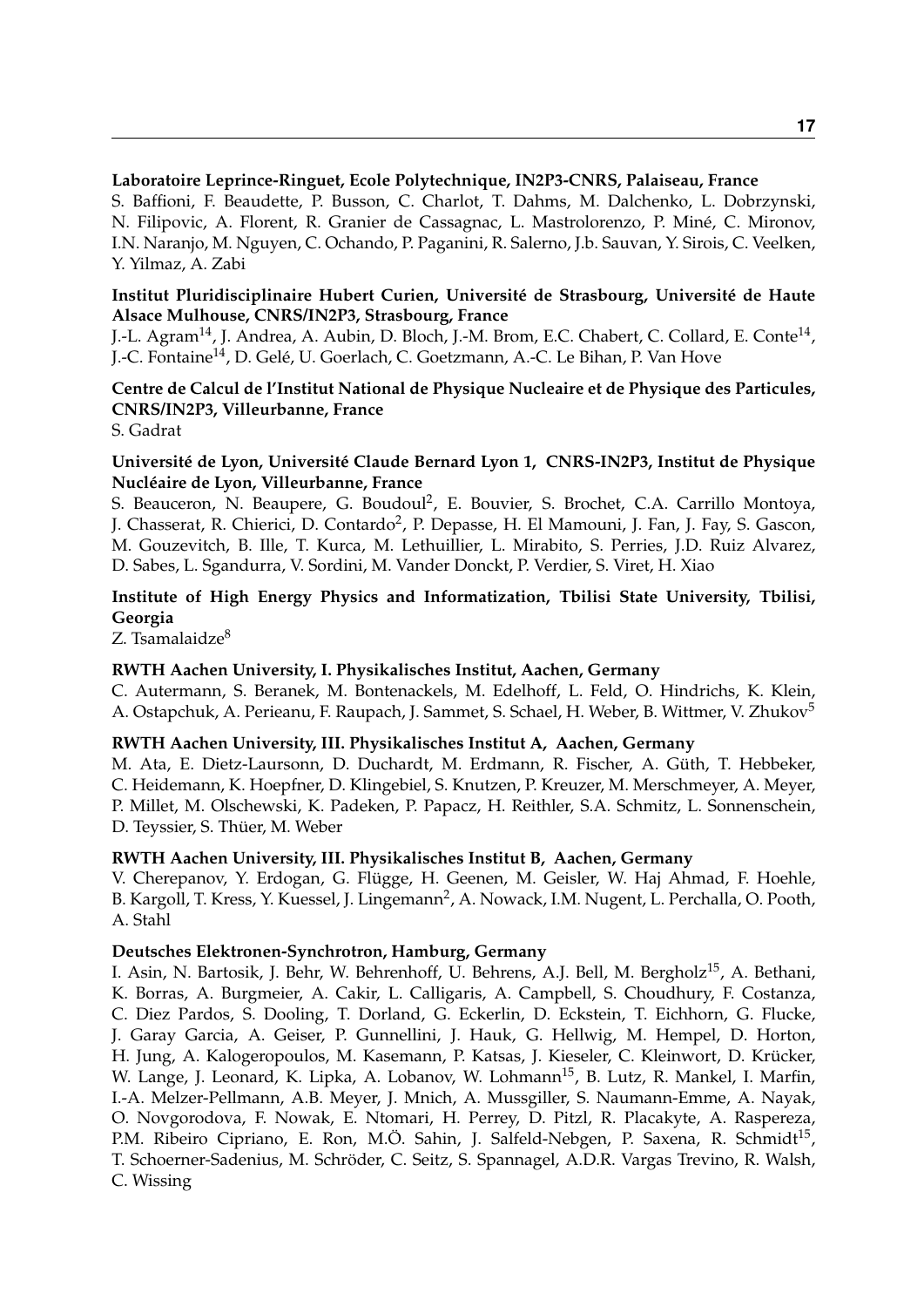#### **University of Hamburg, Hamburg, Germany**

M. Aldaya Martin, V. Blobel, M. Centis Vignali, A.r. Draeger, J. Erfle, E. Garutti, K. Goebel, M. Görner, J. Haller, M. Hoffmann, R.S. Höing, H. Kirschenmann, R. Klanner, R. Kogler, J. Lange, T. Lapsien, T. Lenz, I. Marchesini, J. Ott, T. Peiffer, N. Pietsch, T. Pohlsen, D. Rathjens, ¨ C. Sander, H. Schettler, P. Schleper, E. Schlieckau, A. Schmidt, M. Seidel, J. Sibille<sup>16</sup>, V. Sola, H. Stadie, G. Steinbrück, D. Troendle, E. Usai, L. Vanelderen

## Institut für Experimentelle Kernphysik, Karlsruhe, Germany

C. Barth, C. Baus, J. Berger, C. Böser, E. Butz, T. Chwalek, W. De Boer, A. Descroix, A. Dierlamm, M. Feindt, F. Frensch, M. Giffels, F. Hartmann<sup>2</sup>, T. Hauth<sup>2</sup>, U. Husemann, I. Katkov<sup>5</sup>, A. Kornmayer<sup>2</sup>, E. Kuznetsova, P. Lobelle Pardo, M.U. Mozer, Th. Müller, A. Nürnberg, G. Quast, K. Rabbertz, F. Ratnikov, S. Röcker, H.J. Simonis, F.M. Stober, R. Ulrich, J. Wagner-Kuhr, S. Wayand, T. Weiler, R. Wolf

## **Institute of Nuclear and Particle Physics (INPP), NCSR Demokritos, Aghia Paraskevi, Greece**

G. Anagnostou, G. Daskalakis, T. Geralis, V.A. Giakoumopoulou, A. Kyriakis, D. Loukas, A. Markou, C. Markou, A. Psallidas, I. Topsis-Giotis

## **University of Athens, Athens, Greece**

A. Panagiotou, N. Saoulidou, E. Stiliaris

#### **University of Ioánnina, Ioánnina, Greece**

X. Aslanoglou, I. Evangelou, G. Flouris, C. Foudas, P. Kokkas, N. Manthos, I. Papadopoulos, E. Paradas

## **Wigner Research Centre for Physics, Budapest, Hungary**

G. Bencze, C. Hajdu, P. Hidas, D. Horvath<sup>17</sup>, F. Sikler, V. Veszpremi, G. Vesztergombi<sup>18</sup>, A.J. Zsigmond

## **Institute of Nuclear Research ATOMKI, Debrecen, Hungary**

N. Beni, S. Czellar, J. Karancsi<sup>19</sup>, J. Molnar, J. Palinkas, Z. Szillasi

## **University of Debrecen, Debrecen, Hungary**

P. Raics, Z.L. Trocsanyi, B. Ujvari

**National Institute of Science Education and Research, Bhubaneswar, India** S.K. Swain

## **Panjab University, Chandigarh, India**

S.B. Beri, V. Bhatnagar, N. Dhingra, R. Gupta, U.Bhawandeep, A.K. Kalsi, M. Kaur, M. Mittal, N. Nishu, J.B. Singh

#### **University of Delhi, Delhi, India**

Ashok Kumar, Arun Kumar, S. Ahuja, A. Bhardwaj, B.C. Choudhary, A. Kumar, S. Malhotra, M. Naimuddin, K. Ranjan, V. Sharma

#### **Saha Institute of Nuclear Physics, Kolkata, India**

S. Banerjee, S. Bhattacharya, K. Chatterjee, S. Dutta, B. Gomber, Sa. Jain, Sh. Jain, R. Khurana, A. Modak, S. Mukherjee, D. Roy, S. Sarkar, M. Sharan

## **Bhabha Atomic Research Centre, Mumbai, India** A. Abdulsalam, D. Dutta, S. Kailas, V. Kumar, A.K. Mohanty<sup>2</sup>, L.M. Pant, P. Shukla, A. Topkar

**Tata Institute of Fundamental Research - EHEP, Mumbai, India** T. Aziz, S. Bhowmik<sup>20</sup>, R.M. Chatterjee, S. Ganguly, S. Ghosh, M. Guchait<sup>21</sup>, A. Gurtu<sup>22</sup>, G. Kole,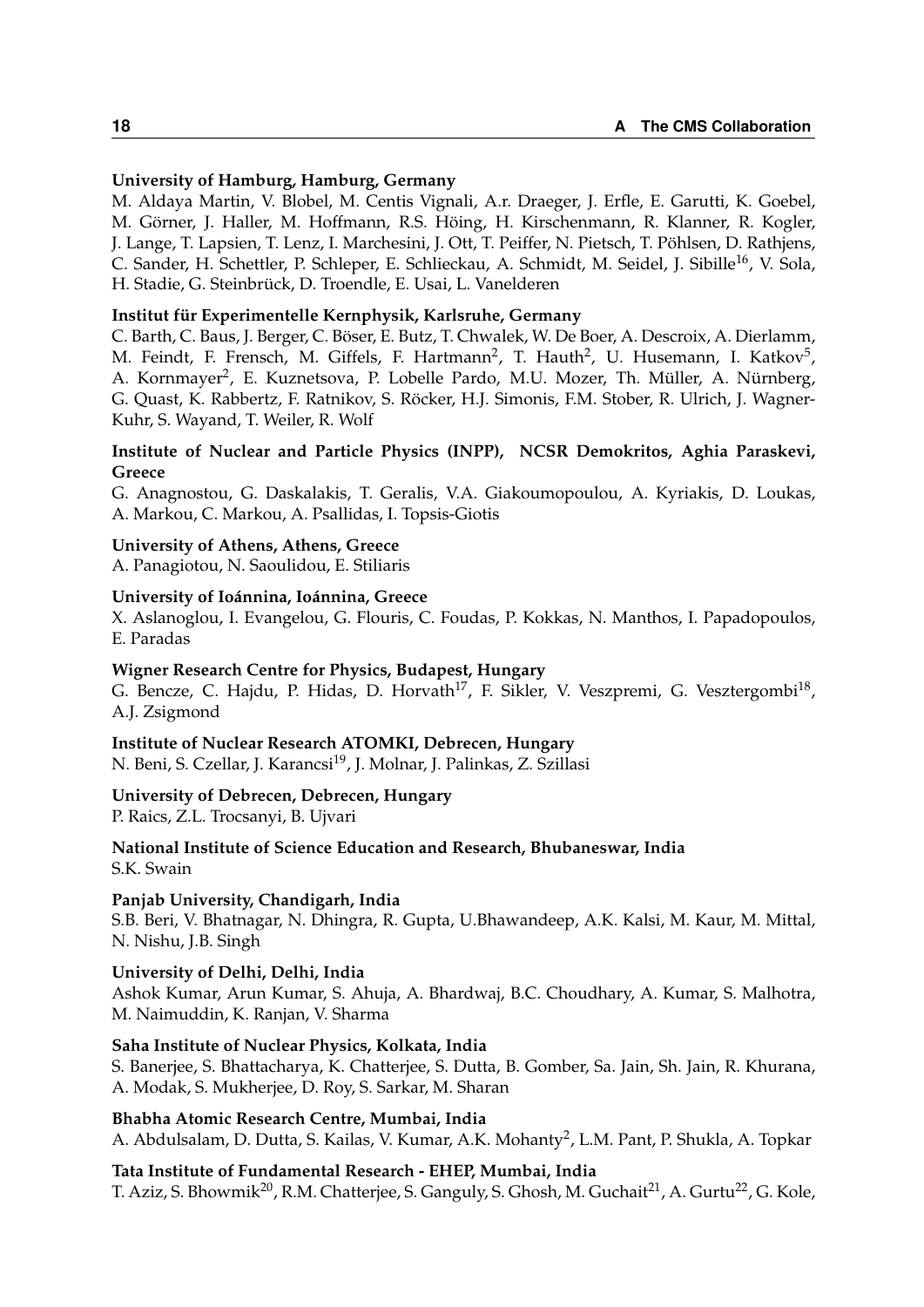S. Kumar, M. Maity20, G. Majumder, K. Mazumdar, G.B. Mohanty, B. Parida, K. Sudhakar, N. Wickramage<sup>23</sup>

#### **Tata Institute of Fundamental Research - HECR, Mumbai, India**

S. Banerjee, R.K. Dewanjee, S. Dugad

## **Institute for Research in Fundamental Sciences (IPM), Tehran, Iran**

H. Bakhshiansohi, H. Behnamian, S.M. Etesami<sup>24</sup>, A. Fahim<sup>25</sup>, R. Goldouzian, A. Jafari, M. Khakzad, M. Mohammadi Najafabadi, M. Naseri, S. Paktinat Mehdiabadi, B. Safarzadeh<sup>26</sup>, M. Zeinali

# **University College Dublin, Dublin, Ireland**

M. Felcini, M. Grunewald

## **INFN Sezione di Bari** *<sup>a</sup>* **, Universit`a di Bari** *<sup>b</sup>* **, Politecnico di Bari** *<sup>c</sup>* **, Bari, Italy**

M. Abbrescia*a*,*<sup>b</sup>* , L. Barbone*a*,*<sup>b</sup>* , C. Calabria*a*,*<sup>b</sup>* , S.S. Chhibra*a*,*<sup>b</sup>* , A. Colaleo*<sup>a</sup>* , D. Creanza*a*,*<sup>c</sup>* , N. De Filippis*a*,*<sup>c</sup>* , M. De Palma*a*,*<sup>b</sup>* , L. Fiore*<sup>a</sup>* , G. Iaselli*a*,*<sup>c</sup>* , G. Maggi*a*,*<sup>c</sup>* , M. Maggi*<sup>a</sup>* , S. My*a*,*<sup>c</sup>* , S. Nuzzo*a*,*<sup>b</sup>* , A. Pompili<sup>a,b</sup>, G. Pugliese<sup>a,c</sup>, R. Radogna<sup>a,b,2</sup>, G. Selvaggi<sup>a,b</sup>, L. Silvestris<sup>a,2</sup>, G. Singh<sup>a,b</sup>, R. Venditti*a*,*<sup>b</sup>* , P. Verwilligen*<sup>a</sup>* , G. Zito*<sup>a</sup>*

## **INFN Sezione di Bologna** *<sup>a</sup>* **, Universit`a di Bologna** *<sup>b</sup>* **, Bologna, Italy**

G. Abbiendi<sup>a</sup>, A.C. Benvenuti<sup>a</sup>, D. Bonacorsi<sup>a,*b*</sup>, S. Braibant-Giacomelli<sup>a,*b*</sup>, L. Brigliadori<sup>a,*b*</sup>, R. Campanini<sup>a,b</sup>, P. Capiluppi<sup>a,b</sup>, A. Castro<sup>a,b</sup>, F.R. Cavallo<sup>a</sup>, G. Codispoti<sup>a,b</sup>, M. Cuffiani<sup>a,b</sup>, G.M. Dallavalle<sup>a</sup>, F. Fabbri<sup>a</sup>, A. Fanfani<sup>a,b</sup>, D. Fasanella<sup>a,b</sup>, P. Giacomelli<sup>a</sup>, C. Grandi<sup>a</sup>, L. Guiducci<sup>a,b</sup>, S. Marcellini<sup>a</sup>, G. Masetti<sup>a,2</sup>, A. Montanari<sup>a</sup>, F.L. Navarria<sup>a,b</sup>, A. Perrotta<sup>a</sup>, F. Primavera*a*,*<sup>b</sup>* , A.M. Rossi*a*,*<sup>b</sup>* , T. Rovelli*a*,*<sup>b</sup>* , G.P. Siroli*a*,*<sup>b</sup>* , N. Tosi*a*,*<sup>b</sup>* , R. Travaglini*a*,*<sup>b</sup>*

## **INFN Sezione di Catania** *<sup>a</sup>* **, Universit`a di Catania** *<sup>b</sup>* **, CSFNSM** *<sup>c</sup>* **, Catania, Italy**

S. Albergo<sup>a,*b*</sup>, G. Cappello<sup>a</sup>, M. Chiorboli<sup>a,*b*</sup>, S. Costa<sup>a,*b*</sup>, F. Giordano<sup>a,2</sup>, R. Potenza<sup>a,*b*</sup>, A. Tricomi*a*,*<sup>b</sup>* , C. Tuve*a*,*<sup>b</sup>*

## **INFN Sezione di Firenze** *<sup>a</sup>* **, Universit`a di Firenze** *<sup>b</sup>* **, Firenze, Italy**

G. Barbagli*<sup>a</sup>* , V. Ciulli*a*,*<sup>b</sup>* , C. Civinini*<sup>a</sup>* , R. D'Alessandro*a*,*<sup>b</sup>* , E. Focardi*a*,*<sup>b</sup>* , E. Gallo*<sup>a</sup>* , S. Gonzi*a*,*<sup>b</sup>* , V. Gori*a*,*b*,2, P. Lenzi*a*,*<sup>b</sup>* , M. Meschini*<sup>a</sup>* , S. Paoletti*<sup>a</sup>* , G. Sguazzoni*<sup>a</sup>* , A. Tropiano*a*,*<sup>b</sup>*

**INFN Laboratori Nazionali di Frascati, Frascati, Italy**

L. Benussi, S. Bianco, F. Fabbri, D. Piccolo

**INFN Sezione di Genova** *<sup>a</sup>* **, Universit`a di Genova** *<sup>b</sup>* **, Genova, Italy** F. Ferro*<sup>a</sup>* , M. Lo Vetere*a*,*<sup>b</sup>* , E. Robutti*<sup>a</sup>* , S. Tosi*a*,*<sup>b</sup>*

## **INFN Sezione di Milano-Bicocca** *<sup>a</sup>* **, Universit`a di Milano-Bicocca** *<sup>b</sup>* **, Milano, Italy**

M.E. Dinardo<sup>a,*b*</sup>, S. Fiorendi<sup>a,*b*,2</sup>, S. Gennai<sup>a,2</sup>, R. Gerosa<sup>2</sup>, A. Ghezzi<sup>a,*b*</sup>, P. Govoni<sup>a,*b*</sup>, M.T. Lucchini<sup>a,b,2</sup>, S. Malvezzi<sup>a</sup>, R.A. Manzoni<sup>a,b</sup>, A. Martelli<sup>a,b</sup>, B. Marzocchi, D. Menasce<sup>a</sup>, L. Moroni<sup>a</sup>, M. Paganoni<sup>a,b</sup>, D. Pedrini<sup>a</sup>, S. Ragazzi<sup>a,b</sup>, N. Redaelli<sup>a</sup>, T. Tabarelli de Fatis<sup>a,b</sup>

## INFN Sezione di Napoli <sup>a</sup>, Università di Napoli 'Federico II' <sup>b</sup>, Università della **Basilicata (Potenza)** *<sup>c</sup>* **, Universit`a G. Marconi (Roma)** *<sup>d</sup>* **, Napoli, Italy**

S. Buontempo<sup>a</sup>, N. Cavallo<sup>a,c</sup>, S. Di Guida<sup>a,d,2</sup>, F. Fabozzi<sup>a,c</sup>, A.O.M. Iorio<sup>a,b</sup>, L. Lista<sup>a</sup>, S. Meola*a*,*d*,2, M. Merola*<sup>a</sup>* , P. Paolucci*a*,2

## INFN Sezione di Padova <sup>a</sup>, Università di Padova <sup>b</sup>, Università di Trento (Trento) <sup>c</sup>, Padova, **Italy**

P. Azzi<sup>a</sup>, N. Bacchetta<sup>a</sup>, D. Bisello<sup>a,b</sup>, A. Branca<sup>a,b</sup>, R. Carlin<sup>a,b</sup>, P. Checchia<sup>a</sup>, M. Dall'Osso<sup>a,b</sup>, T. Dorigo<sup>a</sup>, U. Dosselli<sup>a</sup>, M. Galanti<sup>a,b</sup>, F. Gasparini<sup>a,b</sup>, U. Gasparini<sup>a,b</sup>, P. Giubilato<sup>a,b</sup>,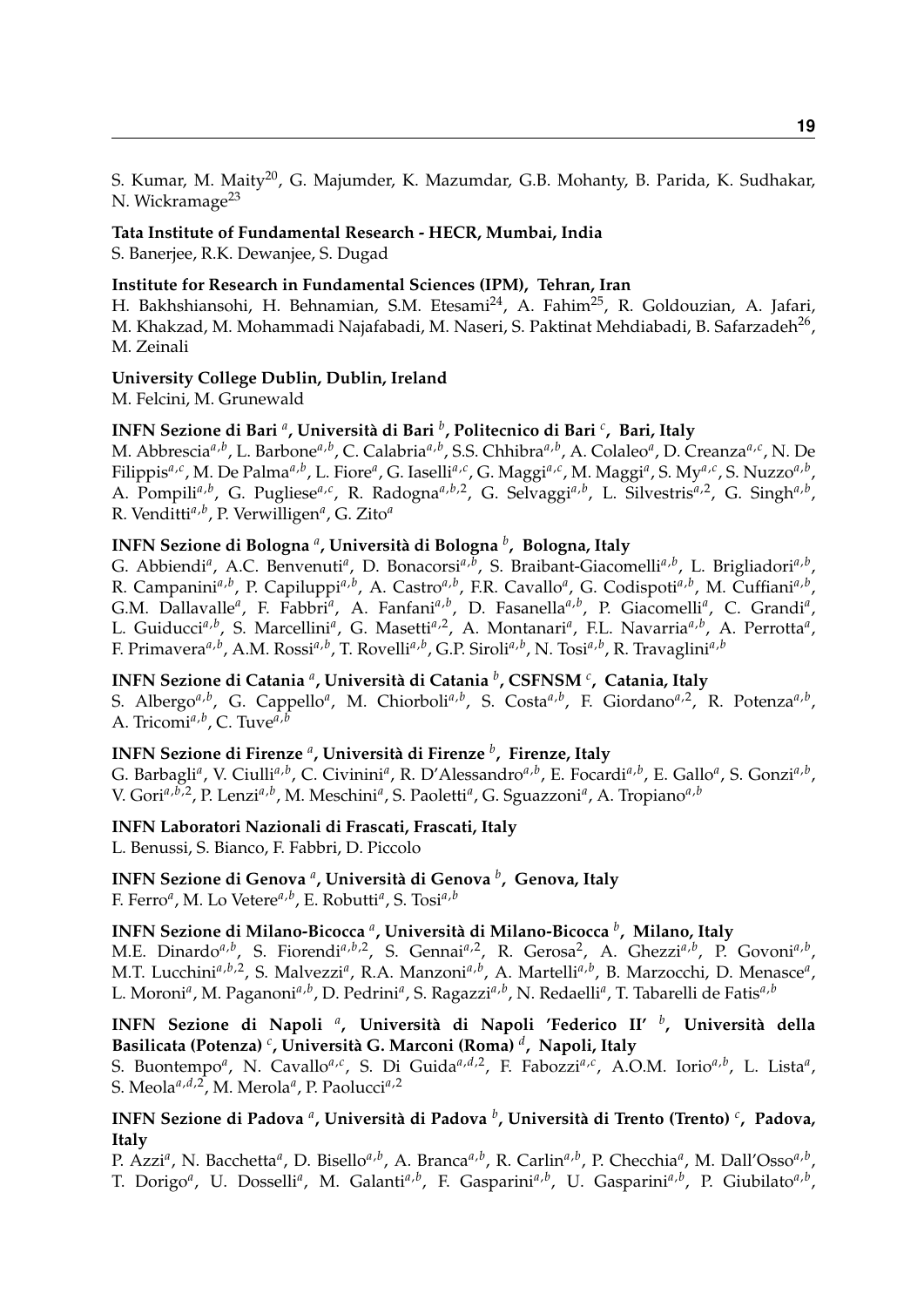A. Gozzelino<sup>a</sup>, K. Kanishchev<sup>a,c</sup>, S. Lacaprara<sup>a</sup>, M. Margoni<sup>a,b</sup>, A.T. Meneguzzo<sup>a,b</sup>, J. Pazzini<sup>a,b</sup>, N. Pozzobon*a*,*<sup>b</sup>* , P. Ronchese*a*,*<sup>b</sup>* , F. Simonetto*a*,*<sup>b</sup>* , E. Torassa*<sup>a</sup>* , M. Tosi*a*,*<sup>b</sup>* , P. Zotto*a*,*<sup>b</sup>* , A. Zucchetta*a*,*<sup>b</sup>* , G. Zumerle*a*,*<sup>b</sup>*

## **INFN Sezione di Pavia** *<sup>a</sup>* **, Universit`a di Pavia** *<sup>b</sup>* **, Pavia, Italy** M. Gabusi*a*,*<sup>b</sup>* , S.P. Ratti*a*,*<sup>b</sup>* , C. Riccardi*a*,*<sup>b</sup>* , P. Salvini*<sup>a</sup>* , P. Vitulo*a*,*<sup>b</sup>*

## **INFN Sezione di Perugia** *<sup>a</sup>* **, Universit`a di Perugia** *<sup>b</sup>* **, Perugia, Italy**

M. Biasini<sup>a,b</sup>, G.M. Bilei<sup>a</sup>, D. Ciangottini<sup>a,b</sup>, L. Fanò<sup>a,b</sup>, P. Lariccia<sup>a,b</sup>, G. Mantovani<sup>a,b</sup>, M. Menichelli*<sup>a</sup>* , F. Romeo*a*,*<sup>b</sup>* , A. Saha*<sup>a</sup>* , A. Santocchia*a*,*<sup>b</sup>* , A. Spiezia*a*,*b*,2

**INFN Sezione di Pisa** *<sup>a</sup>* **, Universit`a di Pisa** *<sup>b</sup>* **, Scuola Normale Superiore di Pisa** *<sup>c</sup>* **, Pisa, Italy** K. Androsov<sup>a,27</sup>, P. Azzurri<sup>a</sup>, G. Bagliesi<sup>a</sup>, J. Bernardini<sup>a</sup>, T. Boccali<sup>a</sup>, G. Broccolo<sup>a,c</sup>, R. Castaldi<sup>a</sup>, M.A. Ciocci<sup>a,27</sup>, R. Dell'Orso<sup>a</sup>, S. Donato<sup>a,*c*</sup>, F. Fiori<sup>a,*c*</sup>, L. Foà<sup>a,*c*</sup>, A. Giassi<sup>a</sup>, M.T. Grippo<sup>a,27</sup>, F. Ligabue*a*,*<sup>c</sup>* , T. Lomtadze*<sup>a</sup>* , L. Martini*a*,*<sup>b</sup>* , A. Messineo*a*,*<sup>b</sup>* , C.S. Moon*a*,28, F. Palla*a*,2, A. Rizzi*a*,*<sup>b</sup>* , A. Savoy-Navarro<sup>a,29</sup>, A.T. Serban<sup>a</sup>, P. Spagnolo<sup>a</sup>, P. Squillacioti<sup>a,27</sup>, R. Tenchini<sup>a</sup>, G. Tonelli<sup>a,b</sup>, A. Venturi*<sup>a</sup>* , P.G. Verdini*<sup>a</sup>* , C. Vernieri*a*,*c*,2

## **INFN Sezione di Roma** *<sup>a</sup>* **, Universit`a di Roma** *<sup>b</sup>* **, Roma, Italy**

L. Barone<sup>a,b</sup>, F. Cavallari<sup>a</sup>, G. D'imperio<sup>a,b</sup>, D. Del Re<sup>a,b</sup>, M. Diemoz<sup>a</sup>, M. Grassi<sup>a,b</sup>, C. Jorda<sup>a</sup>, E. Longo<sup>a,*b*</sup>, F. Margaroli<sup>a,*b*</sup>, P. Meridiani<sup>a</sup>, F. Micheli<sup>a,*b*,2</sup>, S. Nourbakhsh<sup>a,*b*</sup>, G. Organtini<sup>a,*b*</sup>, R. Paramatti*<sup>a</sup>* , S. Rahatlou*a*,*<sup>b</sup>* , C. Rovelli*<sup>a</sup>* , F. Santanastasio*a*,*<sup>b</sup>* , L. Soffi*a*,*b*,2, P. Traczyk*a*,*<sup>b</sup>*

## INFN Sezione di Torino <sup>a</sup>, Università di Torino <sup>b</sup>, Università del Piemonte Orientale (No**vara)** *<sup>c</sup>* **, Torino, Italy**

N. Amapane*a*,*<sup>b</sup>* , R. Arcidiacono*a*,*<sup>c</sup>* , S. Argiro*a*,*b*,2, M. Arneodo*a*,*<sup>c</sup>* , R. Bellan*a*,*<sup>b</sup>* , C. Biino*<sup>a</sup>* , N. Cartiglia*<sup>a</sup>* , S. Casasso*a*,*b*,2, M. Costa*a*,*<sup>b</sup>* , A. Degano*a*,*<sup>b</sup>* , N. Demaria*<sup>a</sup>* , L. Finco*a*,*<sup>b</sup>* , C. Mariotti*<sup>a</sup>* , S. Maselli<sup>a</sup>, E. Migliore<sup>a,b</sup>, V. Monaco<sup>a,b</sup>, M. Musich<sup>a</sup>, M.M. Obertino<sup>a,c,2</sup>, G. Ortona<sup>a,b</sup>, L. Pacher<sup>a,*b*</sup>, N. Pastrone<sup>a</sup>, M. Pelliccioni<sup>a</sup>, G.L. Pinna Angioni<sup>a,*b*</sup>, A. Potenza<sup>a,*b*</sup>, A. Romero<sup>a,*b*</sup>, M. Ruspa*a*,*<sup>c</sup>* , R. Sacchi*a*,*<sup>b</sup>* , A. Solano*a*,*<sup>b</sup>* , A. Staiano*<sup>a</sup>* , U. Tamponi*<sup>a</sup>*

## **INFN Sezione di Trieste** *<sup>a</sup>* **, Universit`a di Trieste** *<sup>b</sup>* **, Trieste, Italy**

S. Belforte*<sup>a</sup>* , V. Candelise*a*,*<sup>b</sup>* , M. Casarsa*<sup>a</sup>* , F. Cossutti*<sup>a</sup>* , G. Della Ricca*a*,*<sup>b</sup>* , B. Gobbo*<sup>a</sup>* , C. La Licata*a*,*<sup>b</sup>* , M. Marone*a*,*<sup>b</sup>* , D. Montanino*a*,*<sup>b</sup>* , A. Schizzi*a*,*b*,2, T. Umer*a*,*<sup>b</sup>* , A. Zanetti*<sup>a</sup>*

**Chonbuk National University, Chonju, Korea** T.J. Kim

**Kangwon National University, Chunchon, Korea** S. Chang, A. Kropivnitskaya, S.K. Nam

**Kyungpook National University, Daegu, Korea** D.H. Kim, G.N. Kim, M.S. Kim, D.J. Kong, S. Lee, Y.D. Oh, H. Park, A. Sakharov, D.C. Son

## **Chonnam National University, Institute for Universe and Elementary Particles, Kwangju, Korea**

J.Y. Kim, S. Song

**Korea University, Seoul, Korea** S. Choi, D. Gyun, B. Hong, M. Jo, H. Kim, Y. Kim, B. Lee, K.S. Lee, S.K. Park, Y. Roh

**University of Seoul, Seoul, Korea** M. Choi, J.H. Kim, I.C. Park, S. Park, G. Ryu, M.S. Ryu

**Sungkyunkwan University, Suwon, Korea** Y. Choi, Y.K. Choi, J. Goh, D. Kim, E. Kwon, J. Lee, H. Seo, I. Yu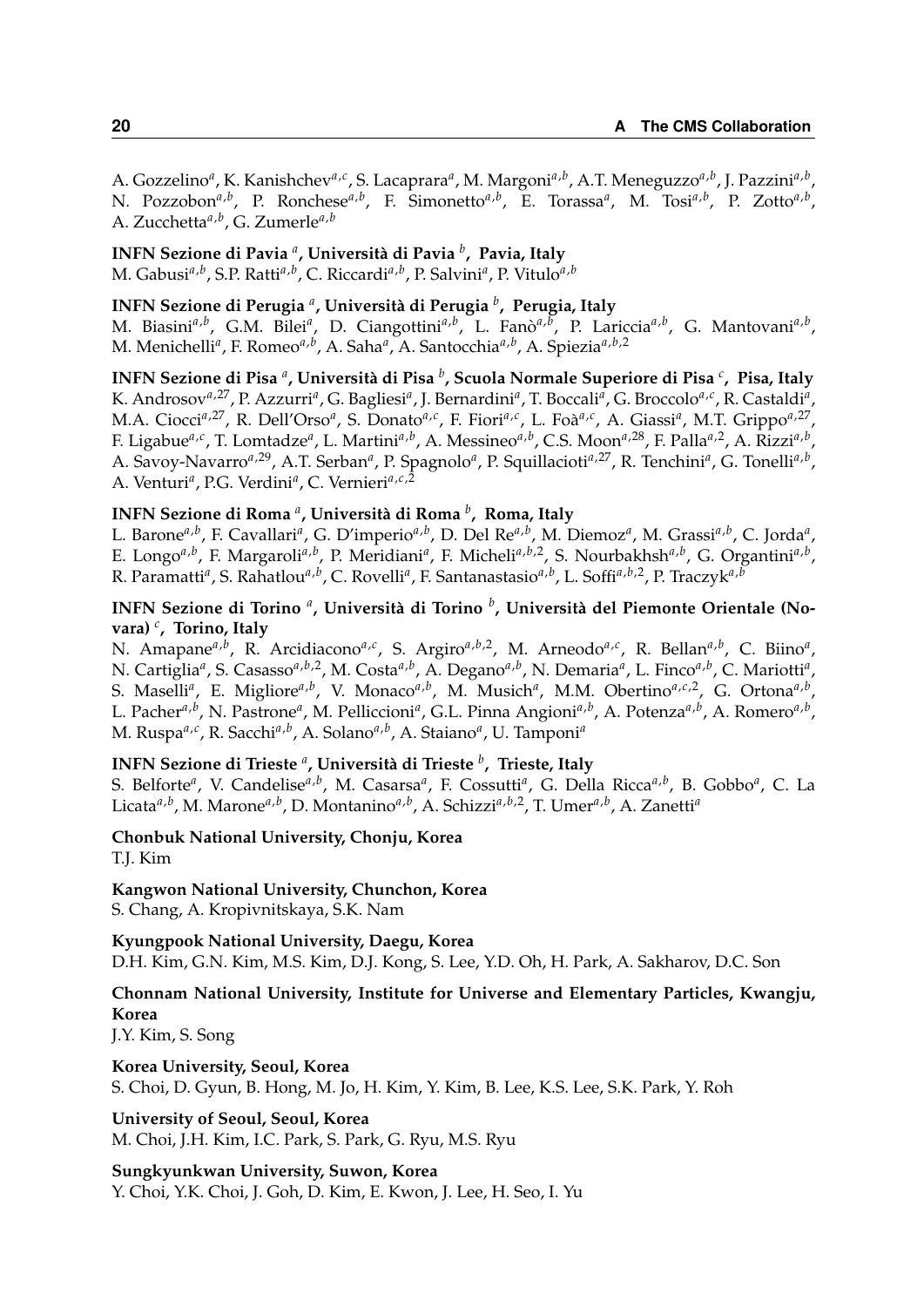**Vilnius University, Vilnius, Lithuania** A. Juodagalvis

**National Centre for Particle Physics, Universiti Malaya, Kuala Lumpur, Malaysia** J.R. Komaragiri, M.A.B. Md Ali

## **Centro de Investigacion y de Estudios Avanzados del IPN, Mexico City, Mexico**

H. Castilla-Valdez, E. De La Cruz-Burelo, I. Heredia-de La Cruz<sup>30</sup>, R. Lopez-Fernandez, A. Sanchez-Hernandez

# **Universidad Iberoamericana, Mexico City, Mexico**

S. Carrillo Moreno, F. Vazquez Valencia

## **Benemerita Universidad Autonoma de Puebla, Puebla, Mexico** I. Pedraza, H.A. Salazar Ibarguen

**Universidad Autónoma de San Luis Potosí, San Luis Potosí, Mexico** E. Casimiro Linares, A. Morelos Pineda

## **University of Auckland, Auckland, New Zealand** D. Krofcheck

**University of Canterbury, Christchurch, New Zealand** P.H. Butler, S. Reucroft

## **National Centre for Physics, Quaid-I-Azam University, Islamabad, Pakistan**

A. Ahmad, M. Ahmad, Q. Hassan, H.R. Hoorani, S. Khalid, W.A. Khan, T. Khurshid, M.A. Shah, M. Shoaib

## **National Centre for Nuclear Research, Swierk, Poland**

H. Bialkowska, M. Bluj<sup>31</sup>, B. Boimska, T. Frueboes, M. Górski, M. Kazana, K. Nawrocki, K. Romanowska-Rybinska, M. Szleper, P. Zalewski

## **Institute of Experimental Physics, Faculty of Physics, University of Warsaw, Warsaw, Poland** G. Brona, K. Bunkowski, M. Cwiok, W. Dominik, K. Doroba, A. Kalinowski, M. Konecki, J. Krolikowski, M. Misiura, M. Olszewski, W. Wolszczak

Laboratório de Instrumentação e Física Experimental de Partículas, Lisboa, Portugal P. Bargassa, C. Beirão Da Cruz E Silva, P. Faccioli, P.G. Ferreira Parracho, M. Gallinaro, F. Nguyen, J. Rodrigues Antunes, J. Seixas, J. Varela, P. Vischia

## **Joint Institute for Nuclear Research, Dubna, Russia**

S. Afanasiev, P. Bunin, M. Gavrilenko, I. Golutvin, I. Gorbunov, A. Kamenev, V. Karjavin, V. Konoplyanikov, A. Lanev, A. Malakhov, V. Matveev<sup>32</sup>, P. Moisenz, V. Palichik, V. Perelygin, S. Shmatov, N. Skatchkov, V. Smirnov, A. Zarubin

## **Petersburg Nuclear Physics Institute, Gatchina (St. Petersburg), Russia**

V. Golovtsov, Y. Ivanov, V. Kim33, P. Levchenko, V. Murzin, V. Oreshkin, I. Smirnov, V. Sulimov, L. Uvarov, S. Vavilov, A. Vorobyev, An. Vorobyev

## **Institute for Nuclear Research, Moscow, Russia**

Yu. Andreev, A. Dermenev, S. Gninenko, N. Golubev, M. Kirsanov, N. Krasnikov, A. Pashenkov, D. Tlisov, A. Toropin

## **Institute for Theoretical and Experimental Physics, Moscow, Russia**

V. Epshteyn, V. Gavrilov, N. Lychkovskaya, V. Popov, G. Safronov, S. Semenov, A. Spiridonov, V. Stolin, E. Vlasov, A. Zhokin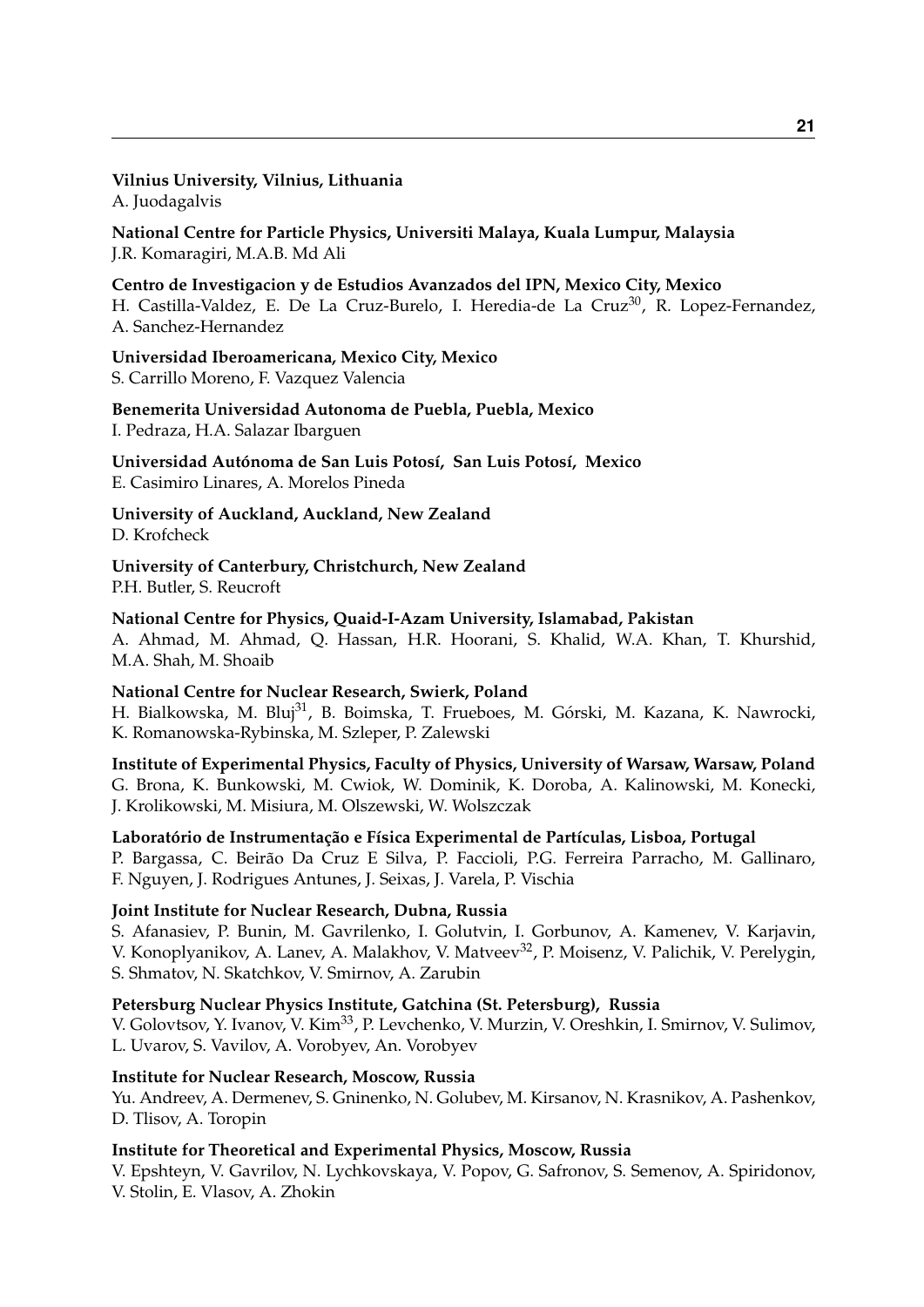#### **P.N. Lebedev Physical Institute, Moscow, Russia**

V. Andreev, M. Azarkin, I. Dremin, M. Kirakosyan, A. Leonidov, G. Mesyats, S.V. Rusakov, A. Vinogradov

## **Skobeltsyn Institute of Nuclear Physics, Lomonosov Moscow State University, Moscow, Russia**

A. Belyaev, E. Boos, V. Bunichev, M. Dubinin<sup>34</sup>, L. Dudko, A. Ershov, A. Gribushin, V. Klyukhin, O. Kodolova, I. Lokhtin, S. Obraztsov, S. Petrushanko, V. Savrin

## **State Research Center of Russian Federation, Institute for High Energy Physics, Protvino, Russia**

I. Azhgirey, I. Bayshev, S. Bitioukov, V. Kachanov, A. Kalinin, D. Konstantinov, V. Krychkine, V. Petrov, R. Ryutin, A. Sobol, L. Tourtchanovitch, S. Troshin, N. Tyurin, A. Uzunian, A. Volkov

## **University of Belgrade, Faculty of Physics and Vinca Institute of Nuclear Sciences, Belgrade, Serbia**

P. Adzic35, M. Ekmedzic, J. Milosevic, V. Rekovic

## Centro de Investigaciones Energéticas Medioambientales y Tecnológicas (CIEMAT), **Madrid, Spain**

J. Alcaraz Maestre, C. Battilana, E. Calvo, M. Cerrada, M. Chamizo Llatas, N. Colino, B. De La Cruz, A. Delgado Peris, D. Domínguez Vázquez, A. Escalante Del Valle, C. Fernandez Bedoya, J.P. Fernández Ramos, J. Flix, M.C. Fouz, P. Garcia-Abia, O. Gonzalez Lopez, S. Goy Lopez, J.M. Hernandez, M.I. Josa, G. Merino, E. Navarro De Martino, A. Pérez-Calero Yzquierdo, J. Puerta Pelayo, A. Quintario Olmeda, I. Redondo, L. Romero, M.S. Soares

#### **Universidad Autónoma de Madrid, Madrid, Spain**

C. Albajar, J.F. de Trocóniz, M. Missiroli, D. Moran

#### **Universidad de Oviedo, Oviedo, Spain**

H. Brun, J. Cuevas, J. Fernandez Menendez, S. Folgueras, I. Gonzalez Caballero, L. Lloret Iglesias

Instituto de Física de Cantabria (IFCA), CSIC-Universidad de Cantabria, Santander, Spain J.A. Brochero Cifuentes, I.J. Cabrillo, A. Calderon, J. Duarte Campderros, M. Fernandez, G. Gomez, A. Graziano, A. Lopez Virto, J. Marco, R. Marco, C. Martinez Rivero, F. Matorras, F.J. Munoz Sanchez, J. Piedra Gomez, T. Rodrigo, A.Y. Rodríguez-Marrero, A. Ruiz-Jimeno, L. Scodellaro, I. Vila, R. Vilar Cortabitarte

#### **CERN, European Organization for Nuclear Research, Geneva, Switzerland**

D. Abbaneo, E. Auffray, G. Auzinger, M. Bachtis, P. Baillon, A.H. Ball, D. Barney, A. Benaglia, J. Bendavid, L. Benhabib, J.F. Benitez, C. Bernet<sup>7</sup>, G. Bianchi, P. Bloch, A. Bocci, A. Bonato, O. Bondu, C. Botta, H. Breuker, T. Camporesi, G. Cerminara, S. Colafranceschi<sup>36</sup>, M. D'Alfonso, D. d'Enterria, A. Dabrowski, A. David, F. De Guio, A. De Roeck, S. De Visscher, M. Dobson, M. Dordevic, N. Dupont-Sagorin, A. Elliott-Peisert, J. Eugster, G. Franzoni, W. Funk, D. Gigi, K. Gill, D. Giordano, M. Girone, F. Glege, R. Guida, S. Gundacker, M. Guthoff, J. Hammer, M. Hansen, P. Harris, J. Hegeman, V. Innocente, P. Janot, K. Kousouris, K. Krajczar, P. Lecoq, C. Lourenço, N. Magini, L. Malgeri, M. Mannelli, J. Marrouche, L. Masetti, F. Meijers, S. Mersi, E. Meschi, F. Moortgat, S. Morovic, M. Mulders, P. Musella, L. Orsini, L. Pape, E. Perez, L. Perrozzi, A. Petrilli, G. Petrucciani, A. Pfeiffer, M. Pierini, M. Pimia, D. Piparo, M. Plagge, ¨ A. Racz, G. Rolandi<sup>37</sup>, M. Rovere, H. Sakulin, C. Schäfer, C. Schwick, A. Sharma, P. Siegrist, P. Silva, M. Simon, P. Sphicas<sup>38</sup>, D. Spiga, J. Steggemann, B. Stieger, M. Stoye, D. Treille, A. Tsirou, G.I. Veres<sup>18</sup>, J.R. Vlimant, N. Wardle, H.K. Wöhri, H. Wollny, W.D. Zeuner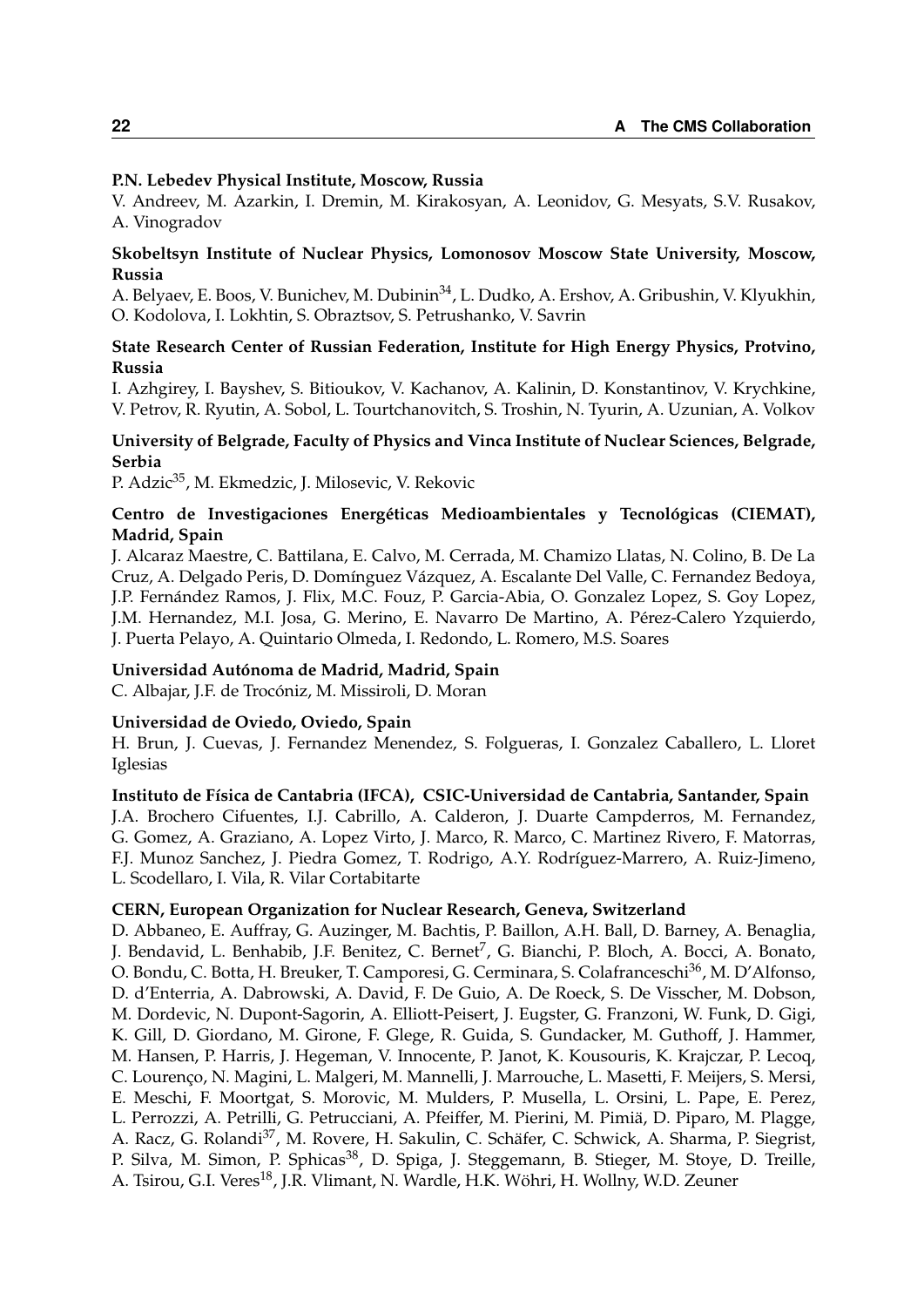#### **Paul Scherrer Institut, Villigen, Switzerland**

W. Bertl, K. Deiters, W. Erdmann, R. Horisberger, Q. Ingram, H.C. Kaestli, D. Kotlinski, U. Langenegger, D. Renker, T. Rohe

#### **Institute for Particle Physics, ETH Zurich, Zurich, Switzerland**

F. Bachmair, L. Bäni, L. Bianchini, P. Bortignon, M.A. Buchmann, B. Casal, N. Chanon, A. Deisher, G. Dissertori, M. Dittmar, M. Donegà, M. Dünser, P. Eller, C. Grab, D. Hits, W. Lustermann, B. Mangano, A.C. Marini, P. Martinez Ruiz del Arbol, D. Meister, N. Mohr, C. Nägeli<sup>39</sup>, F. Nessi-Tedaldi, F. Pandolfi, F. Pauss, M. Peruzzi, M. Quittnat, L. Rebane, M. Rossini, A. Starodumov<sup>40</sup>, M. Takahashi, K. Theofilatos, R. Wallny, H.A. Weber

## Universität Zürich, Zurich, Switzerland

C. Amsler<sup>41</sup>, M.F. Canelli, V. Chiochia, A. De Cosa, A. Hinzmann, T. Hreus, B. Kilminster, C. Lange, B. Millan Mejias, J. Ngadiuba, P. Robmann, F.J. Ronga, S. Taroni, M. Verzetti, Y. Yang

#### **National Central University, Chung-Li, Taiwan**

M. Cardaci, K.H. Chen, C. Ferro, C.M. Kuo, W. Lin, Y.J. Lu, R. Volpe, S.S. Yu

#### **National Taiwan University (NTU), Taipei, Taiwan**

P. Chang, Y.H. Chang, Y.W. Chang, Y. Chao, K.F. Chen, P.H. Chen, C. Dietz, U. Grundler, W.- S. Hou, K.Y. Kao, Y.J. Lei, Y.F. Liu, R.-S. Lu, D. Majumder, E. Petrakou, Y.M. Tzeng, R. Wilken

#### **Chulalongkorn University, Bangkok, Thailand**

B. Asavapibhop, N. Srimanobhas, N. Suwonjandee

#### **Cukurova University, Adana, Turkey**

A. Adiguzel, M.N. Bakirci<sup>42</sup>, S. Cerci<sup>43</sup>, C. Dozen, I. Dumanoglu, E. Eskut, S. Girgis, G. Gokbulut, E. Gurpinar, I. Hos, E.E. Kangal, A. Kayis Topaksu, G. Onengut<sup>44</sup>, K. Ozdemir, S. Ozturk<sup>42</sup>, A. Polatoz, K. Sogut<sup>45</sup>, D. Sunar Cerci<sup>43</sup>, B. Tali<sup>43</sup>, H. Topakli<sup>42</sup>, M. Vergili

## **Middle East Technical University, Physics Department, Ankara, Turkey**

I.V. Akin, B. Bilin, S. Bilmis, H. Gamsizkan, G. Karapinar<sup>46</sup>, K. Ocalan, S. Sekmen, U.E. Surat, M. Yalvac, M. Zeyrek

## **Bogazici University, Istanbul, Turkey**

E. Gülmez, B. Isildak<sup>47</sup>, M. Kaya<sup>48</sup>, O. Kaya<sup>49</sup>

# **Istanbul Technical University, Istanbul, Turkey**

H. Bahtiyar<sup>50</sup>, E. Barlas, K. Cankocak, F.I. Vardarlı, M. Yücel

## **National Scientific Center, Kharkov Institute of Physics and Technology, Kharkov, Ukraine** L. Levchuk, P. Sorokin

#### **University of Bristol, Bristol, United Kingdom**

J.J. Brooke, E. Clement, D. Cussans, H. Flacher, R. Frazier, J. Goldstein, M. Grimes, G.P. Heath, H.F. Heath, J. Jacob, L. Kreczko, C. Lucas, Z. Meng, D.M. Newbold<sup>51</sup>, S. Paramesvaran, A. Poll, S. Senkin, V.J. Smith, T. Williams

#### **Rutherford Appleton Laboratory, Didcot, United Kingdom**

K.W. Bell, A. Belyaev<sup>52</sup>, C. Brew, R.M. Brown, D.J.A. Cockerill, J.A. Coughlan, K. Harder, S. Harper, E. Olaiya, D. Petyt, C.H. Shepherd-Themistocleous, A. Thea, I.R. Tomalin, W.J. Womersley, S.D. Worm

#### **Imperial College, London, United Kingdom**

M. Baber, R. Bainbridge, O. Buchmuller, D. Burton, D. Colling, N. Cripps, M. Cutajar, P. Dauncey, G. Davies, M. Della Negra, P. Dunne, W. Ferguson, J. Fulcher, D. Futyan, A. Gilbert,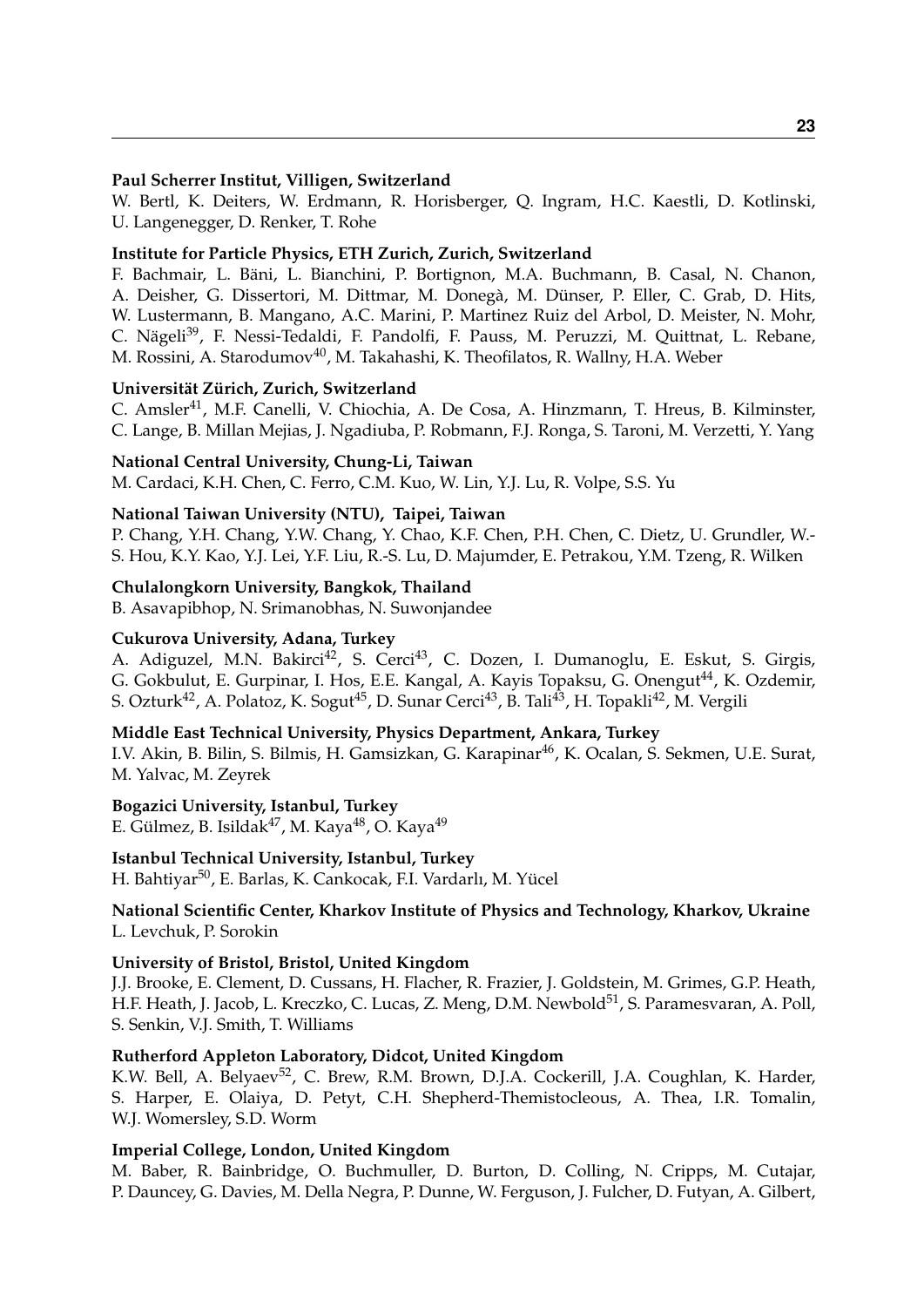G. Hall, G. Iles, M. Jarvis, G. Karapostoli, M. Kenzie, R. Lane, R. Lucas<sup>51</sup>, L. Lyons, A.-M. Magnan, S. Malik, B. Mathias, J. Nash, A. Nikitenko<sup>40</sup>, J. Pela, M. Pesaresi, K. Petridis, D.M. Raymond, S. Rogerson, A. Rose, C. Seez, P. Sharp<sup>†</sup>, A. Tapper, M. Vazquez Acosta, T. Virdee

#### **Brunel University, Uxbridge, United Kingdom**

J.E. Cole, P.R. Hobson, A. Khan, P. Kyberd, D. Leggat, D. Leslie, W. Martin, I.D. Reid, P. Symonds, L. Teodorescu, M. Turner

## **Baylor University, Waco, USA**

J. Dittmann, K. Hatakeyama, A. Kasmi, H. Liu, T. Scarborough

## **The University of Alabama, Tuscaloosa, USA**

O. Charaf, S.I. Cooper, C. Henderson, P. Rumerio

#### **Boston University, Boston, USA**

A. Avetisyan, T. Bose, C. Fantasia, A. Heister, P. Lawson, C. Richardson, J. Rohlf, D. Sperka, J. St. John, L. Sulak

## **Brown University, Providence, USA**

J. Alimena, E. Berry, S. Bhattacharya, G. Christopher, D. Cutts, Z. Demiragli, A. Ferapontov, A. Garabedian, U. Heintz, G. Kukartsev, E. Laird, G. Landsberg, M. Luk, M. Narain, M. Segala, T. Sinthuprasith, T. Speer, J. Swanson

#### **University of California, Davis, Davis, USA**

R. Breedon, G. Breto, M. Calderon De La Barca Sanchez, S. Chauhan, M. Chertok, J. Conway, R. Conway, P.T. Cox, R. Erbacher, M. Gardner, W. Ko, R. Lander, T. Miceli, M. Mulhearn, D. Pellett, J. Pilot, F. Ricci-Tam, M. Searle, S. Shalhout, J. Smith, M. Squires, D. Stolp, M. Tripathi, S. Wilbur, R. Yohay

## **University of California, Los Angeles, USA**

R. Cousins, P. Everaerts, C. Farrell, J. Hauser, M. Ignatenko, G. Rakness, E. Takasugi, V. Valuev, M. Weber

## **University of California, Riverside, Riverside, USA**

J. Babb, K. Burt, R. Clare, J. Ellison, J.W. Gary, G. Hanson, J. Heilman, M. Ivova Rikova, P. Jandir, E. Kennedy, F. Lacroix, H. Liu, O.R. Long, A. Luthra, M. Malberti, H. Nguyen, M. Olmedo Negrete, A. Shrinivas, S. Sumowidagdo, S. Wimpenny

## **University of California, San Diego, La Jolla, USA**

W. Andrews, J.G. Branson, G.B. Cerati, S. Cittolin, R.T. D'Agnolo, D. Evans, A. Holzner, R. Kelley, D. Klein, D. Kovalskyi, M. Lebourgeois, J. Letts, I. Macneill, D. Olivito, S. Padhi, C. Palmer, M. Pieri, M. Sani, V. Sharma, S. Simon, E. Sudano, Y. Tu, A. Vartak, C. Welke, F. Wurthwein, A. Yagil, J. Yoo ¨

## **University of California, Santa Barbara, Santa Barbara, USA**

D. Barge, J. Bradmiller-Feld, C. Campagnari, T. Danielson, A. Dishaw, K. Flowers, M. Franco Sevilla, P. Geffert, C. George, F. Golf, L. Gouskos, J. Incandela, C. Justus, N. Mccoll, J. Richman, D. Stuart, W. To, C. West

#### **California Institute of Technology, Pasadena, USA**

A. Apresyan, A. Bornheim, J. Bunn, Y. Chen, E. Di Marco, J. Duarte, A. Mott, H.B. Newman, C. Pena, C. Rogan, M. Spiropulu, V. Timciuc, R. Wilkinson, S. Xie, R.Y. Zhu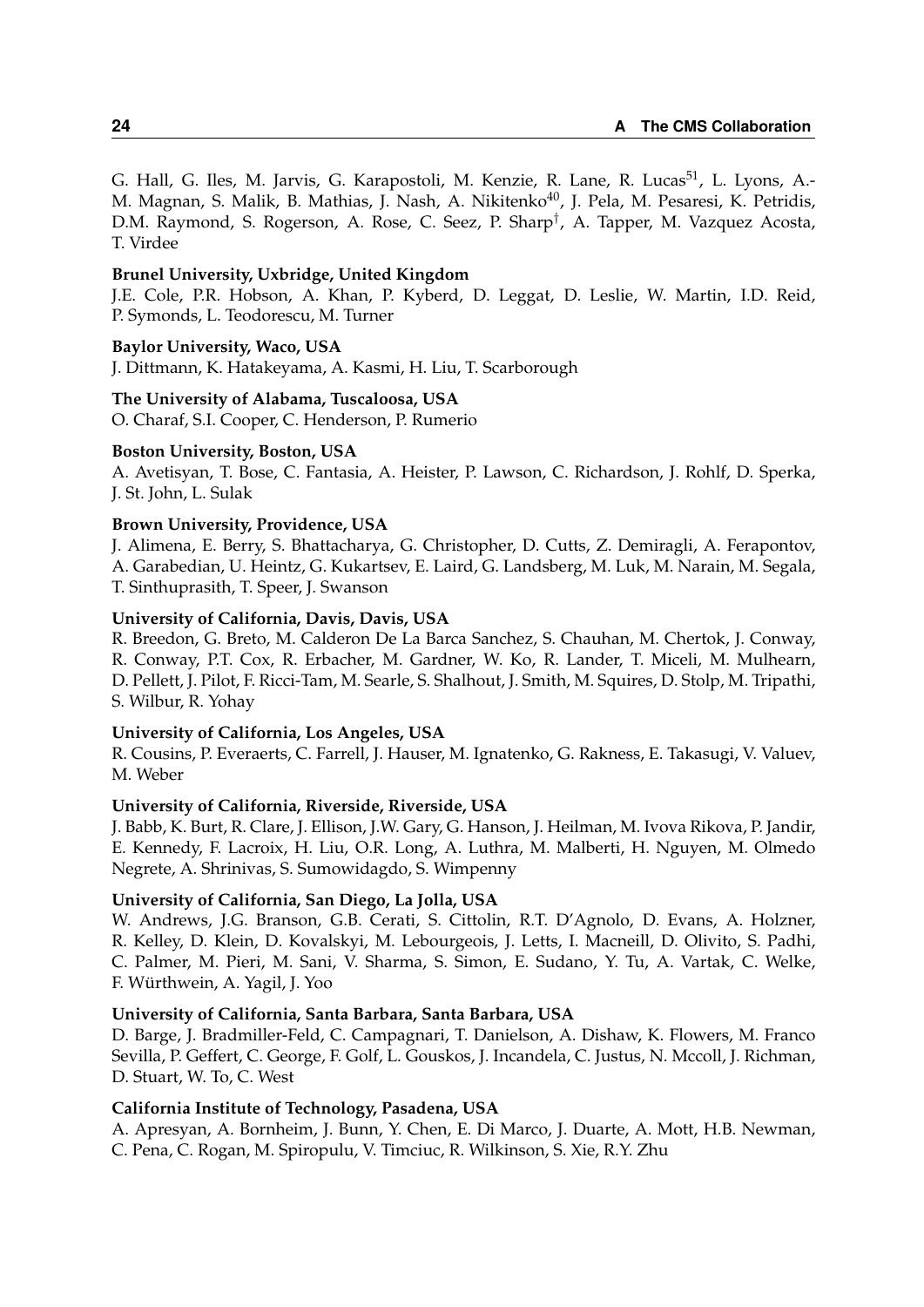#### **Carnegie Mellon University, Pittsburgh, USA**

V. Azzolini, A. Calamba, T. Ferguson, Y. Iiyama, M. Paulini, J. Russ, H. Vogel, I. Vorobiev

## **University of Colorado at Boulder, Boulder, USA**

J.P. Cumalat, W.T. Ford, A. Gaz, E. Luiggi Lopez, U. Nauenberg, J.G. Smith, K. Stenson, K.A. Ulmer, S.R. Wagner

#### **Cornell University, Ithaca, USA**

J. Alexander, A. Chatterjee, J. Chu, S. Dittmer, N. Eggert, N. Mirman, G. Nicolas Kaufman, J.R. Patterson, A. Ryd, E. Salvati, L. Skinnari, W. Sun, W.D. Teo, J. Thom, J. Thompson, J. Tucker, Y. Weng, L. Winstrom, P. Wittich

## **Fairfield University, Fairfield, USA**

D. Winn

#### **Fermi National Accelerator Laboratory, Batavia, USA**

S. Abdullin, M. Albrow, J. Anderson, G. Apollinari, L.A.T. Bauerdick, A. Beretvas, J. Berryhill, P.C. Bhat, K. Burkett, J.N. Butler, H.W.K. Cheung, F. Chlebana, S. Cihangir, V.D. Elvira, I. Fisk, J. Freeman, E. Gottschalk, L. Gray, D. Green, S. Grünendahl, O. Gutsche, J. Hanlon, D. Hare, R.M. Harris, J. Hirschauer, B. Hooberman, S. Jindariani, M. Johnson, U. Joshi, K. Kaadze, B. Klima, B. Kreis, S. Kwan, J. Linacre, D. Lincoln, R. Lipton, T. Liu, J. Lykken, K. Maeshima, J.M. Marraffino, V.I. Martinez Outschoorn, S. Maruyama, D. Mason, P. McBride, K. Mishra, S. Mrenna, Y. Musienko<sup>32</sup>, S. Nahn, C. Newman-Holmes, V. O'Dell, O. Prokofyev, E. Sexton-Kennedy, S. Sharma, A. Soha, W.J. Spalding, L. Spiegel, L. Taylor, S. Tkaczyk, N.V. Tran, L. Uplegger, E.W. Vaandering, R. Vidal, A. Whitbeck, J. Whitmore, F. Yang

#### **University of Florida, Gainesville, USA**

D. Acosta, P. Avery, D. Bourilkov, M. Carver, T. Cheng, D. Curry, S. Das, M. De Gruttola, G.P. Di Giovanni, R.D. Field, M. Fisher, I.K. Furic, J. Hugon, J. Konigsberg, A. Korytov, T. Kypreos, J.F. Low, K. Matchev, P. Milenovic<sup>53</sup>, G. Mitselmakher, L. Muniz, A. Rinkevicius, L. Shchutska, N. Skhirtladze, M. Snowball, J. Yelton, M. Zakaria

#### **Florida International University, Miami, USA**

S. Hewamanage, S. Linn, P. Markowitz, G. Martinez, J.L. Rodriguez

#### **Florida State University, Tallahassee, USA**

T. Adams, A. Askew, J. Bochenek, B. Diamond, J. Haas, S. Hagopian, V. Hagopian, K.F. Johnson, H. Prosper, V. Veeraraghavan, M. Weinberg

#### **Florida Institute of Technology, Melbourne, USA**

M.M. Baarmand, M. Hohlmann, H. Kalakhety, F. Yumiceva

## **University of Illinois at Chicago (UIC), Chicago, USA**

M.R. Adams, L. Apanasevich, V.E. Bazterra, D. Berry, R.R. Betts, I. Bucinskaite, R. Cavanaugh, O. Evdokimov, L. Gauthier, C.E. Gerber, D.J. Hofman, S. Khalatyan, P. Kurt, D.H. Moon, C. O'Brien, C. Silkworth, P. Turner, N. Varelas

## **The University of Iowa, Iowa City, USA**

E.A. Albayrak<sup>50</sup>, B. Bilki<sup>54</sup>, W. Clarida, K. Dilsiz, F. Duru, M. Haytmyradov, J.-P. Merlo, H. Mermerkaya<sup>55</sup>, A. Mestvirishvili, A. Moeller, J. Nachtman, H. Ogul, Y. Onel, F. Ozok<sup>50</sup>, A. Penzo, R. Rahmat, S. Sen, P. Tan, E. Tiras, J. Wetzel, T. Yetkin<sup>56</sup>, K. Yi

#### **Johns Hopkins University, Baltimore, USA**

I. Anderson, B.A. Barnett, B. Blumenfeld, S. Bolognesi, D. Fehling, A.V. Gritsan, P. Maksimovic, C. Martin, U. Sarica, M. Swartz, M. Xiao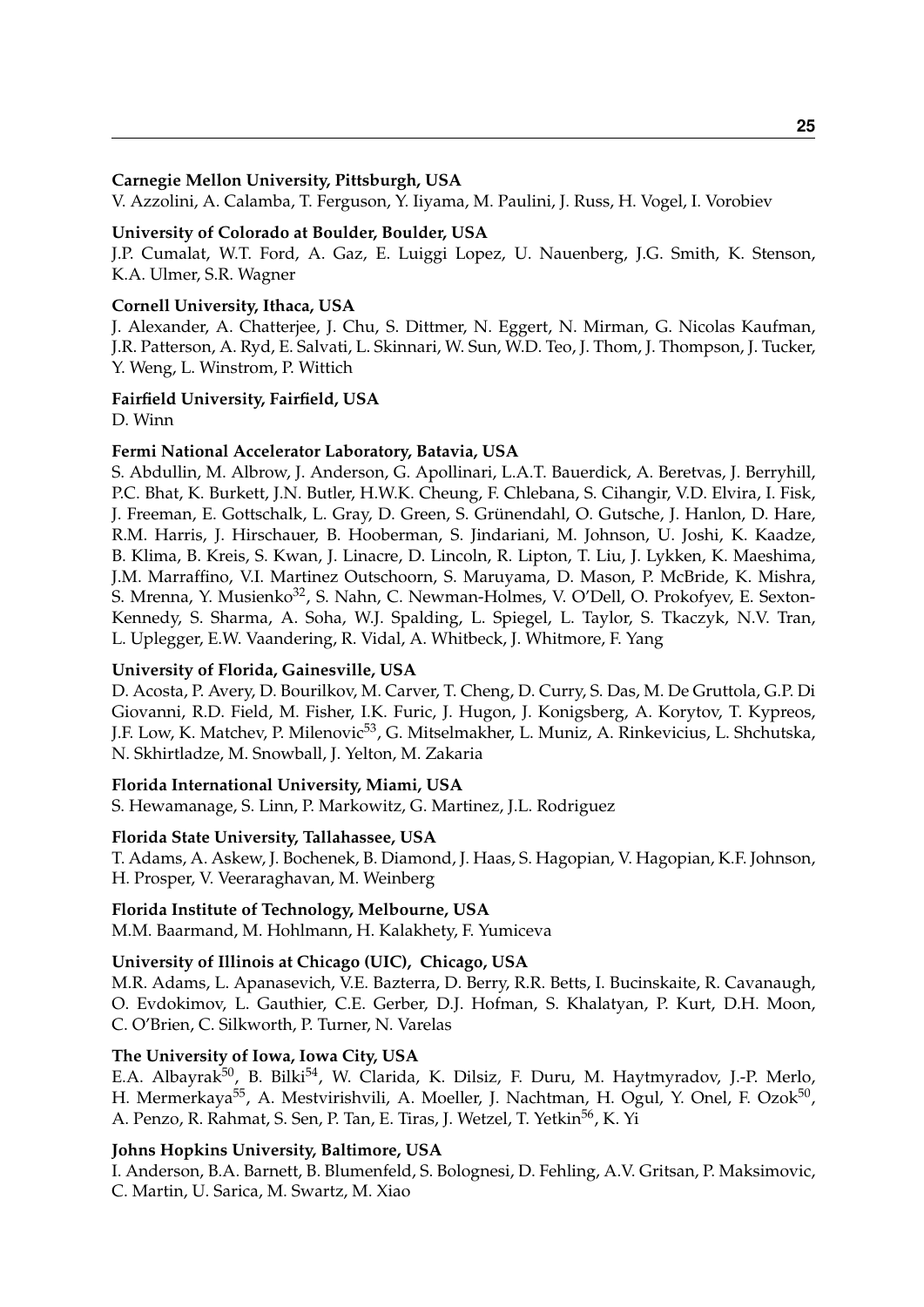#### **The University of Kansas, Lawrence, USA**

P. Baringer, A. Bean, G. Benelli, C. Bruner, J. Gray, R.P. Kenny III, M. Malek, M. Murray, D. Noonan, S. Sanders, J. Sekaric, R. Stringer, Q. Wang, J.S. Wood

#### **Kansas State University, Manhattan, USA**

A.F. Barfuss, I. Chakaberia, A. Ivanov, S. Khalil, M. Makouski, Y. Maravin, L.K. Saini, S. Shrestha, I. Svintradze

#### **Lawrence Livermore National Laboratory, Livermore, USA**

J. Gronberg, D. Lange, F. Rebassoo, D. Wright

#### **University of Maryland, College Park, USA**

A. Baden, B. Calvert, S.C. Eno, J.A. Gomez, N.J. Hadley, R.G. Kellogg, T. Kolberg, Y. Lu, M. Marionneau, A.C. Mignerey, K. Pedro, A. Skuja, M.B. Tonjes, S.C. Tonwar

## **Massachusetts Institute of Technology, Cambridge, USA**

A. Apyan, R. Barbieri, G. Bauer, W. Busza, I.A. Cali, M. Chan, L. Di Matteo, V. Dutta, G. Gomez Ceballos, M. Goncharov, D. Gulhan, M. Klute, Y.S. Lai, Y.-J. Lee, A. Levin, P.D. Luckey, T. Ma, C. Paus, D. Ralph, C. Roland, G. Roland, G.S.F. Stephans, F. Stockli, K. Sumorok, D. Velicanu, ¨ J. Veverka, B. Wyslouch, M. Yang, M. Zanetti, V. Zhukova

#### **University of Minnesota, Minneapolis, USA**

B. Dahmes, A. Gude, S.C. Kao, K. Klapoetke, Y. Kubota, J. Mans, N. Pastika, R. Rusack, A. Singovsky, N. Tambe, J. Turkewitz

#### **University of Mississippi, Oxford, USA**

J.G. Acosta, S. Oliveros

#### **University of Nebraska-Lincoln, Lincoln, USA**

E. Avdeeva, K. Bloom, S. Bose, D.R. Claes, A. Dominguez, R. Gonzalez Suarez, J. Keller, D. Knowlton, I. Kravchenko, J. Lazo-Flores, S. Malik, F. Meier, G.R. Snow

## **State University of New York at Buffalo, Buffalo, USA**

J. Dolen, A. Godshalk, I. Iashvili, A. Kharchilava, A. Kumar, S. Rappoccio

#### **Northeastern University, Boston, USA**

G. Alverson, E. Barberis, D. Baumgartel, M. Chasco, J. Haley, A. Massironi, D.M. Morse, D. Nash, T. Orimoto, D. Trocino, R.j. Wang, D. Wood, J. Zhang

#### **Northwestern University, Evanston, USA**

K.A. Hahn, A. Kubik, N. Mucia, N. Odell, B. Pollack, A. Pozdnyakov, M. Schmitt, S. Stoynev, K. Sung, M. Velasco, S. Won

#### **University of Notre Dame, Notre Dame, USA**

A. Brinkerhoff, K.M. Chan, A. Drozdetskiy, M. Hildreth, C. Jessop, D.J. Karmgard, N. Kellams, K. Lannon, W. Luo, S. Lynch, N. Marinelli, T. Pearson, M. Planer, R. Ruchti, N. Valls, M. Wayne, M. Wolf, A. Woodard

#### **The Ohio State University, Columbus, USA**

L. Antonelli, J. Brinson, B. Bylsma, L.S. Durkin, S. Flowers, C. Hill, R. Hughes, K. Kotov, T.Y. Ling, D. Puigh, M. Rodenburg, G. Smith, B.L. Winer, H. Wolfe, H.W. Wulsin

## **Princeton University, Princeton, USA**

O. Driga, P. Elmer, P. Hebda, A. Hunt, S.A. Koay, P. Lujan, D. Marlow, T. Medvedeva, M. Mooney, J. Olsen, P. Piroué, X. Quan, H. Saka, D. Stickland<sup>2</sup>, C. Tully, J.S. Werner, S.C. Zenz, A. Zuranski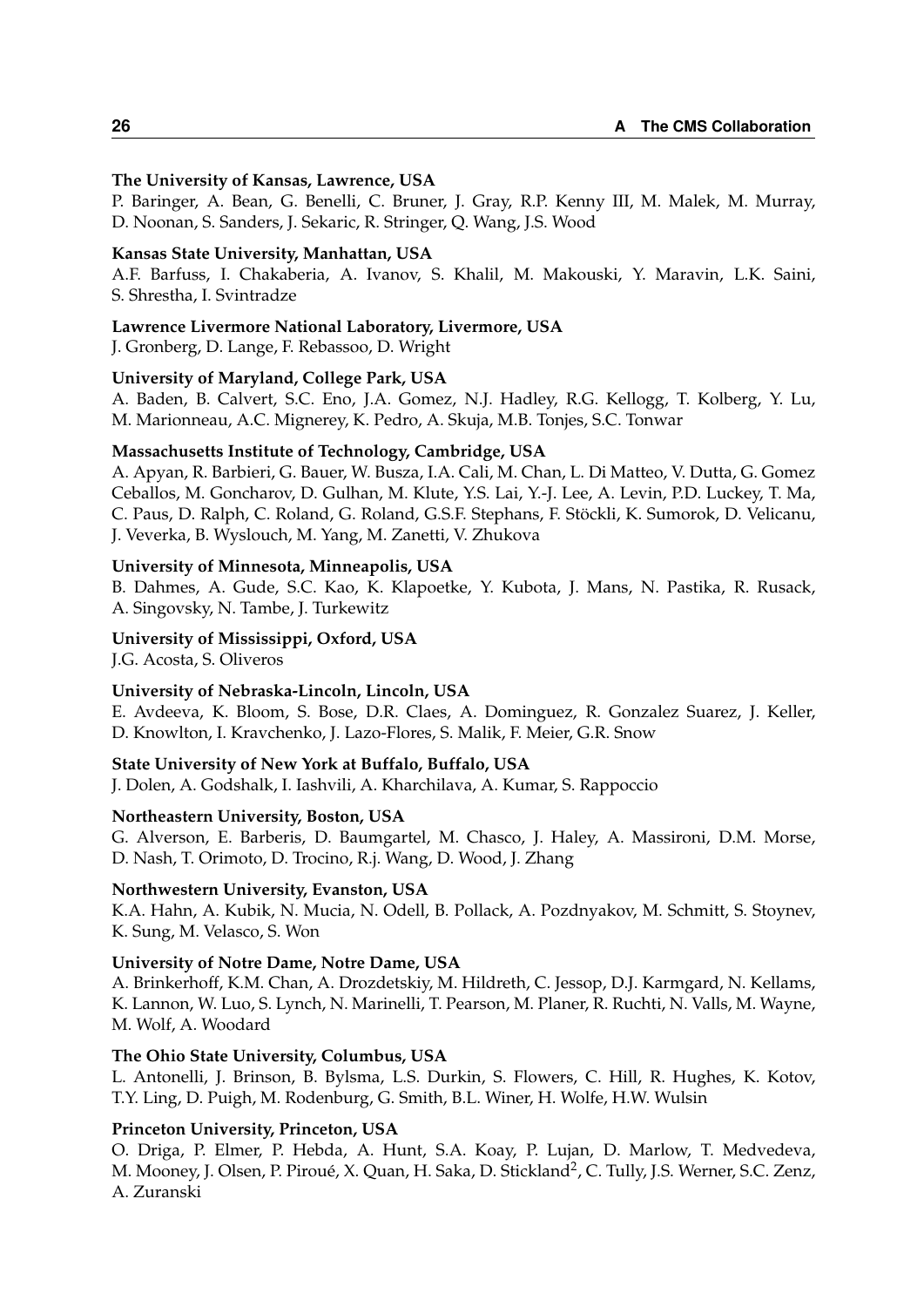## **University of Puerto Rico, Mayaguez, USA**

E. Brownson, H. Mendez, J.E. Ramirez Vargas

## **Purdue University, West Lafayette, USA**

E. Alagoz, V.E. Barnes, D. Benedetti, G. Bolla, D. Bortoletto, M. De Mattia, Z. Hu, M.K. Jha, M. Jones, K. Jung, M. Kress, N. Leonardo, D. Lopes Pegna, V. Maroussov, P. Merkel, D.H. Miller, N. Neumeister, B.C. Radburn-Smith, X. Shi, I. Shipsey, D. Silvers, A. Svyatkovskiy, F. Wang, W. Xie, L. Xu, H.D. Yoo, J. Zablocki, Y. Zheng

## **Purdue University Calumet, Hammond, USA**

N. Parashar, J. Stupak

#### **Rice University, Houston, USA**

A. Adair, B. Akgun, K.M. Ecklund, F.J.M. Geurts, W. Li, B. Michlin, B.P. Padley, R. Redjimi, J. Roberts, J. Zabel

## **University of Rochester, Rochester, USA**

B. Betchart, A. Bodek, R. Covarelli, P. de Barbaro, R. Demina, Y. Eshaq, T. Ferbel, A. Garcia-Bellido, P. Goldenzweig, J. Han, A. Harel, A. Khukhunaishvili, G. Petrillo, D. Vishnevskiy

#### **The Rockefeller University, New York, USA**

R. Ciesielski, L. Demortier, K. Goulianos, G. Lungu, C. Mesropian

#### **Rutgers, The State University of New Jersey, Piscataway, USA**

S. Arora, A. Barker, J.P. Chou, C. Contreras-Campana, E. Contreras-Campana, D. Duggan, D. Ferencek, Y. Gershtein, R. Gray, E. Halkiadakis, D. Hidas, A. Lath, S. Panwalkar, M. Park, R. Patel, S. Salur, S. Schnetzer, S. Somalwar, R. Stone, S. Thomas, P. Thomassen, M. Walker

#### **University of Tennessee, Knoxville, USA**

K. Rose, S. Spanier, A. York

## **Texas A&M University, College Station, USA**

O. Bouhali<sup>57</sup>, R. Eusebi, W. Flanagan, J. Gilmore, T. Kamon<sup>58</sup>, V. Khotilovich, V. Krutelyov, R. Montalvo, I. Osipenkov, Y. Pakhotin, A. Perloff, J. Roe, A. Rose, A. Safonov, T. Sakuma, I. Suarez, A. Tatarinov

#### **Texas Tech University, Lubbock, USA**

N. Akchurin, C. Cowden, J. Damgov, C. Dragoiu, P.R. Dudero, J. Faulkner, K. Kovitanggoon, S. Kunori, S.W. Lee, T. Libeiro, I. Volobouev

#### **Vanderbilt University, Nashville, USA**

E. Appelt, A.G. Delannoy, S. Greene, A. Gurrola, W. Johns, C. Maguire, Y. Mao, A. Melo, M. Sharma, P. Sheldon, B. Snook, S. Tuo, J. Velkovska

#### **University of Virginia, Charlottesville, USA**

M.W. Arenton, S. Boutle, B. Cox, B. Francis, J. Goodell, R. Hirosky, A. Ledovskoy, H. Li, C. Lin, C. Neu, J. Wood

#### **Wayne State University, Detroit, USA**

R. Harr, P.E. Karchin, C. Kottachchi Kankanamge Don, P. Lamichhane, J. Sturdy

#### **University of Wisconsin, Madison, USA**

D.A. Belknap, D. Carlsmith, M. Cepeda, S. Dasu, S. Duric, E. Friis, R. Hall-Wilton, M. Herndon, A. Hervé, P. Klabbers, A. Lanaro, C. Lazaridis, A. Levine, R. Loveless, A. Mohapatra, I. Ojalvo, T. Perry, G.A. Pierro, G. Polese, I. Ross, T. Sarangi, A. Savin, W.H. Smith, C. Vuosalo, N. Woods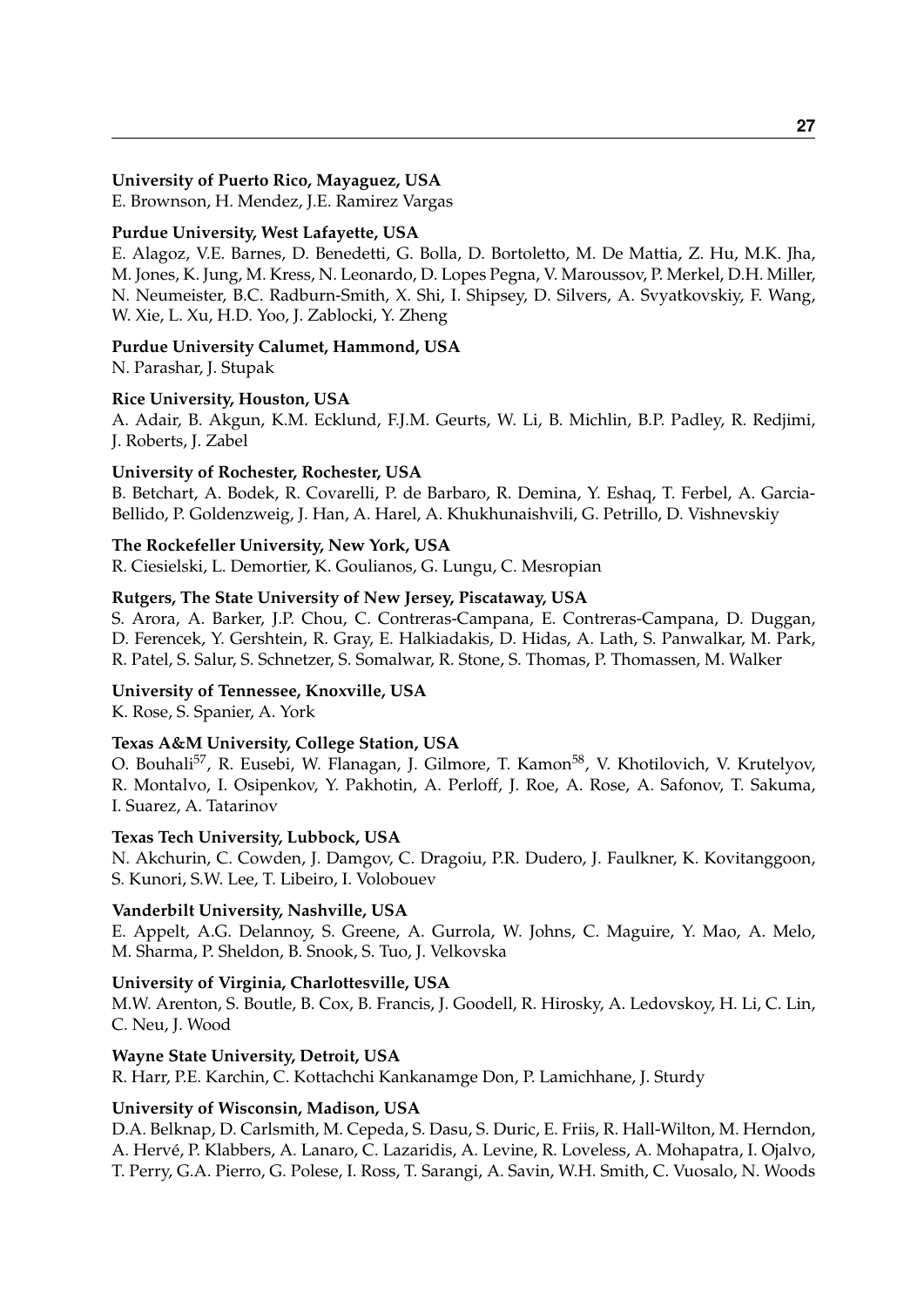- †: Deceased
- 1: Also at Vienna University of Technology, Vienna, Austria
- 2: Also at CERN, European Organization for Nuclear Research, Geneva, Switzerland
- 3: Also at Institut Pluridisciplinaire Hubert Curien, Université de Strasbourg, Université de Haute Alsace Mulhouse, CNRS/IN2P3, Strasbourg, France
- 4: Also at National Institute of Chemical Physics and Biophysics, Tallinn, Estonia
- 5: Also at Skobeltsyn Institute of Nuclear Physics, Lomonosov Moscow State University, Moscow, Russia
- 6: Also at Universidade Estadual de Campinas, Campinas, Brazil
- 7: Also at Laboratoire Leprince-Ringuet, Ecole Polytechnique, IN2P3-CNRS, Palaiseau, France
- 8: Also at Joint Institute for Nuclear Research, Dubna, Russia
- 9: Also at Suez University, Suez, Egypt
- 10: Also at Cairo University, Cairo, Egypt
- 11: Also at Fayoum University, El-Fayoum, Egypt
- 12: Also at British University in Egypt, Cairo, Egypt
- 13: Now at Ain Shams University, Cairo, Egypt
- 14: Also at Universite de Haute Alsace, Mulhouse, France ´
- 15: Also at Brandenburg University of Technology, Cottbus, Germany
- 16: Also at The University of Kansas, Lawrence, USA
- 17: Also at Institute of Nuclear Research ATOMKI, Debrecen, Hungary
- 18: Also at Eötvös Loránd University, Budapest, Hungary
- 19: Also at University of Debrecen, Debrecen, Hungary
- 20: Also at University of Visva-Bharati, Santiniketan, India
- 21: Also at Tata Institute of Fundamental Research HECR, Mumbai, India
- 22: Now at King Abdulaziz University, Jeddah, Saudi Arabia
- 23: Also at University of Ruhuna, Matara, Sri Lanka
- 24: Also at Isfahan University of Technology, Isfahan, Iran
- 25: Also at Sharif University of Technology, Tehran, Iran

26: Also at Plasma Physics Research Center, Science and Research Branch, Islamic Azad University, Tehran, Iran

- 27: Also at Universita degli Studi di Siena, Siena, Italy `
- 28: Also at Centre National de la Recherche Scientifique (CNRS) IN2P3, Paris, France
- 29: Also at Purdue University, West Lafayette, USA
- 30: Also at Universidad Michoacana de San Nicolas de Hidalgo, Morelia, Mexico
- 31: Also at National Centre for Nuclear Research, Swierk, Poland
- 32: Also at Institute for Nuclear Research, Moscow, Russia
- 33: Also at St. Petersburg State Polytechnical University, St. Petersburg, Russia
- 34: Also at California Institute of Technology, Pasadena, USA
- 35: Also at Faculty of Physics, University of Belgrade, Belgrade, Serbia
- 36: Also at Facoltà Ingegneria, Università di Roma, Roma, Italy
- 37: Also at Scuola Normale e Sezione dell'INFN, Pisa, Italy
- 38: Also at University of Athens, Athens, Greece
- 39: Also at Paul Scherrer Institut, Villigen, Switzerland
- 40: Also at Institute for Theoretical and Experimental Physics, Moscow, Russia
- 41: Also at Albert Einstein Center for Fundamental Physics, Bern, Switzerland
- 42: Also at Gaziosmanpasa University, Tokat, Turkey
- 43: Also at Adiyaman University, Adiyaman, Turkey
- 44: Also at Cag University, Mersin, Turkey
- 45: Also at Mersin University, Mersin, Turkey